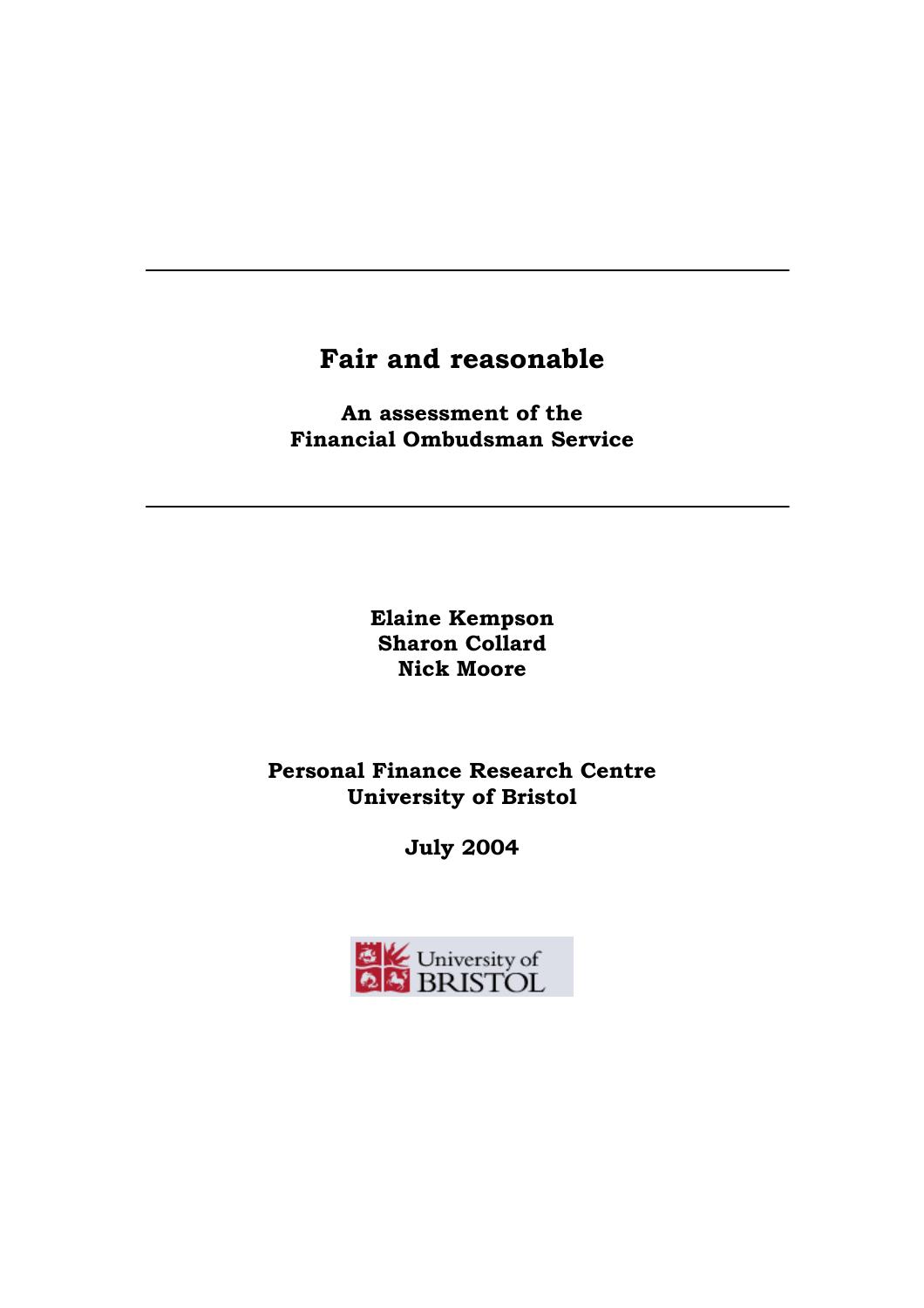### **Contents**

| $\mathbf{1}$ | Introduction                                    | $\mathbf{1}$   |
|--------------|-------------------------------------------------|----------------|
|              | The independent assessment                      | $\frac{2}{3}$  |
|              | This report                                     |                |
| $\bf{2}$     | <b>Organisational structure</b>                 | $\overline{4}$ |
|              | <b>Customer Contact Division</b>                | $\overline{4}$ |
|              | <b>Business Units</b>                           | 6              |
|              | External Liaison                                | 8              |
|              | <b>Support Services</b>                         | 9              |
| 3            | <b>Case handling</b>                            | 11             |
|              | Receiving complaints                            | 11             |
|              | Handling cases                                  | 14             |
|              | Assessment in Docklands Business Unit           | 15             |
|              | Investigation in other mixed Business Units     | 17             |
|              | Mortgage endowment cases                        | 18             |
|              | Lead cases                                      | 19             |
|              | Ombudsman decisions                             | 20             |
|              | The decision-making process                     | 20             |
|              | Case management system                          | 22             |
|              | Time taken to deal with cases                   | 23             |
|              | Service Quality Team                            | 24             |
|              | Overall assessment of the case-handling process | 24             |
| 4            | <b>Assuring Quality</b>                         | 27             |
|              | Overall levels of quality and satisfaction      | 28             |
|              | The impact of targets and incentives            | 29             |
|              | The impact of external factors                  | 29             |
|              | Assuring quality                                | 30             |
|              | Working practices                               | 30             |
|              | Training                                        | 31             |
|              | Knowledge management                            | 32             |
|              | Checking the quality of work                    | 33             |
|              | Checking within the Customer Contact Division   | 33             |
|              | Checking within the Business Units              | 33             |
|              | Satisfaction surveys                            | 34             |
|              | Improving quality                               | 36             |
|              | Training                                        | 37             |
|              | The Knowledge Information Toolkit               | 37             |
|              | Casework checking                               | 37             |
|              | Management information                          | 38             |
|              | Conclusion                                      | 38             |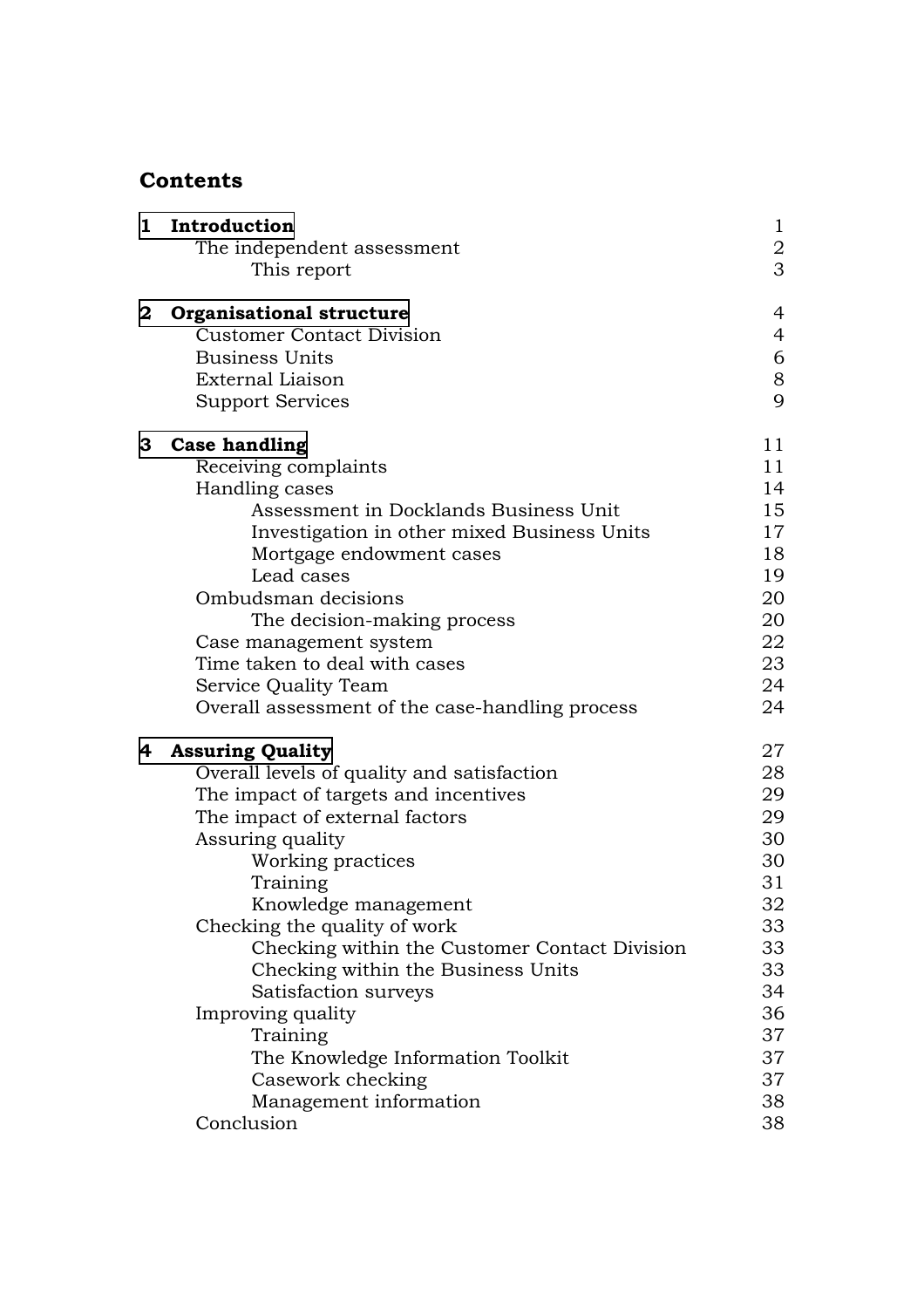| 5. | <b>Conclusions and recommendations</b> | 39 |
|----|----------------------------------------|----|
|    | Conclusions                            | 39 |
|    | Quality                                | 39 |
|    | Consistency                            | 40 |
|    | Process                                | 41 |
|    | Value                                  | 41 |
|    | Recommendations                        | 42 |
|    | Timeliness                             | 42 |
|    | Quality                                | 42 |
|    | Training and support                   | 42 |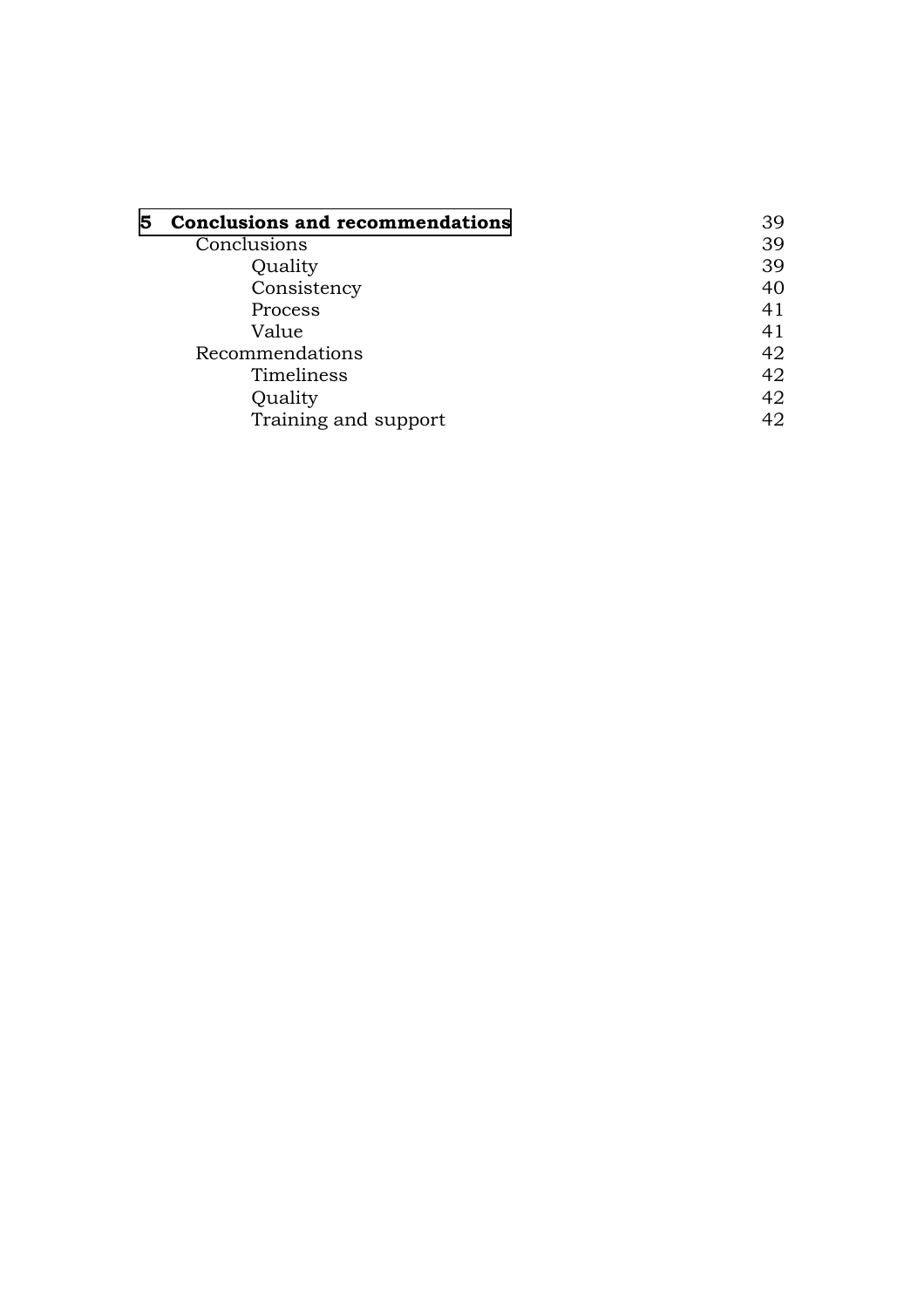## **Acknowledgements**

Throughout this assessment everyone involved has been so very helpful that it seems unfair to single anyone out for special mention. We would therefore like to thank all the people who helped us with the interviews, who participated in the focus groups, who helped with the audit of cases and who provided administrative and computing support. We are particularly grateful to those who responded to our additional requests for information and clarification and those who verified our descriptions of the organisational structure and casehandling processes that are described in Chapters 2 and 3 of this report.

Ken Webb and Elizabeth Taylor provided practical support at all stages during the assessment. They did this efficiently and with a sense of humour, which ensured that the assessment ran very smoothly to a tight timetable. We owe them a big debt.

While the facts have been checked, the views expressed in this report are our own.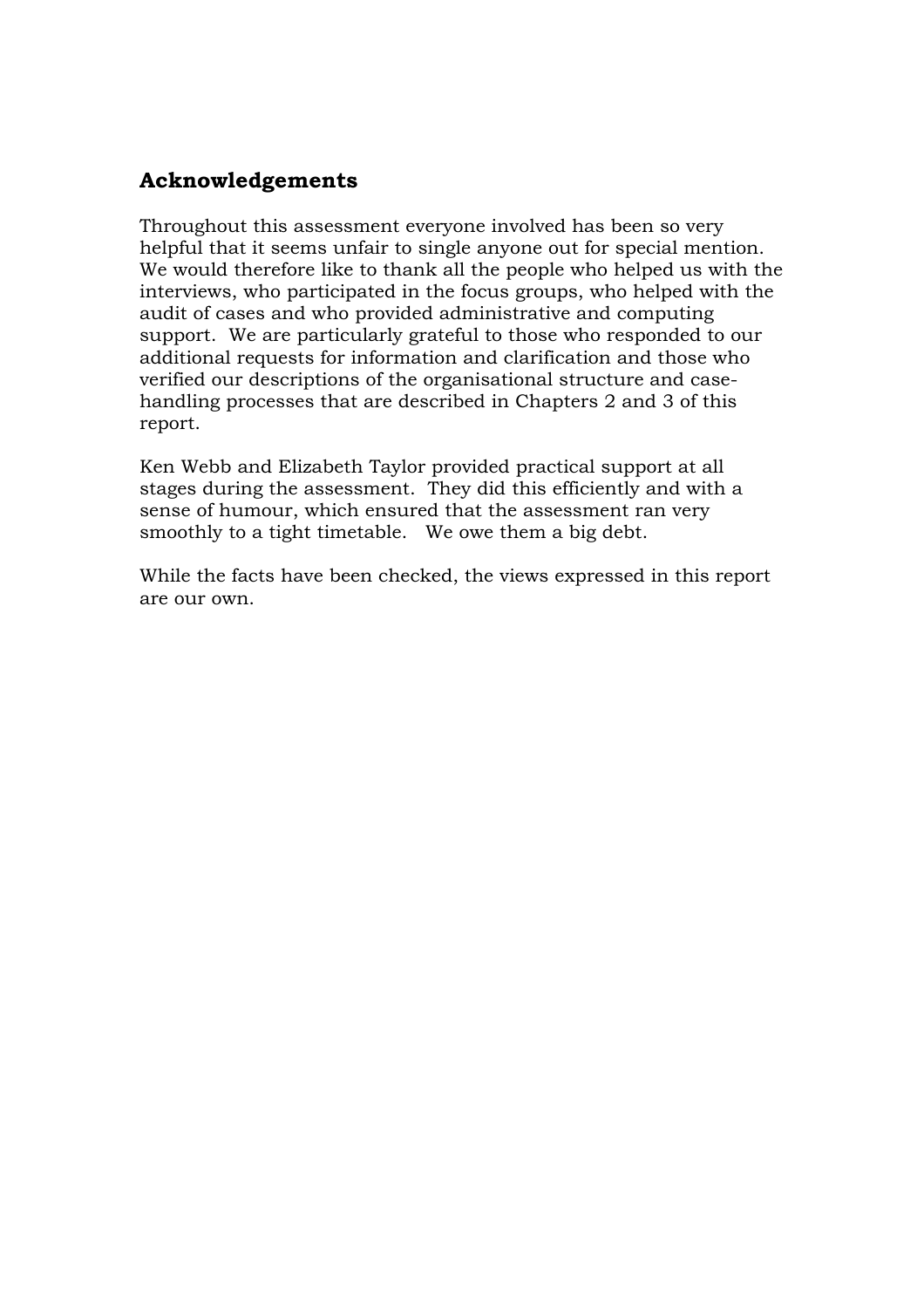## <span id="page-4-0"></span>**1 Introduction**

The government first announced its intention to set up a single statutory financial services ombudsman scheme in 1997. Anticipating the legislation, in April 2000, a number of former ombudsman and complaint-handling schemes were merged and operated voluntarily by the Financial Ombudsman Service until the new body attained its powers under the Financial Services and Markets Act 2000 on 1 December 2001. It is managed by an independent Board.

The function of the Financial Ombudsman Service is to resolve individual disputes between consumers and financial services firms fairly, reasonably, quickly and informally. It covers all retail financial firms that are regulated by the Financial Services Authority (FSA). Other firms that are not statutorily regulated have agreed voluntarily to be covered by the ombudsman scheme.

#### **Former ombudsman schemes**

- Office of the Banking Ombudsman
- Office of the Building Societies Ombudsman
- Insurance Ombudsman Bureau
- Personal Investment Authority Ombudsman Bureau
- Office of the Investment Ombudsman
- Personal Insurance Arbitration Service
- Securities and Futures Authority Complaints Bureau

The Financial Ombudsman Service deals

with all complaints about activities that are regulated by the FSA, including accepting deposits, providing insurance policies and providing or advising on investment products. It also handles complaints about some activities that are not currently regulated by the FSA, such as mortgages, loans and credit cards where these are provided by firms regulated by the FSA. Decisions are binding on firms and the maximum award that can be made to a complainant is £100,000. From October 2004, mortgage lending and related sales and administration will become regulated activities, as will the sale and administration of general insurance from January 2005. These activities will then be covered on a statutory basis by the Financial Ombudsman Service.

Since its inception in April 2000, the workload of the Service has grown at a phenomenal rate. In 2000-01 it dealt with 28,400 complaints and employed 340 staff on a budget of £21 million. Three years later, in 2003-04, it received 97,900 complaints, (resolving 76,700 of them), with a staff of 725, at the end of the year and at a total cost of £36.5 million. Much of the recent growth can be attributed to a massive increase in complaints about mortgage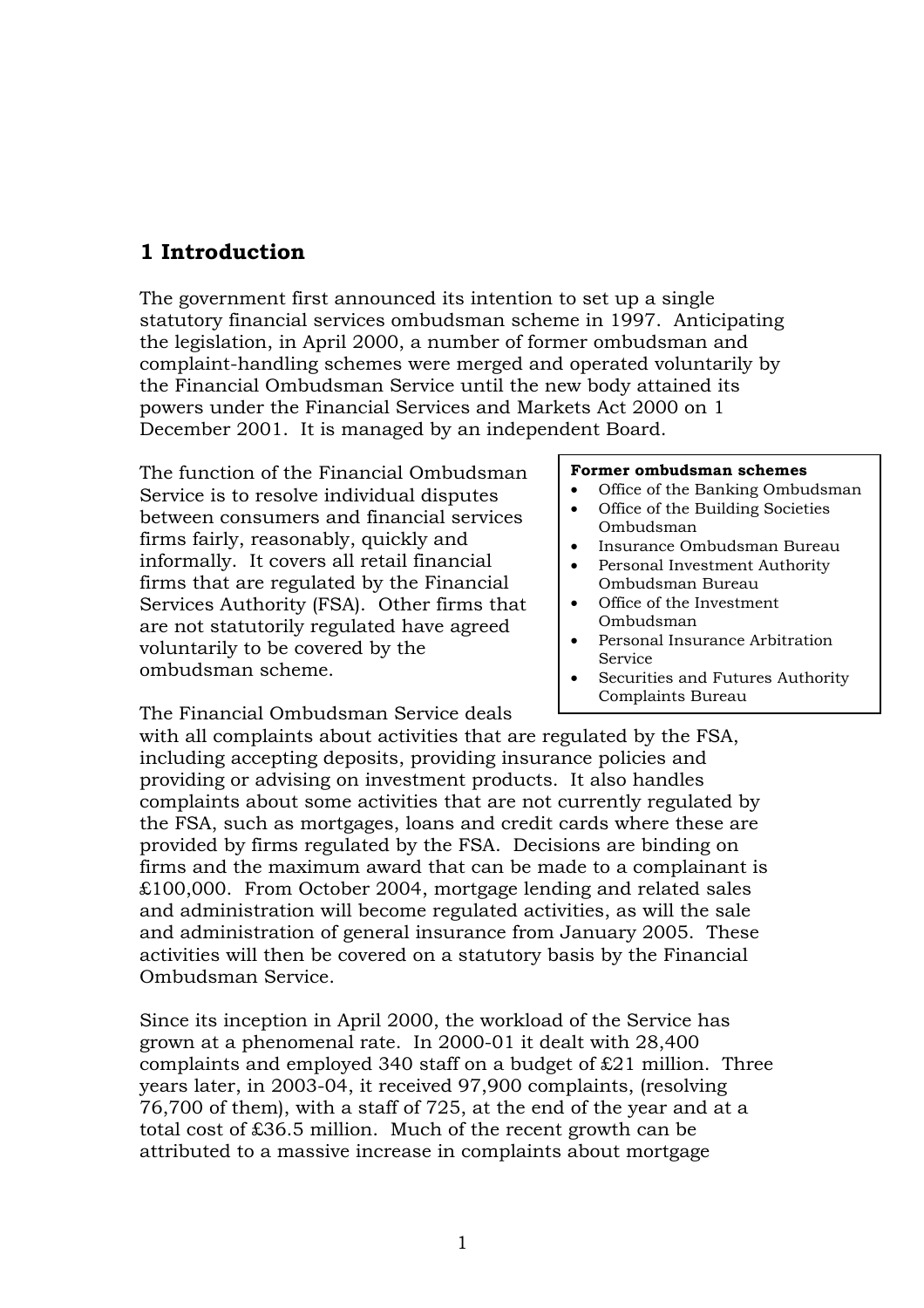endowments, to the point where they now represent about half of all the complaints received.

The expansion required to manage this growth has undoubtedly placed strains on the organisation. There is a limit to the number of new staff that any organisation can absorb: too many new recruits can create instability and can lower standards; too few recruits can produce an increase in backlogs, unacceptable workload pressures on existing staff and, once again, a lowering of standards.

The Financial Ombudsman Service has, we believe, managed this period of rapid growth successfully. It has undergone a programme of substantial recruitment, although the number of staff has grown at a slower rate than the growth in the number of complaints. To keep up with the volume of demand, the Service has taken various steps to improve its productivity and has shown dramatic gains in efficiency over the period. In the four years to 2003-04, the unit cost of the cases has fallen from £730 to £47[31.](#page-5-0)

The ombudsman service is wholly funded by a system of levies and case fees, paid for by financial firms. The service is free to consumers.

All firms covered by the Financial Ombudsman Service have to pay an annual general levy. The amount of the levy is determined by the size of the firm, and can range from less than £100 a year for a small firm of financial advisers to £300,000 for a high street bank or large insurance company.

In addition, firms have to pay an individual case fee when the ombudsman service handles a complaint about the firm and the case becomes 'chargeable'. The current case fee is £360. Firms are not charged, however, for the first two complaints referred to the ombudsman service each year, nor are they charged for complaints that are resolved at a very early stage.

#### **Independent assessment of the Financial Ombudsman Service**

As part of its commitment to the delivery of a high quality service, in December 2003 the Board of the Financial Ombudsman Service commissioned the Personal Finance Research Centre to carry out an independent assessment of the work of the organisation. The overall aim was to evaluate the work of the ombudsman service, principally looking at its outputs in terms of customer and firm interaction. Four

<span id="page-5-0"></span><sup>&</sup>lt;sup>1</sup> The unit cost is calculated by dividing total costs of the Service by the number of cases resolved by adjudication or ombudsman decision. It is only these cases that are charged to firms. However, a large number of complaints are resolved at a very early stage without the need for adjudication or ombudsman decision and firms are not charged a fee. If all these complaints are also taken into account, the unit cost in 2003-04 was £220.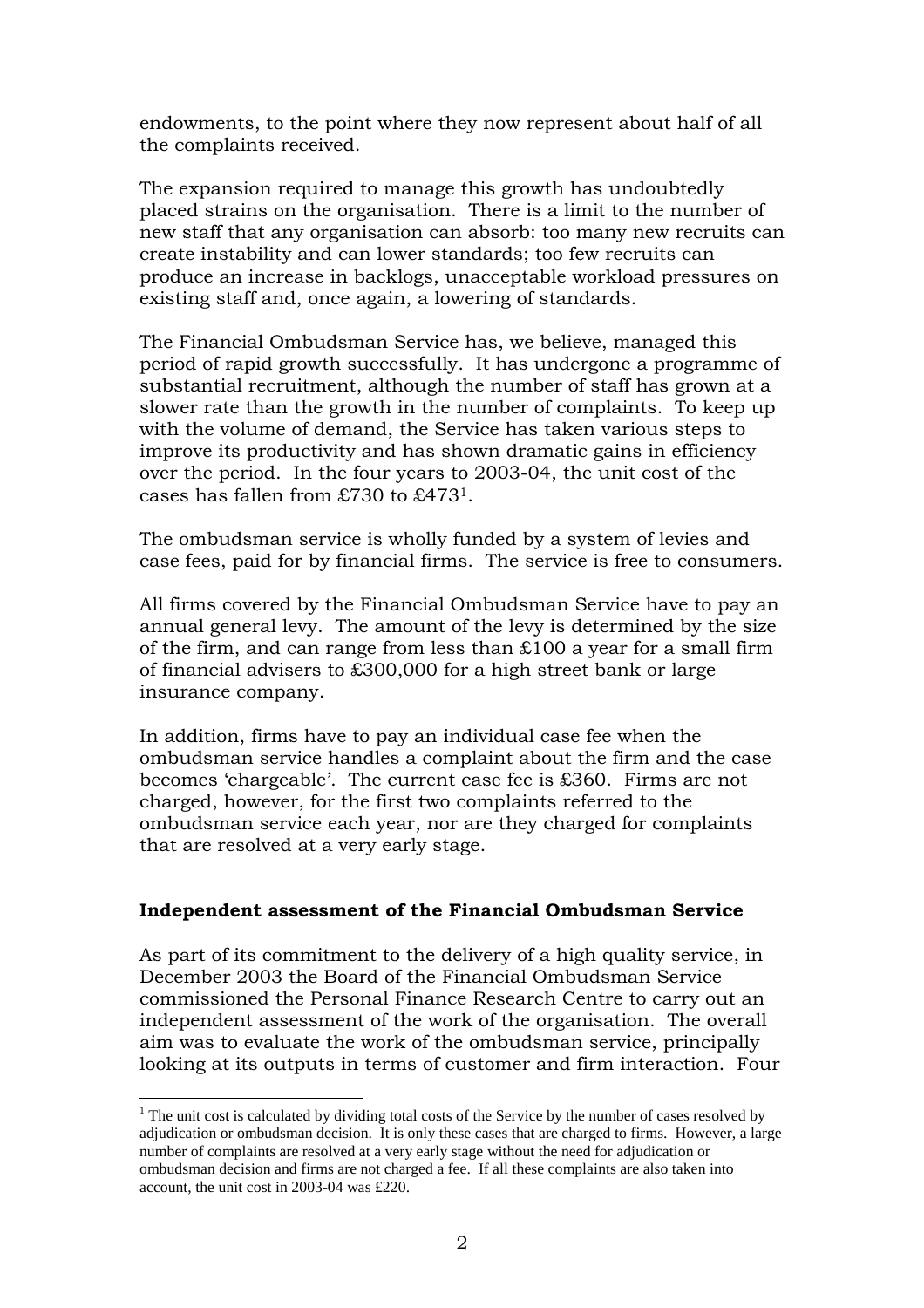themes underpinned the assessment: quality, consistency, process and value.

The assessment comprised several linked stages, including interviews with senior staff; interviews and focus groups with operational staff; observation of the complaint-handling process; and a detailed audit of 72 closed cases drawn from 19 different teams, with a minimum of three cases selected from each team of adjudicators. In all, we talked to 102 of the 725 staff.

#### *This report*

This report forms one of the key outputs of the independent assessment. Its aim is to provide an analytical description of the Financial Ombudsman Service, in order to raise awareness and understanding of the organisation's work among its stakeholders, including firms and their trade bodies, consumers and consumer organisations.

The next chapter outlines the structure of the Financial Ombudsman Service followed, in Chapter 3, by a detailed account of the casehandling process. Chapter 4 gives an overview of the quality of service provided by the Financial Ombudsman Service and assesses the systems and procedures in place to check and assure quality. Our conclusions and recommendations are set out in Chapter 5.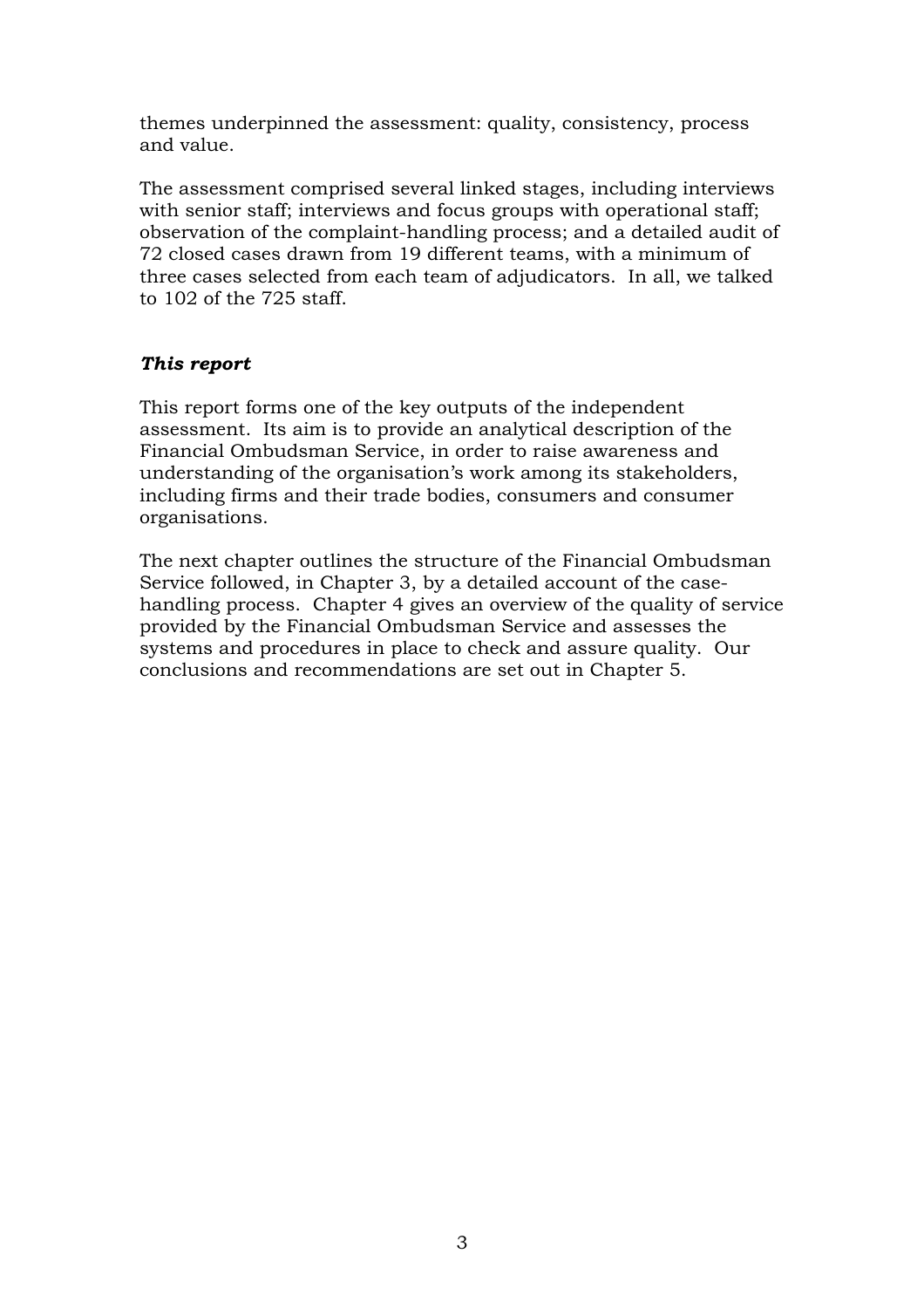## <span id="page-7-0"></span>**2 Organisational structure**

The Financial Ombudsman Service initially comprised around 340 staff from the former ombudsman schemes. Since then, staff numbers have grown rapidly and, as we have seen, by April 2004 the organisation had 725 staff, 87 per cent of whom deal directly with complaints.

Strategic leadership is provided by a board of non-executive directors, whose role is to ensure that the service is properly resourced and able to carry out its work effectively and independently. Day-to-day management of the organisation is carried out by an Executive Team, led by the Chief Ombudsman. The structure of the Financial Ombudsman Service is shown in figure 1.

The Customer Contact Division deals with all frontline consumer enquiries. The primary function of the Financial Ombudsman Service – the resolution of disputes between consumers and financial firms – is carried out by the adjudicators who work in the organisation's five Business Units and by a panel of ombudsmen who work across the Business Units. The Financial Ombudsman Service also aims to minimise the number of complaints that it receives, through continuing liaison with financial firms, their trade bodies and consumer organisations. This is carried out by the External Liaison and Technical Advice Desk.

The work of the organisation is supported by an extensive infrastructure, including a Communications Team which comprises a press and parliamentary liaison team and a team dealing with publications, website management and accessibility. There are also departments dealing with Knowledge Management and Information; Human Resources, which includes responsibility for training; Information Technology; Finance; Legal; Facilities, and a Service Quality Team which, among other things, deals with complaints against the Financial Ombudsman Service itself.

#### **Customer Contact Division**

The job of consumer consultants in the Customer Contact Division is to provide general advice and guidance for consumers on what to do if they have a complaint about a financial product or service. They also act as a 'gateway' to the teams of specialist adjudicators who assess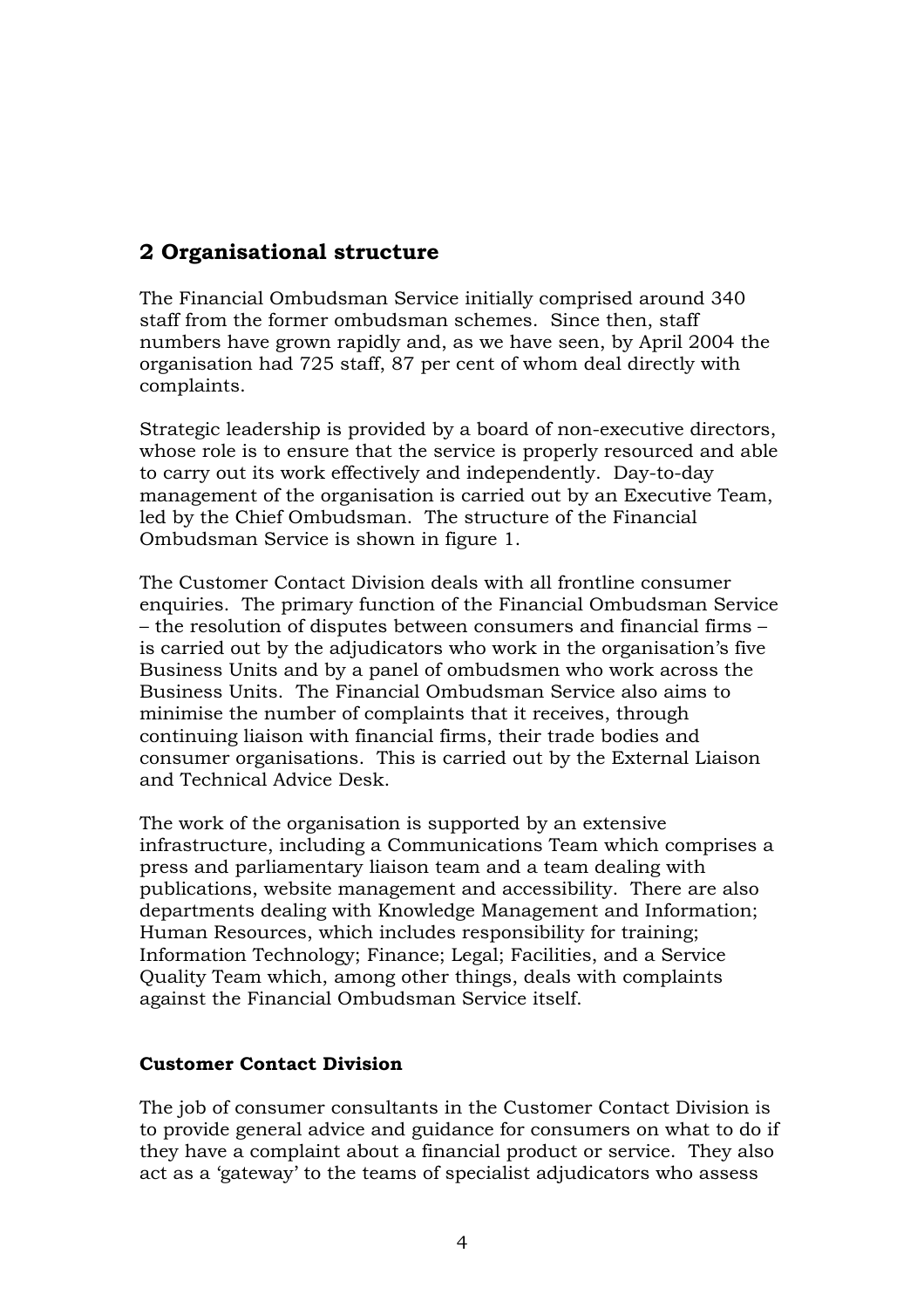

#### **Figure 1 The organisational structure of the Financial Ombudsman Service**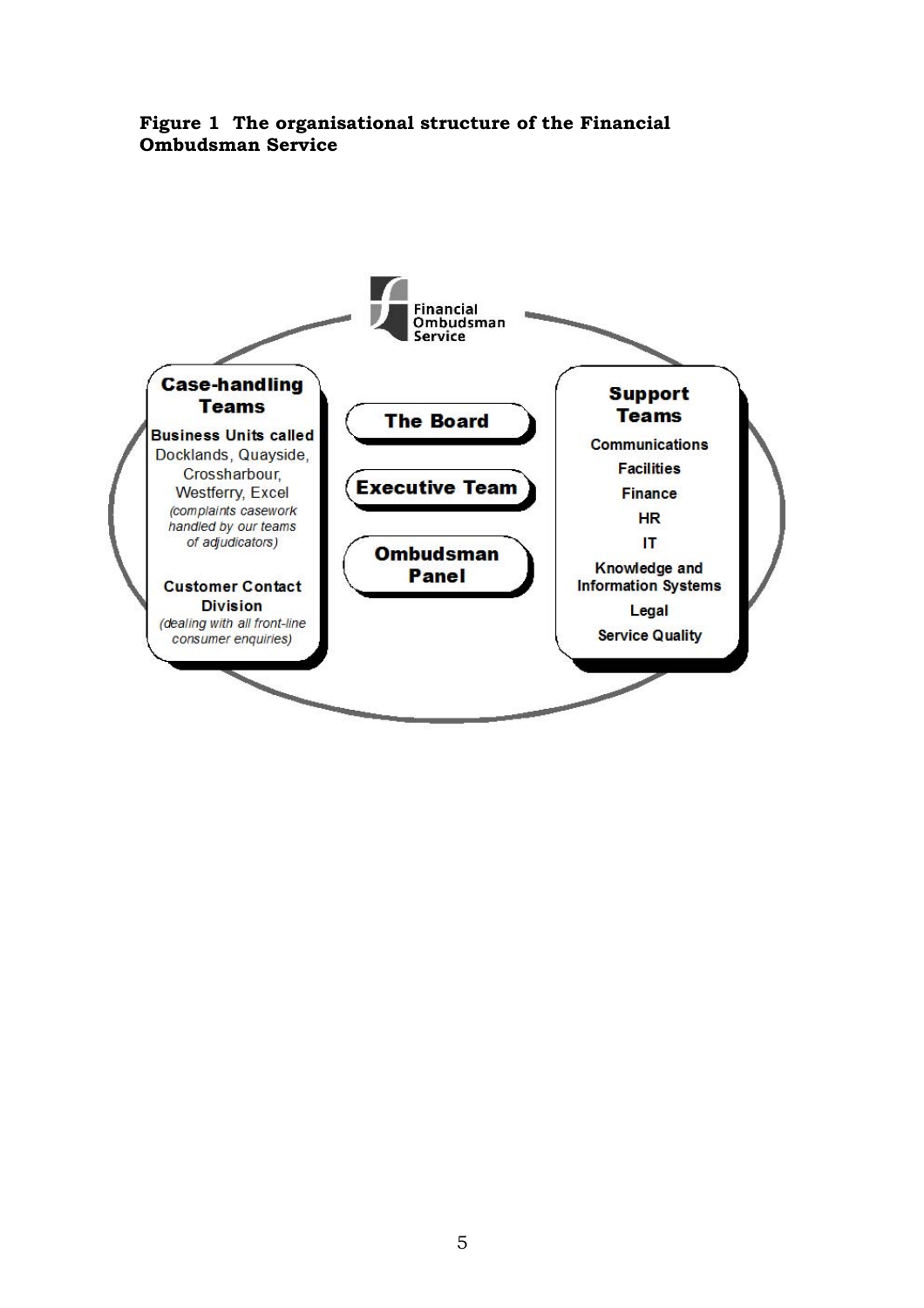and investigate cases that fall within the jurisdiction of the Financial Ombudsman Service.

Initially, the Customer Contact Division consisted of eight teams of consumer consultants, each headed by a team leader. In order to improve efficiency, this was reduced to four larger teams of consumer consultants, each overseen by a team manager. There are around 15 consultants per team, including either one or two senior consultants who supervise and provide support to their team members and regularly check the quality of work that is carried out. A quality assurance consultant was appointed in March 2004 to co-ordinate and develop the current system of quality checking. The division also has a dedicated training co-ordinator and a resource planning manager. Clerical and secretarial support is provided by an administrative team of 12 people.

#### **Business Units**

At the core of the Financial Ombudsman Service are five Business Units, where adjudicators and ombudsmen assess and investigate cases passed to them by the Customer Contact Division.

The Business Units have undergone considerable restructuring since the Financial Ombudsman Service was first set up. Initially, there were three case-handling units dealing with banking, insurance and investment, each managed by a principal ombudsman.

In 2002, these were restructured into Business Units covering a mix of products, with each Business Unit comprising several specialist teams of adjudicators (Table 1, below). The aim of this reorganisation was to facilitate the integration of the previous ombudsmen schemes into one service and to promote a more consistent corporate approach across the organisation. It was also intended to provide greater flexibility.

At the same time, the management of the Business Units underwent significant change. Instead of being managed by the principal ombudsmen, each Business Unit is now run by a service manager. This allows the principal ombudsmen more time to spend on policy formulation and the resolution of cases. For similar reasons, adjudicators now come under the control of service managers, rather than ombudsmen.

There are around 20 ombudsmen in total, with between three and five ombudsmen based in each Business Unit. While some ombudsmen work closely with a particular team of adjudicators, others work across several teams.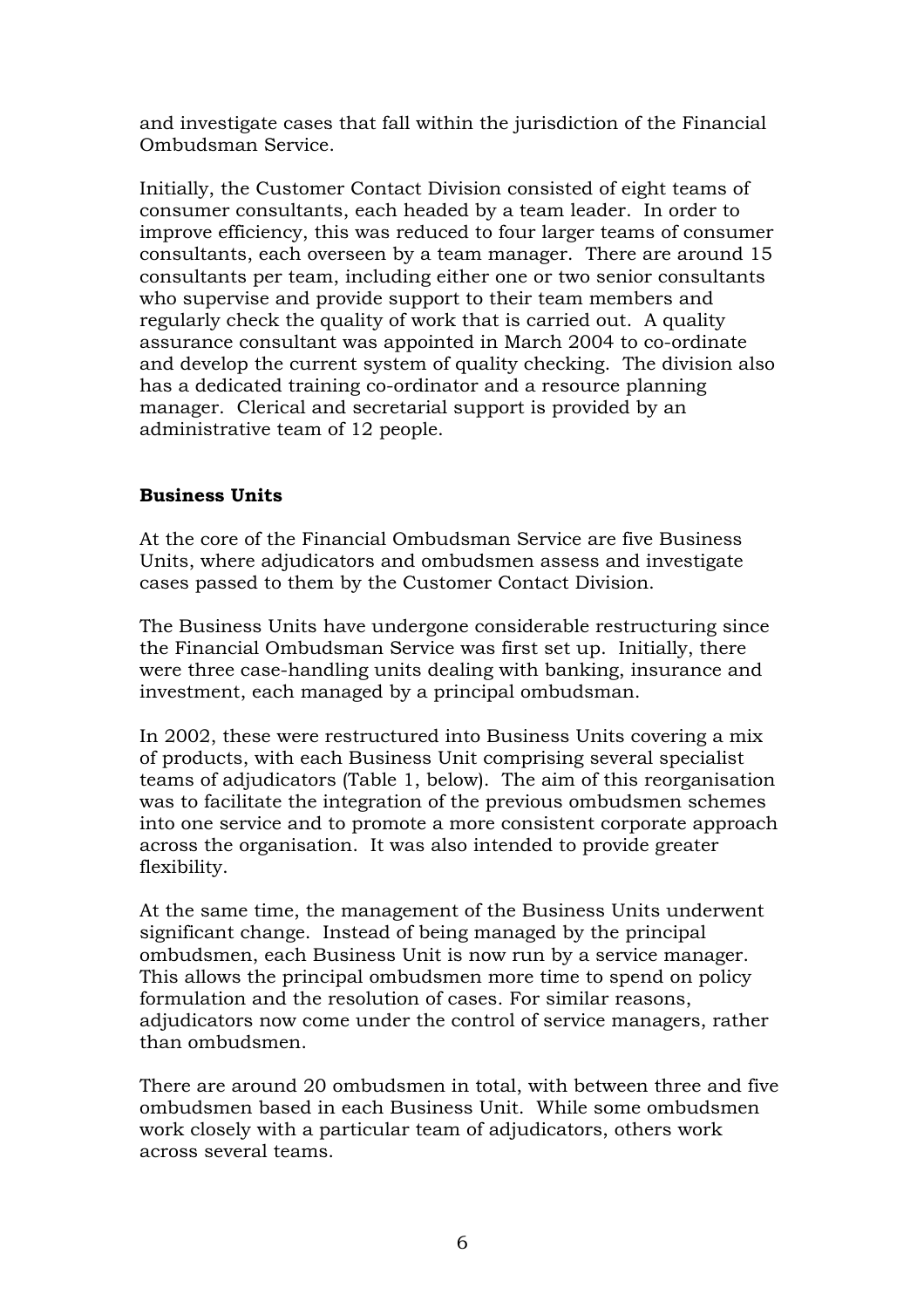**Table 1 The Business Units**

| <b>Docklands</b> | 2 Banking assessment teams<br>1 Investment assessment team<br>1 Insurance assessment team                                                                                                                                                                                                   |
|------------------|---------------------------------------------------------------------------------------------------------------------------------------------------------------------------------------------------------------------------------------------------------------------------------------------|
| Quayside         | 2 Investment investigation teams<br>1 Investment and Equitable Life investigation team<br>1 Banking investigation team<br>1 Insurance investigation team                                                                                                                                    |
| Crossharbour     | 1 Portfolio management investigation team<br>1 Insurance investigation team<br>1 Split capital investment trust investigation team                                                                                                                                                          |
| Westferry        | 1 Insurance investigation team<br>2 Pensions investigation teams                                                                                                                                                                                                                            |
| <b>Excel</b>     | 2 Mortgage endowment assessment and investigation teams<br>dealing with large firms<br>1 Mortgage endowment investigation team dealing with building<br>societies and small firms<br>1 Mortgage endowment investigation team dealing with<br>independent financial advisers and small firms |

In order to manage the continuing increase in complaints more effectively, from 2003 one of the Business Units (Docklands) began to specialise in the initial assessment of cases and the resolution of those that are straightforward. More complex cases are now directed to one of the other three Business Units for investigation (see Chapter 3). In April 2004, a fifth Business Unit (Excel) was established to process the growing number of mortgage endowment complaints that had been received, particularly since the end of 2002. As well as teams of adjudicators and ombudsmen, both the Docklands and Excel Business Units have sizeable administrative teams that provide administrative and clerical support. The remaining three Business Units have one or two unit administrators, along with small teams of administrators attached to each team of adjudicators.

Complaints about the Financial Ombudsman Service or queries that arise from customers and firms once a case has been closed are dealt with by a separate division – the Service Quality Team.

The case-handling process, from the receipt of an initial enquiry through to case closure, and the work of the Service Quality Team are described in detail in Chapter 3.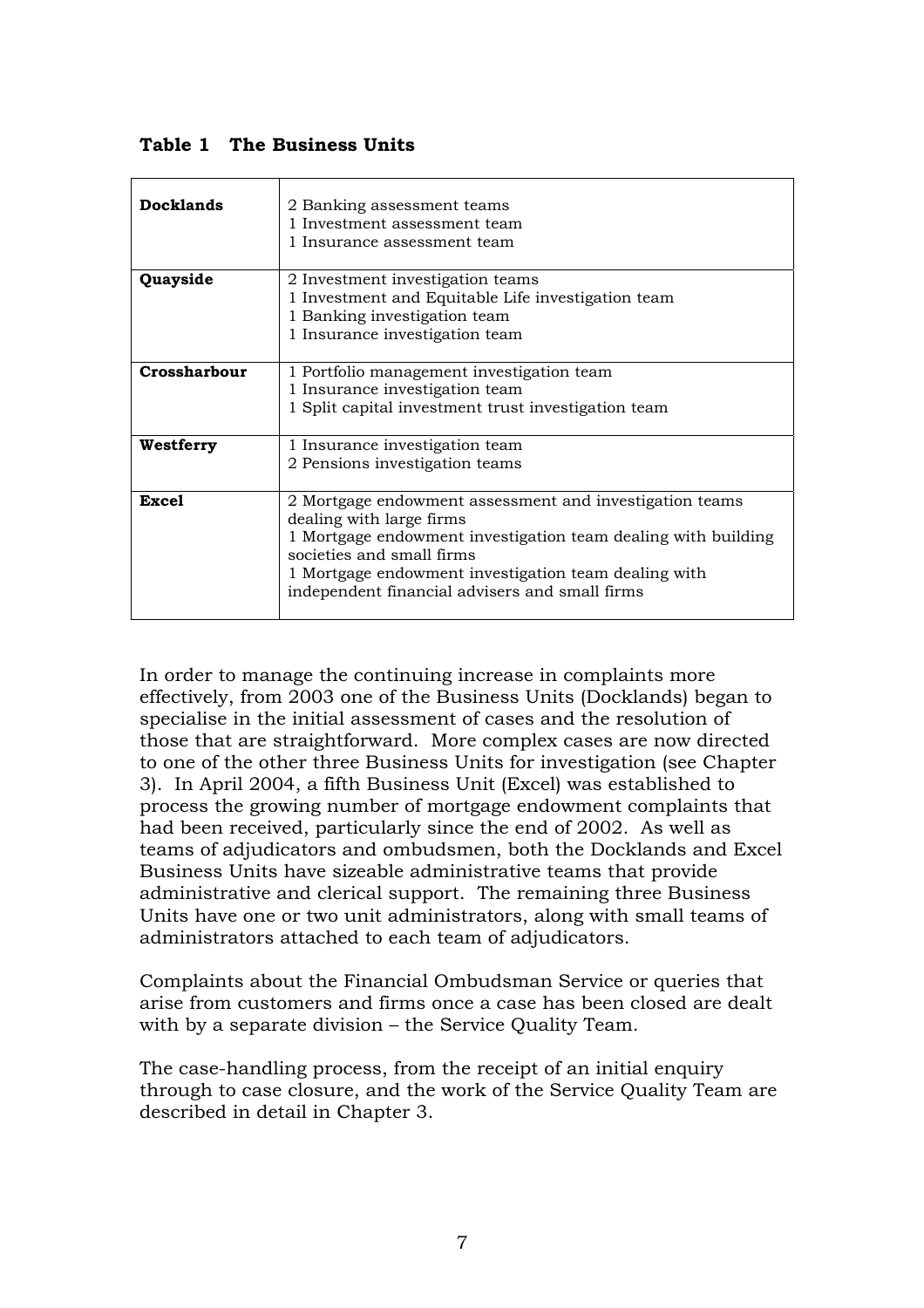#### **External Liaison**

The main purpose of the External Liaison and Technical Advice Desk is to minimise the number of complaints that require resolution by the Financial Ombudsman Service. By providing information, guidance and advice to financial services firms, trade bodies and consumer organisations, it is hoped that many complaints can be resolved without the need for intervention by the Financial Ombudsman Service.

The External Liaison and Technical Advice Desk forms part of the Communications Team and comprises an external liaison manager, an industry liaison manager, eight external liaison co-ordinators and an events and travel co-ordinator. Several of the external liaison coordinators are currently on secondment from other parts of the organisation.

External liaison co-ordinators divide their time between staffing the Technical Advice Desk and liaising with firms, trade bodies, regulatory bodies and consumer organisations. Firms (including intermediaries such as loss adjustors) are the biggest users of the Technical Advice Desk. While advice desk staff can give advice and guidance based on general principles, such as the principles underlying the calculation of compensation, they cannot discuss cases that have already been submitted to the Financial Ombudsman Service. Nor do they deal with enquiries from the general public.

The external liaison activities carried out by the co-ordinators are varied and wide-ranging. They include visits to and by individual firms to promote familiarity with the Financial Ombudsman Service; the provision of training to firms; roadshows for financial intermediaries; and a continuous programme of conferences. In order to promote more strategic contact with firms, the external liaison team has been piloting a project to provide statistical complaints data to firms, including key statistics and qualitative information about complaints received by the Financial Ombudsman Service, on an anonymised comparative basis.

The team also works to raise the profile of the Financial Ombudsman Service among the public, mainly through gateway organisations such as advice agencies and trading standards departments. The external liaison co-ordinators provide training and attend conferences; visit locally-based organisations and agencies; and arrange events. There is also a move towards having more direct contact with consumers, for example by exhibiting at the BBC Good Homes exhibition and county fairs.

In addition, the Service has recently introduced a formal system for identifying and dealing with policy and administrative issues that have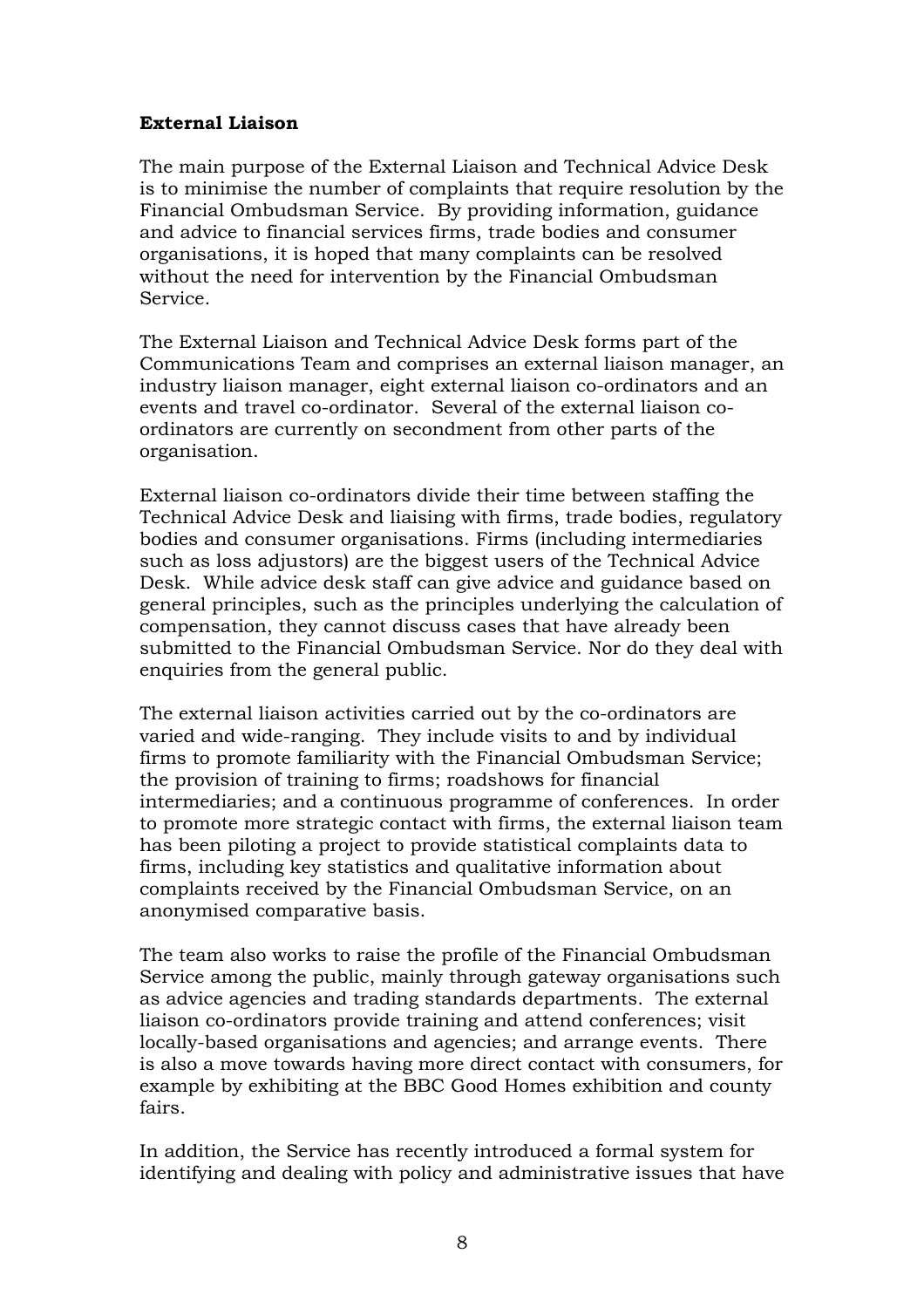been raised by external stakeholders. The issues are identified in many different ways - through contacts with stakeholders; media coverage; calls to the Technical Advice Desk, and by the Service itself. They are considered by the Executive Team who decide on the actions required to address the issue and how to communicate the outcomes to the stakeholders concerned.

#### **Support services**

An extensive support infrastructure is required to run the Financial Ombudsman Service. The departments that make up this infrastructure include: Human Resources, Finance, Information Technology, Knowledge Management, Legal, and Facilities.

In addition to the External Liaison and Technical Advice Desk described above, the Communications Team deals with press and parliamentary liaison, publications (including the monthly *Ombudsman News*), and manages the Financial Ombudsman Service website. The Team is also responsible for ensuring that the ombudsman service is easily accessible to everyone, for example by arranging alternative formats for publications and other documents. The main consumer leaflet is available in 15 different languages and the team provide a translation and interpretation service for complainants whose first language is not English: in 2003-04 they provided this service in 23 languages.

The Knowledge Management Team has been instrumental in developing a knowledge management system to provide adjudicators with the guidance they need to make decisions in a consistent manner. Market research forms another important strand of the Team's work: they carry out regular satisfaction surveys of customers, firms and staff. Both these areas of work are discussed in more detail in Chapter 4.

The Human Resources Department handles all recruitment and personnel issues. It also has overall responsibility for training. The high levels of recruitment have tended to focus attention on induction training. The emphasis is now shifting towards the enhancement of case-handling skills with the launch of a modular system of training; again, this is discussed in more detail in Chapter 4.

The Legal Team provides legal and actuarial advice to casehandlers and all other staff, including the Board, advises on corporate legal matters and defends the Financial Ombudsman Service in court proceedings.

The Finance Department is responsible for the production of statutory and management accounts, the collection of case fees, the preparation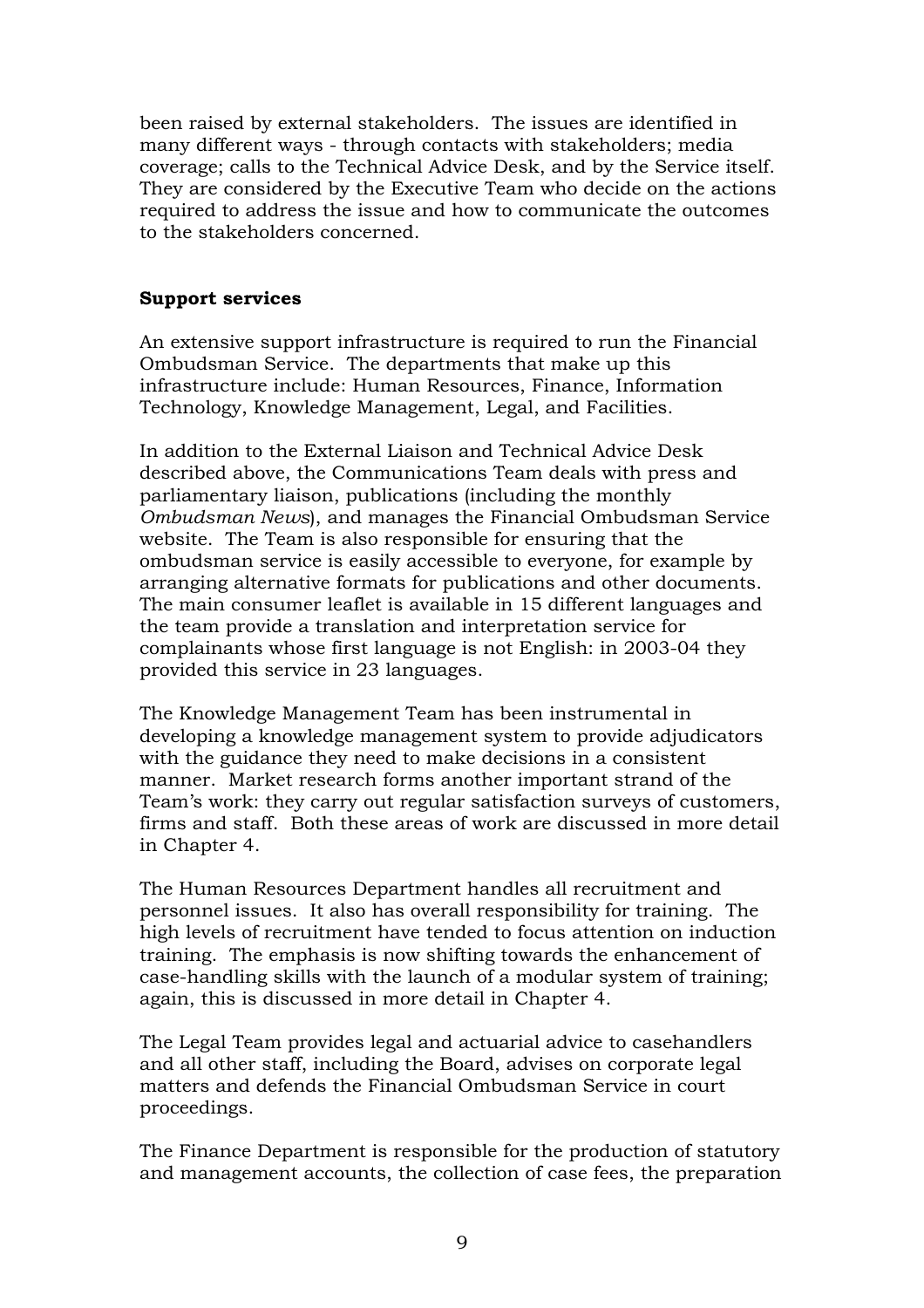of the annual budget, the payment of suppliers, tax and VAT issues and the payroll.

The Information Technology Team manages all aspects of the IT infrastructure, including the provision of computer and telephone equipment and services. It is also responsible for the development of all IT systems, including Croesus, the case management system.

The Facilities Team ensures that satisfactory and safe working conditions are maintained and it provides mail, security, archive, catering (including the staff café) and reception services.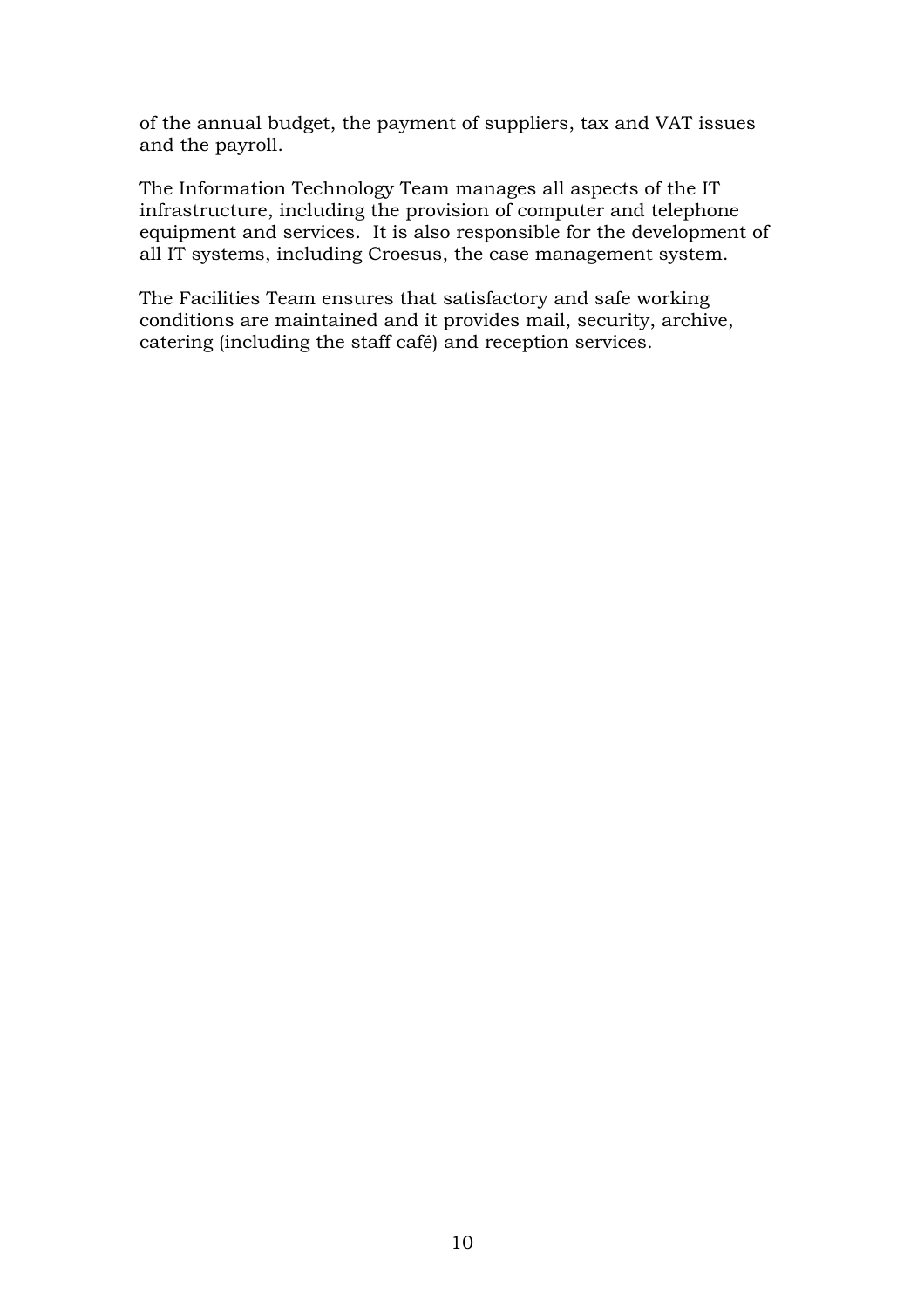## <span id="page-14-0"></span>**3 Case-handling process**

In 2003-04 the Financial Ombudsman Service received 548,000 enquiries from people wishing to make a complaint. They are dealt with first by the Customer Contact Division where they can discuss the matter and be advised whether or not their complaint falls within the jurisdiction of the Financial Ombudsman Service.

If the complaint is within jurisdiction and remains unresolved, the case is passed to the Business Units for assessment and investigation. In 2003-04 97,900 cases were passed on in this way. Over half of the complaints were about mortgage endowments. A detailed breakdown of complaints is shown in Table 2 below.

Overall, 38 per cent of cases involved complaints about life insurers, 27 per cent about advisers and brokers, 13 per cent about banks and building societies, 13 per cent about general insurers and 9 per cent about fund managers.

During 2003-04 a total of 76,704 cases were resolved: the great majority (92 per cent) of them by adjudicators in the Business Units. Overall, 42 per cent of cases were resolved by mediation and conciliation, 50 per cent after investigation by an adjudicator and the remainder (eight per cent) by the final decision of an ombudsman.

A significant proportion (47 per cent) of the cases dealt with by the Financial Ombudsman Service in 2003-04 were resolved within three months; all but 9 per cent were resolved within nine months of their transfer to adjudicators for investigation or assessment. The flow of complaints through the Financial Ombudsman Service is shown in Figure 2 below.

#### **Receiving complaints**

All consumer enquiries to the Financial Ombudsman Service are initially received by the Customer Contact Division, mostly through its dedicated telephone helpline. The consumer consultants identify those complaints that fall outside the jurisdiction of the Service and, if appropriate, advise complainants about alternative sources of help.

#### **In 2003-04 Customer Contact Division received:**

- - 292,000 telephone enquiries
- - 256,000 written enquiries

A total of 548,000 enquiries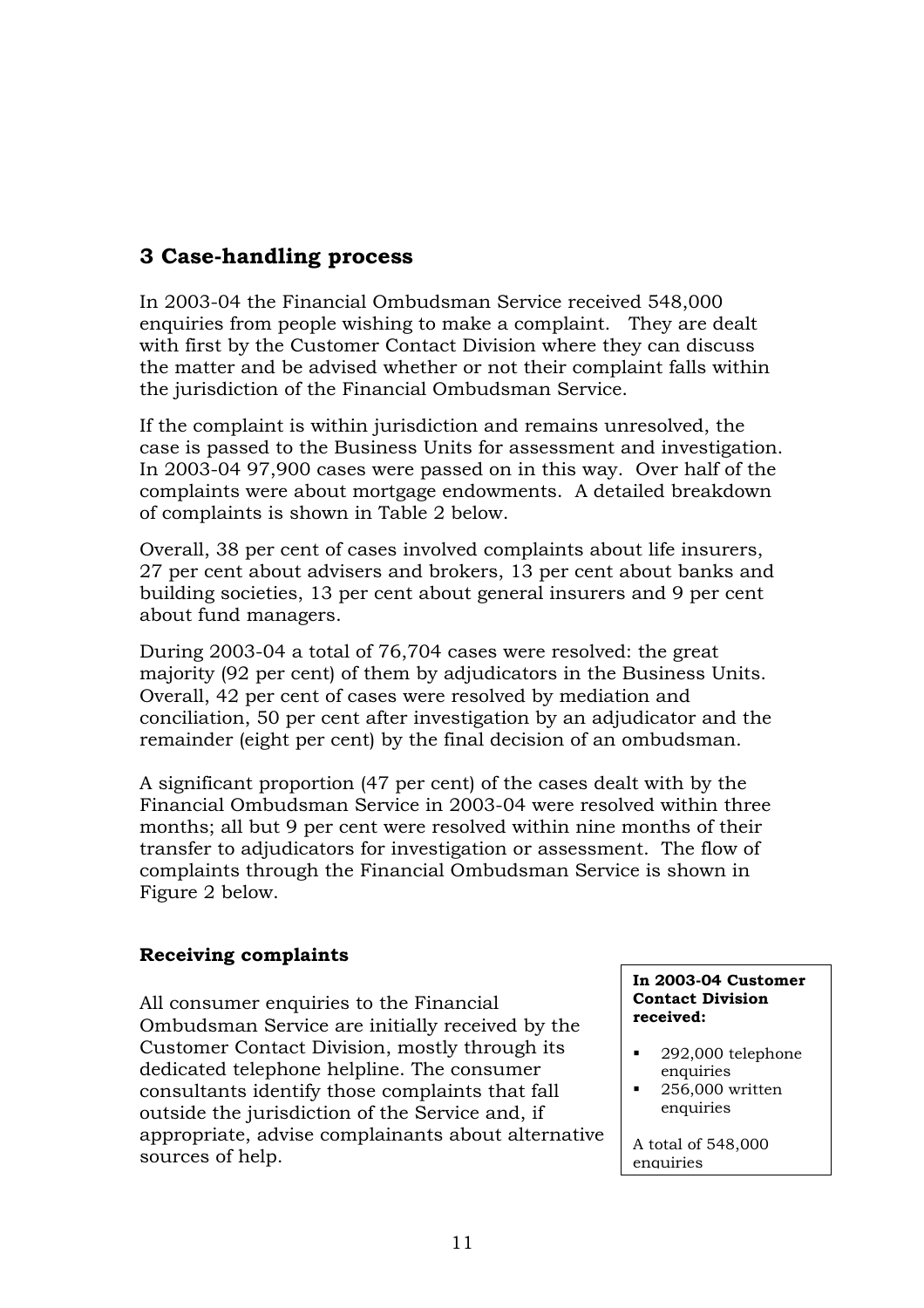If the complaint comes within the Service's jurisdiction, but the complainant has not taken the matter up with the firm, they are advised to do so. Consumer consultants will pass the complaint to the firm on the consumer's behalf if they wish. The firm is given eight weeks to issue a final response letter, which sets out their position in relation to the complaint, including any offer they have made to settle the complaint. Complaints are often resolved between

the complainant and the firm at this stage without any further involvement by the Financial Ombudsman Service.

If the complainant is not happy with the final response they receive from the firm, or they do not get a response within the eight weeks that normally apply, they can ask the Financial Ombudsman Service to intervene. To do this, they fill in a complaint form, which is available from the Service's website. Alternatively, they can telephone the Customer Contact Division, and a consumer consultant will collect as much information as possible from them and generate a complaint form, which is sent to the complainant to check and complete. People complaining about a mortgage endowment policy are asked to complete a separate mortgage endowment questionnaire as well. In order to provide continuity of service for the complainant, subsequent telephone calls or correspondence are directed to that consumer consultant and the complainant is given the consumer consultant's direct telephone number and email address.

Once the complaint form is returned, the consumer consultant may be able to resolve the complaint straightaway, for example if there has been an administrative error or misunderstanding. It may also become clear that the complaint falls outside the Service's jurisdiction, in which case the complainant will be directed to help and advice elsewhere.

Otherwise, the complaint is passed to a team of adjudicators for resolution. At this point, it becomes a chargeable case, which means that the firm will be charged a case fee when the case is closed. The consumer consultant dealing with the case requests all relevant information from the firm, such as policy documents and correspondence. Each case is also given a 'product code', depending on the type of financial product involved. This code determines which Business Unit and, within the Unit, which team, the case is sent to. Most are routed to Docklands Business Unit, where adjudicators undertake an initial appraisal of cases and retain those that can be resolved fairly easily. They then distribute the more complex cases to teams of adjudicators in other Business Units for formal investigation.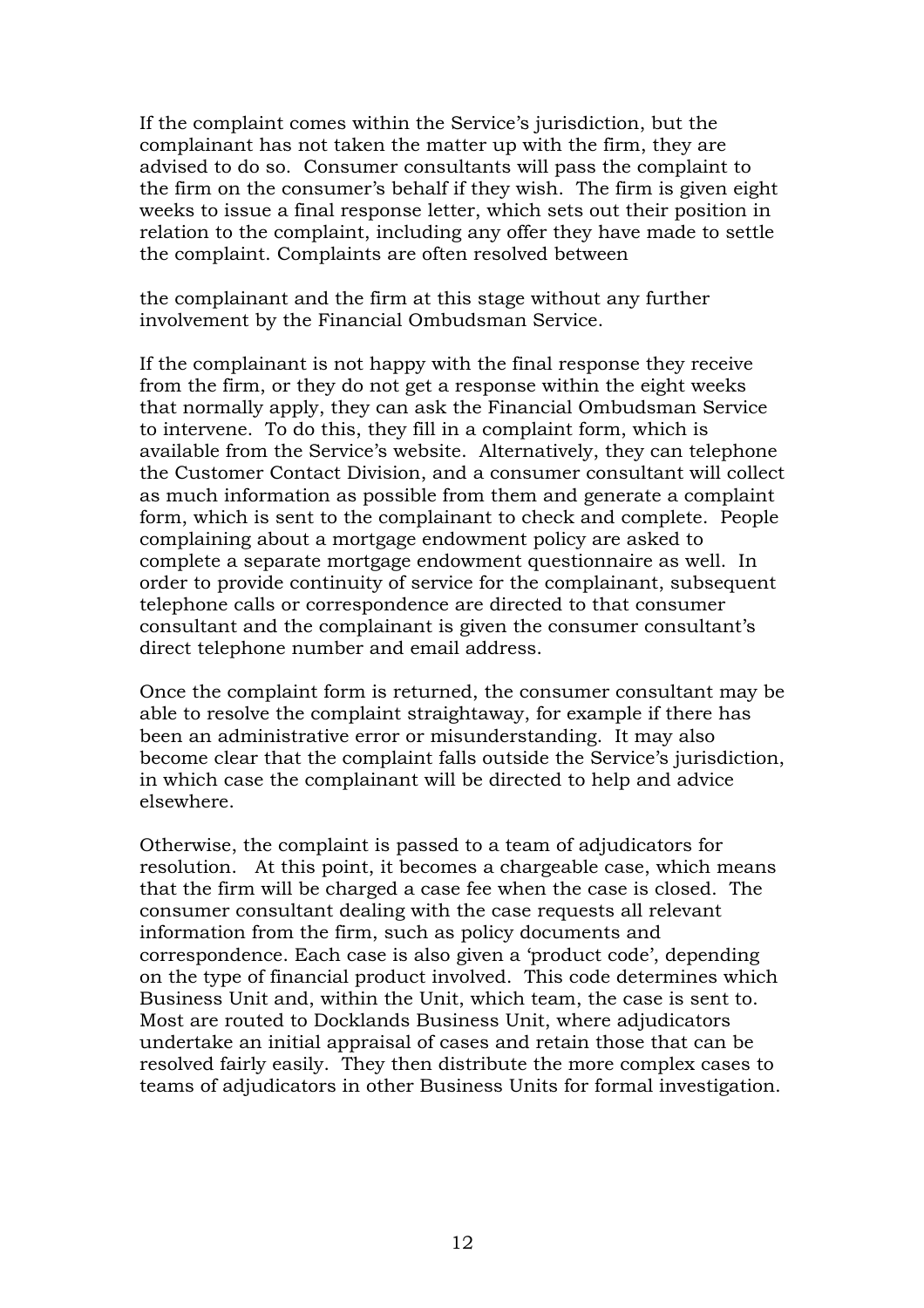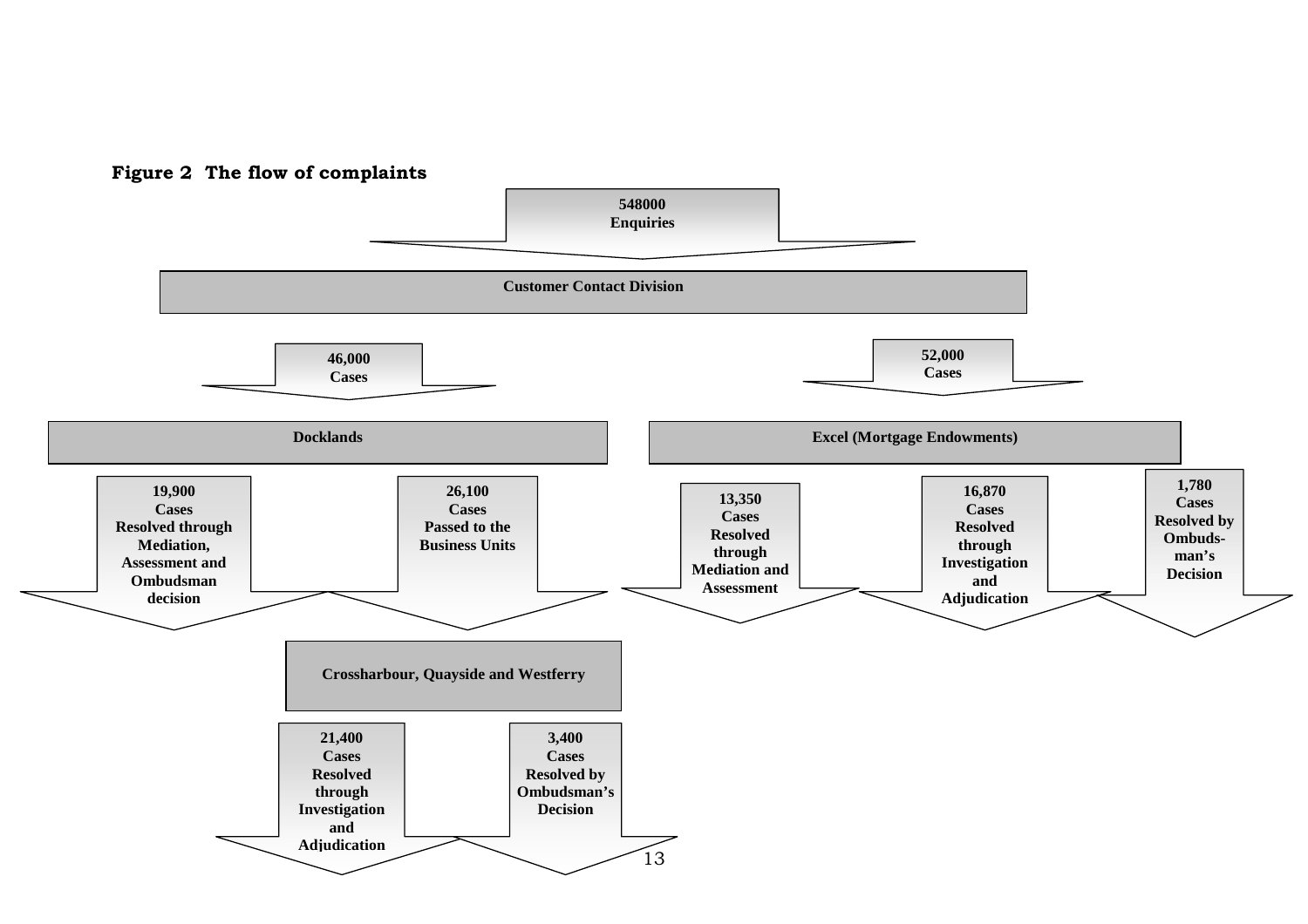Some cases, however, go direct from the Customer Contact Division to Business Units that have specialist teams to deal with them. All mortgage endowment cases, for example, go to Excel, the new unit set up specifically to deal with mortgage endowment complaints. Similarly, any complaints about split capital investment trusts are sent to a team in the Crossharbour Business Unit.

#### **Handling cases**

The approach taken by adjudicators and ombudsmen when looking at cases is to decide what is fair and reasonable in the circumstances of each particular case. This includes taking into account relevant law, codes of practice, and regulatory rules and guidance. If the evidence is contradictory, or the two sides of the story do not tally, they make decisions on the basis of what they believe is most likely to have happened on the balance of probability. Although the ombudsman service is not bound by legal precedent, adjudicators and ombudsmen aim to be consistent in the approach they take to particular types of complaints.

If the Service upholds a complaint it can require the firm at fault to make appropriate redress to the complainant. The aim is to put complainants back into the financial position that they would have been in, had the situation giving rise to the complaint not occurred. It is not always possible to specify the precise amount and firms are required to carry out the calculation. In 2003-04 the redress varied from a bunch of flowers to £100,000, the maximum allowed under the rules of the Service. The majority of amounts involved are less than £10,000.

Adjudicators and ombudsmen generally work in a collegiate way. Adjudicators are encouraged to discuss difficult cases with colleagues who are known to have appropriate expertise, with their casework managers, or with an ombudsman. Some ombudsmen hold regular meetings or surgeries with adjudicators, where cases can be considered. A series of guidance notes has also been developed as part of the knowledge management system, to aid consistent decisionmaking. The knowledge management system is discussed in more detail in Chapter 4.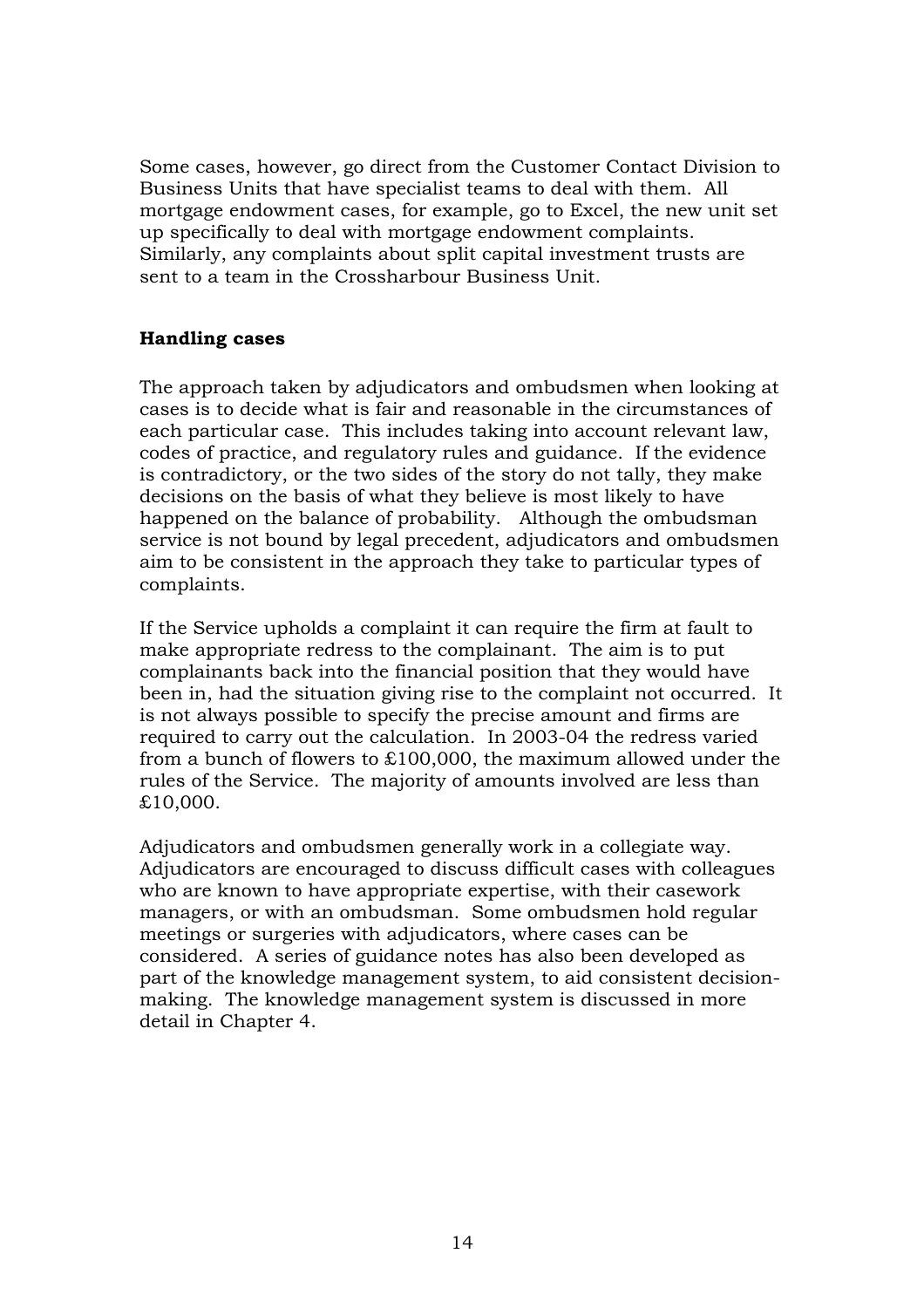|  |  |  |  | Table 2 Complaints referred to the adjudicators 2003-04 |
|--|--|--|--|---------------------------------------------------------|
|--|--|--|--|---------------------------------------------------------|

| <b>Mortgage endowments</b>                                  |        |  |
|-------------------------------------------------------------|--------|--|
| Insurance                                                   |        |  |
| Whole-of-life policies and non-mortgage endowments<br>П     | 5,442  |  |
| Motor insurance<br>٠                                        | 2,727  |  |
| Buildings insurance<br>٠                                    | 1,549  |  |
| Travel insurance<br>٠                                       | 1,453  |  |
| Contents insurance<br>٠                                     | 1,154  |  |
| Permanent health insurance<br>٠                             | 872    |  |
| Other types of general insurance<br>٠                       | 868    |  |
| Loan protection insurance<br>٠                              | 802    |  |
| Critical illness insurance<br>٠                             | 582    |  |
| Extended warranty insurance<br>٠                            | 328    |  |
| Private medical insurance<br>٠                              | 294    |  |
| Legal expenses insurance<br>٠                               | 271    |  |
| Personal accident insurance<br>٠                            | 129    |  |
| <b>Total insurance complaints</b><br>٠                      | 16,471 |  |
| Investment                                                  |        |  |
| Investment products: PEPs, ISAs, 'precipice bonds' and<br>٠ | 10,627 |  |
| unit trusts                                                 | 5,303  |  |
| Personal pension plans<br>٠                                 | 1,673  |  |
| 'Splits' and 'zeros'                                        | 921    |  |
| Portfolio and fund management<br>ш                          | 704    |  |
| Free-standing additional voluntary contribution<br>٠        | 432    |  |
| schemes                                                     | 55     |  |
| Stock-broking<br>٠                                          | 19,715 |  |
| Derivatives<br>٠                                            |        |  |
| <b>Total investment complaints</b><br>٠                     |        |  |
| <b>Banking</b>                                              |        |  |
| $\blacksquare$ Mortgage loans                               | 3,220  |  |
| Current accounts<br>п                                       | 2,106  |  |
| Credit cards<br>٠                                           | 1,444  |  |
| Loans other than mortgages<br>ш                             | 1,116  |  |
| Other banking services<br>٠                                 | 1,106  |  |
| Savings and deposit accounts<br>٠                           | 806    |  |
| <b>Total banking complaints</b><br>ш                        | 9,798  |  |
| Total complaints referred to adjudicators in 2003-04        | 97,901 |  |

### *Assessment in Docklands Business Unit*

Cases where early resolution seems feasible are put into the Docklands Business Unit's 'gateways' - intermediate or holding stores - from which cases are assigned to the adjudication teams by the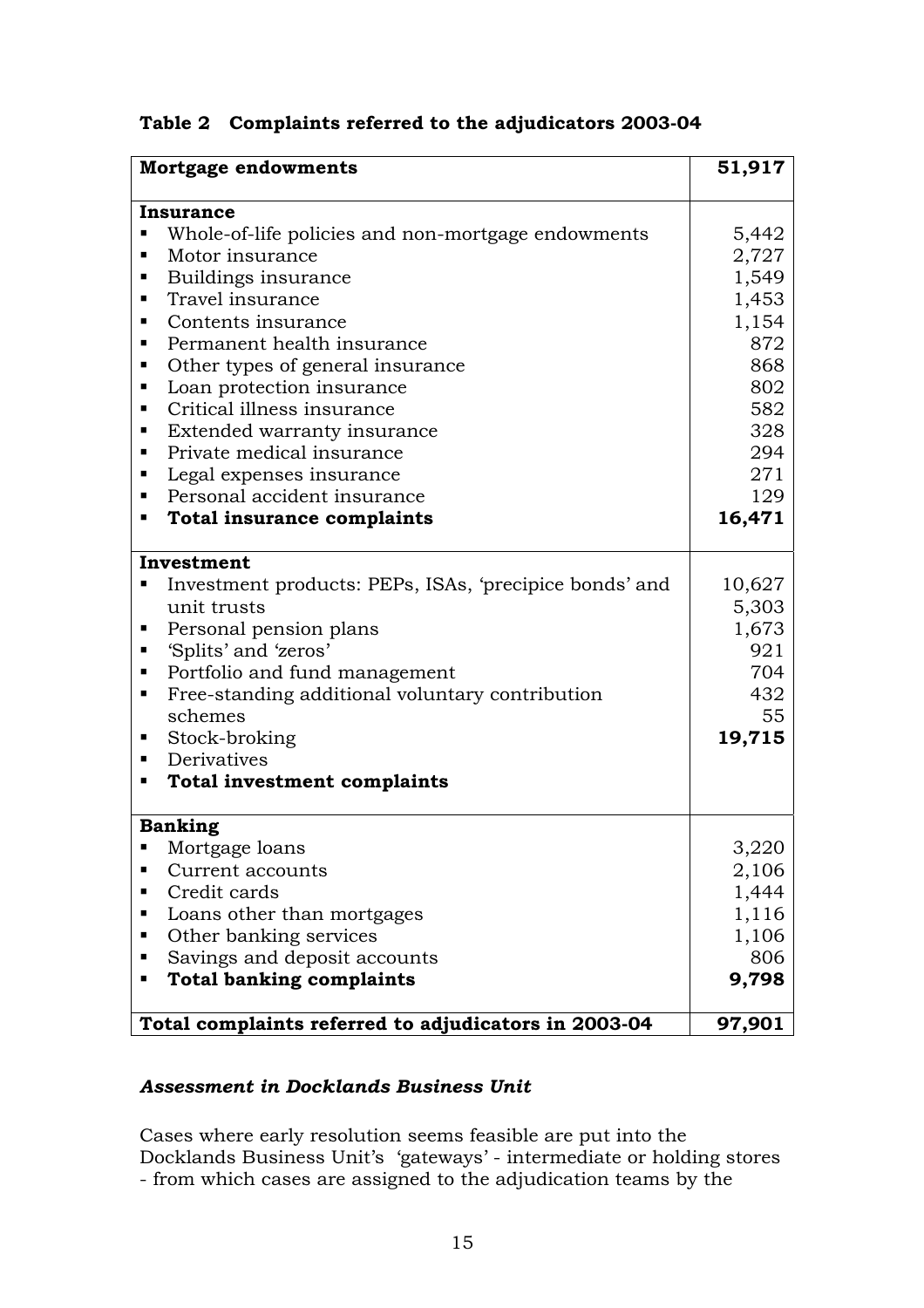administrative staff. In general, the 'taxi-rank' principle applies, so adjudicators are not able to select the cases that look easy to deal with. Rather, they are allocated a random batch of cases by their team's casework manager. That said, casework managers can route certain cases to particular adjudicators if their knowledge and experience may help to resolve the case more efficiently. Once a case has been allocated to a particular adjudicator, they retain ownership of it until the case is closed. During this time they are the named contact for both the firm and the complainant.

When the adjudicator receives a batch of cases, their first task is to decide exactly what the complaint is about, using the evidence provided by the complaint form and by the firm. They then determine what additional information (if any) they need from the firm or the complainant and write to request it. They also contact the complainant to introduce themselves and explain how the case will proceed.

Once all the necessary information has been received, the adjudicator assesses the case. A small number of cases are dismissed at this stage in Docklands, without the merits of the case being considered. There are various grounds for dismissal, such as: the complaint is about the legitimate exercise of a firm's commercial judgement; it is about investment performance; it is more appropriate for the complaint to be dealt with by a court; or the complaint has no reasonable prospect of success.

In all other instances, the adjudicator considers the facts and merits of the case, and determines how best to proceed. In many cases, they will attempt to mediate between the two parties, seeking to resolve the case informally by mutual agreement.

Where this is not appropriate or possible, they issue an assessment letter (also known as a view). This sets out the adjudicator's understanding of the nature of the complaint and describes the circumstances and the events that led up to it. It then states whether the adjudicator is minded to uphold or reject the complaint, giving the reasons that underlie this decision. If the complaint is upheld, the assessment will also indicate the scale of compensation that the adjudicator thinks is appropriate.

This assessment is then sent to the 'losing' party. If a complaint is upheld, it goes to the firm; if the complaint is rejected, the view goes to the complainant. The recipient has two weeks in which to accept or reject the decision. If the adjudicator is minded to reject the complaint and the complainant accepts this assessment, they sign an acceptance form which is passed to the firm. If the adjudicator is minded to uphold the complaint and this is accepted by the firm, they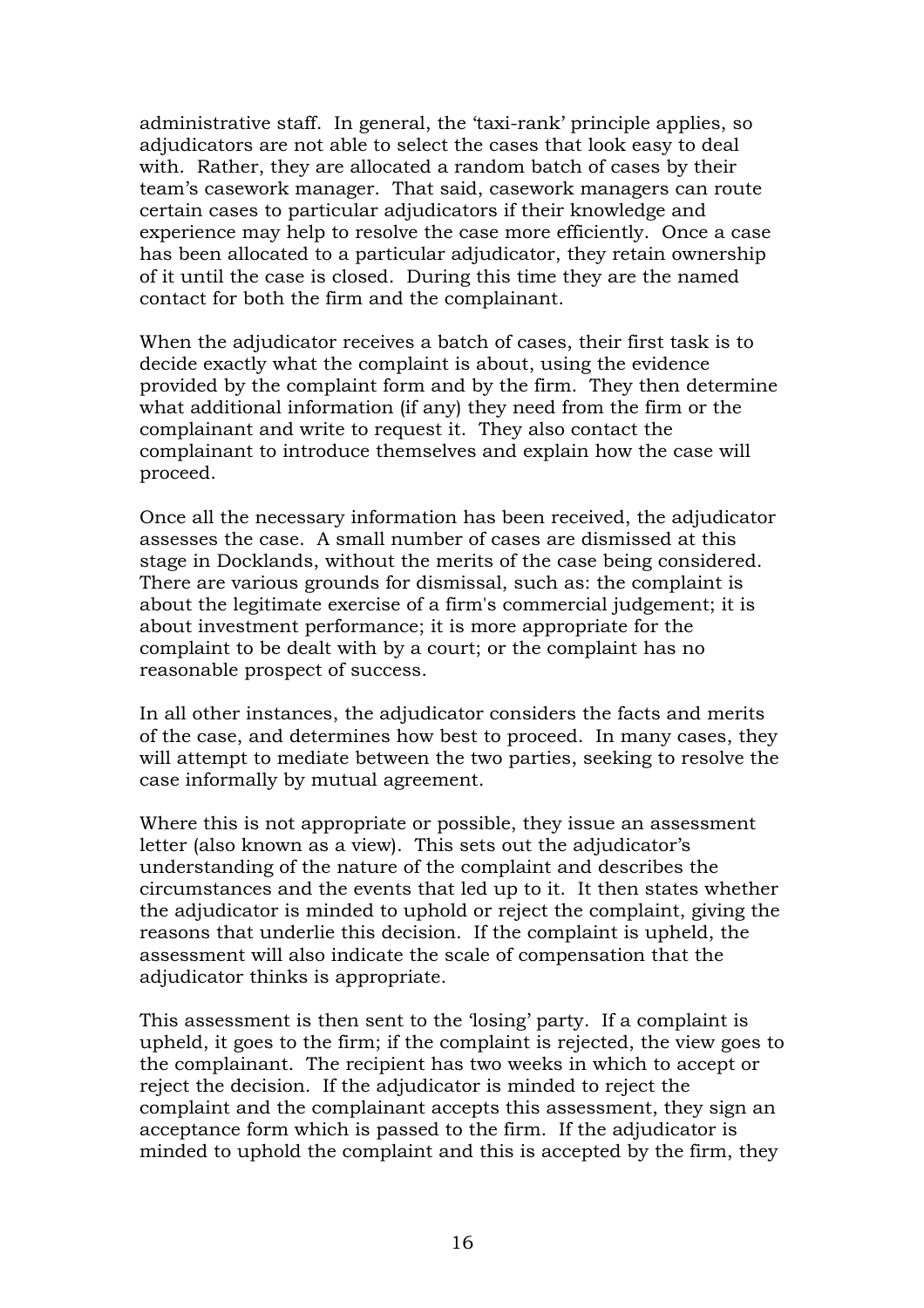notify the adjudicator who conveys the acceptance decision to the complainant.

If, however, the 'losing' party rejects the assessment, the adjudicator has to re-consider the case. Assessments may be rejected on various grounds. The firm or complainant may feel, for example, that insufficient weight has been given to a particular aspect of the case. Or they may claim that there is material evidence that has not been considered, in which case they are asked to supply that evidence.

Further information or a review of the case may lead the adjudicator to reach a different view entirely, and this would be conveyed to the new 'losing' party. Alternatively, the adjudicator may consider that nothing in the additional evidence or the review of the case justifies a change of opinion. They then have three courses of action open to them. First, they can write to the complainant or the firm to say that their opinion remains unchanged and to ask them to reconsider, offering them the right of referral to an ombudsman.

Secondly, the adjudicator can refer the case to their casework manager who will review the file. If the casework manager agrees with the adjudicator, they will issue a dismissal letter, again giving the right of referral to an ombudsman. If they do not agree with the assessment, they will ask the adjudicator to look at the case afresh.

The third option is for the adjudicator to pass the file to an ombudsman for consideration.

### *Investigation in other mixed Business Units*

The case-handling process is broadly similar in the three other mixed Business Units (Crossharbour, Quayside and Westferry). Because of the sifting process carried out in Docklands, however, these Business Units generally receive cases that are less straightforwad to resolve and therefore require more detailed investigation.

When cases are received from Docklands Business Unit, they are distributed to the casework managers who hold them in their team's gateway. From there, they are allocated to the adjudicators. The process followed by the adjudicators is very similar to that adopted by their colleagues in Docklands. They review the cases, asking for more information from either party if necessary. They then reach a conclusion and issue either an assessment or an adjudication. An adjudication tends to be more formal than an assessment and is sent to both parties rather than just the losing one. It is most often used when it seems unlikely that a reasonable settlement can be agreed by both parties.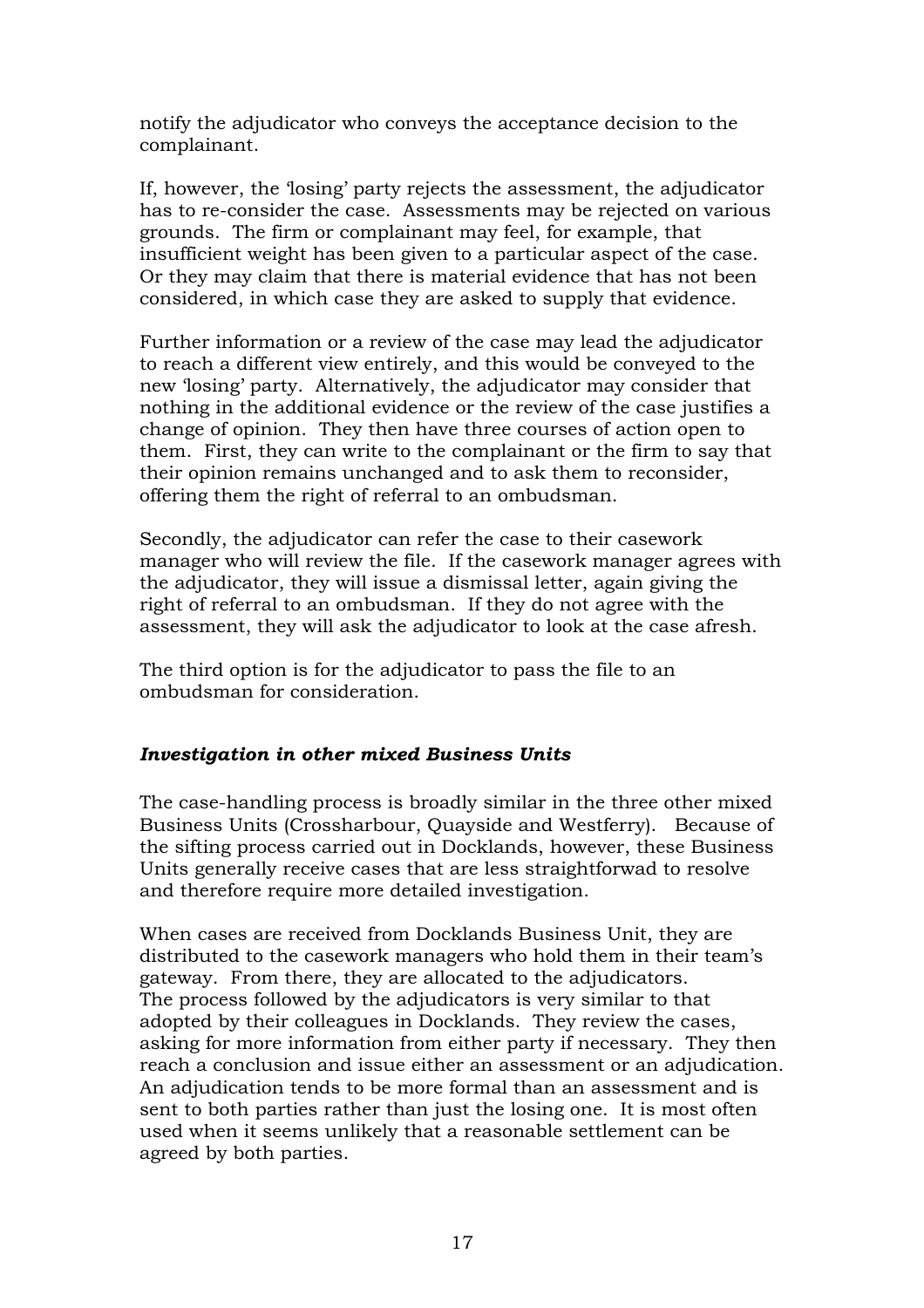Like an assessment, an adjudication sets out the nature of the complaint and describes the background and the events that led up it. It gives the adjudicator's decision to uphold or reject the complaint and the reasons for this. If the complaint is upheld, the adjudication also indicates the scale of compensation that the adjudicator thinks is appropriate. If either party disagrees with the adjudication, they can ask for the case to be referred to an ombudsman.

#### *Mortgage endowment cases*

As mentioned in Chapter 2, the Excel Business Unit was established in April 2004 to deal with the immense volume of complaints about mortgage endowment policies that the Financial Ombudsman Service continues to receive. The Business Unit comprises five ombudsmen and four teams of adjudicators. Two of these teams deal with complaints against large firms, one specialising in the assessment of straightforward cases, the other in the investigation of more complex cases. The third team handles cases concerning building societies and small firms; and the fourth deals with complaints involving independent financial advisers and small firms. A fifth team of staff provide administrative and clerical support. In order to manage the large numbers of cases involved, a new system of working was developed which differs significantly from the other Business Units.

Rather than being sifted by adjudicators in Docklands Business Unit, cases come into Excel directly from the Customer Contact Division. At this stage, they consist of a complaint form. The Customer Contact Division will have asked the firm to supply their records of the case. The complainant will also have been sent a mortgage endowment questionnaire to complete. Once these two additional pieces of information are received, they are brought together with the complaint form by the team administrators.

Two teams deal with cases against large firms. The basic details of the cases that involve one of these large firms are entered onto a spreadsheet by the administrators – one spreadsheet for each of the firms. The managers of the teams make an initial appraisal of each case. The cases that do not appear to be straightforward are passed to adjudicators who investigate each case in the normal way.

The cases that are considered to be fairly straightforward, however, are dealt with by other adjudicators who consider each case in turn and record their assessment on the spreadsheet, along with codes for the reasons underlying the assessment. These adjudicators handle large numbers of cases. The challenge for them is, therefore, to look at each case afresh and to assess it on its individual merits.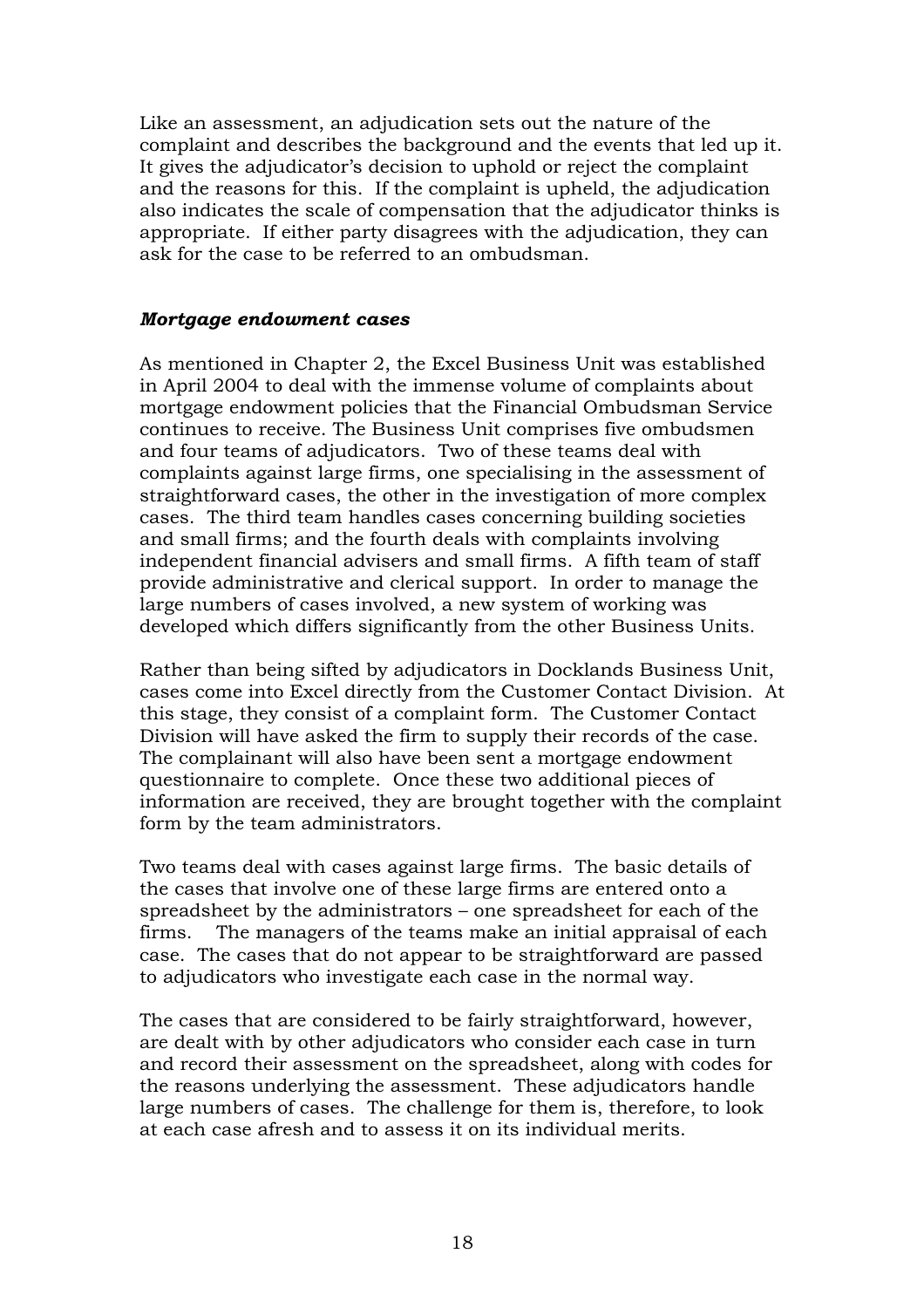The spreadsheets are then sent to the firms which indicate the decisions they are prepared to accept and those they reject. The spreadsheet is returned to the team and complainants are informed of the outcome. If a firm does not accept a decision to uphold a complaint, the case is passed to an adjudicator who will investigate it in more detail.

The cases concerning small firms, building societies and independent financial advisers are dealt with by other teams in the unit. These are cases that need more information, more investigation or a more detailed response. They also deal with any disputed spreadsheet assessments. As in other Business Units, adjudicators issue views and adjudications.

#### *Lead cases*

When a large number of cases are received about the same financial product, they can sometimes be grouped together and one or more apparently typical cases identified as 'lead cases'. The aim of this is to avoid duplication of work and so speed up the decision-making process. The other cases are 'parked' while the outcome of the lead case (or cases) is decided.

This approach was first taken to deal with TESSAs. It has also been used to handle complaints about dual variable rate mortgages, split capital investment trusts and complaints against Equitable Life.

Because of their significance, lead cases are prepared with particular rigour and a great deal of involvement by ombudsmen. They are selected to include cases where the facts are clear-cut and where the cases turn on wider issues, rather than on the particular circumstances of individuals.

Once a decision has been reached on a lead case, it is anonymised and copied or summarised to the parties in all the other cases where the circumstances are considered to be similar. The parties are asked how (if at all) their circumstances differ materially from the lead case. In the light of their response, the Service decides whether the outcome of each of these 'follow-on' cases should follow the lead case, or whether there are circumstances that require separate investigation. There is a recognised danger that when adjudicators deal with followon cases they may be inclined to look at the evidence from the perspective of the lead case, rather than approaching the case on its individual merits. Staff are on their guard against this.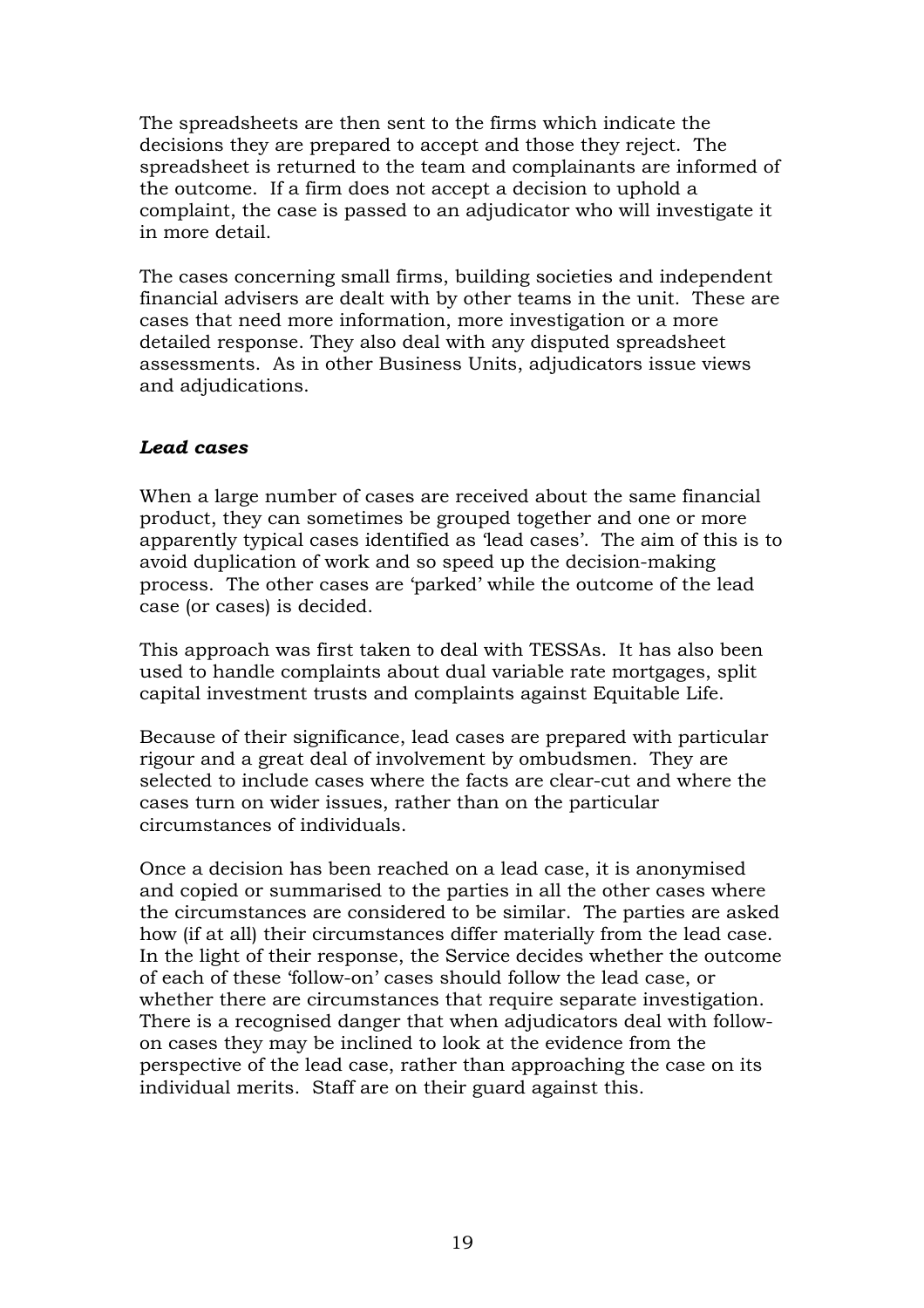#### **Ombudsman decisions**

Complainants or firms can ask for their case to be referred to an ombudsman if they are dissatisfied with the assessment or adjudication issued by an adjudicator.Disputed cases may also be referred directly to an ombudsman by an adjudicator. In the 12 months to the end of March 2004, eight per cent of cases were resolved by the final decision of an ombudsman.

Once a case is referred to an ombudsman for decision, the adjudicator invites comments and representations from both parties, reviews all the evidence again and usually writes a draft decision. This is sent to an ombudsman along with the file. As with the adjudicators, the taxi-rank principle applies for allocating cases where more than one ombudsman works in a product area.

#### *The decision-making process*

When an ombudsman receives a case file, they begin by reading the original complaint form, along with any supporting documentation, for example the questionnaire that complainants complete in mortgage endowment cases. This gives them a general idea of the complaint and, in cases involving investment products, some indication of the complainant's approach to risk.

Most then turn to the assessment issued by the adjudicator, any subsequent correspondence that has been received and the decision that has been drafted by the adjudicator. Together, these provide an overview of the case and the information that informed the assessment or adjudication. The ombudsman also considers any new facts or material evidence submitted after the decision was drafted and whether or not this would be likely to change the decision.

Having done this, they work their way through the case file chronologically, to verify the facts summarised in the draft decision produced by the adjudicator and to ensure that nothing has been overlooked. Some ombudsmen work their way through the case file *before* they look at the assessment or adjudication and the draft decision. This seems to be a matter of preference and does not affect the independence of their decision in any way. In larger case files, adjudicators flag the key documents and correspondence for the ombudsmen.

In the majority of cases, the file contains sufficient evidence for the ombudsman to reach a decision. They may, however, decide that further information is required from either the complainant or the firm. In these circumstances, the case file may be returned to the adjudicator to request the information, or the ombudsman may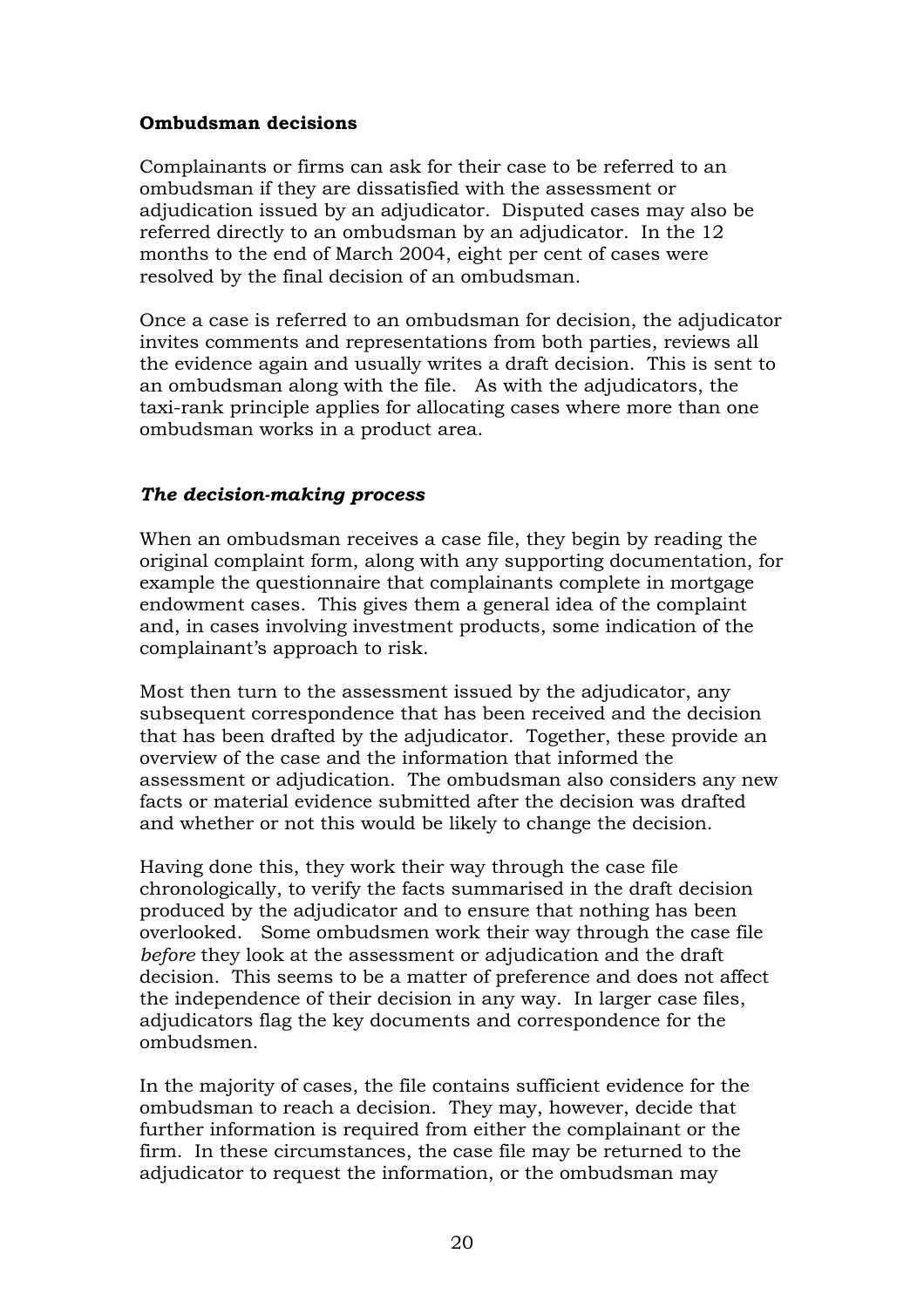telephone personally, especially if they simply want to clarify something.

Although rare, an ombudsman may also call a hearing. Unlike a court hearing, this is an informal procedure attended by both parties. There is no sworn evidence or cross-examination; rather it is an opportunity for the ombudsman to put questions to the parties. This usually occurs when there is a dispute of material fact, and hearings are most common for complaints about investment products. Either party can also request a hearing, which may or may not be granted at the ombudsman's discretion.

Meetings with just one of the parties are also very rare, to preserve the impartiality of the process. They are, however, occasionally held with firms when there are a number of similar cases. If a case has wider implications, the principal ombudsman may set up a meeting with a firm.

Having considered the complaint, the ombudsman generally issues a decision to both parties, which sets out all the salient facts about the case, indicates whether the complaint is upheld or rejected (a complaint may also be partly upheld), and outlines the reasoning underlying the decision. In most cases, this will be a final decision. In reaching this decision, ombudsmen may consult their colleagues or the principal ombudsman for advice. Particularly difficult cases may be discussed by all the ombudsmen working within a particular sector at one of their regular meetings, with the outcomes being communicated to any adjudicators who might handle similar cases in future.

In some circumstances, however, the ombudsman issues a provisional decision. One reason for this would be if the ombudsman is ready to make a final decision on one aspect of a case (such as liability), but not on another (such as redress). Another reason would be to give the parties a final opportunity to comment, because the decision is significantly different from the outcome of the earlier assessment. This may occur when the ombudsman does not share the view that the adjudicator has reached or when new evidence comes to light after the case has been passed to the ombudsman. A final decision is issued after any further submissions have been considered.

There are some circumstances when an ombudsman may not issue a fresh decision. In such cases, the complaint is dismissed by the ombudsman who sends a letter saying that the adjudicator's assessment or dismissal is upheld. This happens most often with more straightforward banking cases handled in the Docklands Business Unit where one of the parties (usually the complainant) objects to the assessment or dismissal notice issued by the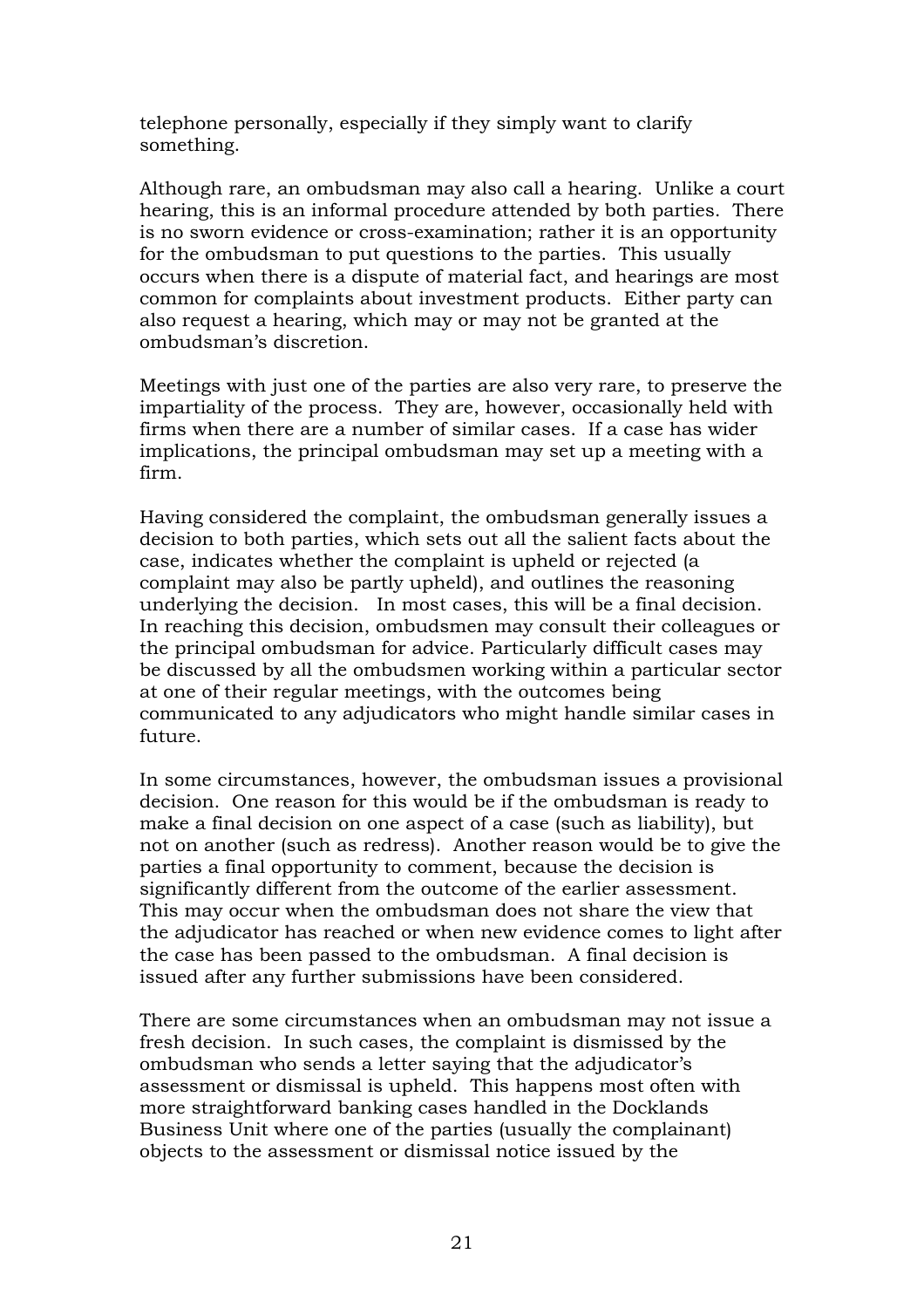adjudicator, but there is no evidence to lead the ombudsman to a different conclusion.

In issuing a decision, an ombudsman may use the draft decision drawn up by the adjudicator, amended as necessary, or they may write their own decision letter.

When the draft decision is changed, the ombudsman provides feedback to the adjudicator. This may include cases where the wording of the decision needs re-drafting to make the underlying reasoning clearer; those where new evidence has come to light which has caused the ombudsman to change the adjudicator's decision; and cases where the ombudsman disagrees with the decision reached by the adjudicator. Many of the complaints are complex, and the decisions finely balanced - ombudsmen sometimes, but not often, come to a substantially different decision from an adjudicator, based on the evidence available at the time.

A final decision by an ombudsman is the end of the complaintshandling process. Neither the firm nor the consumer can appeal against an ombudsman's decision by asking for their case to be referred to another ombudsman. If the complainant accepts an ombudsman's decision within the specified time limit, both the complainant and the firm are bound by the decision. Otherwise, the firm is not bound. The complainant can, however, still take court action against the firm.

If a firm or a complainant complains that their case has not been handled properly by the Financial Ombudsman Service, their complaint is dealt with by the Service Quality Team (see below). In a very small number of cases, one of the parties to the dispute (usually the firm) can choose to take the case to judicial review. Such reviews do not re-examine the decision, rather they focus on whether or not the matter has been handled with due process, has applied the law correctly, has taken the right things into account and has acted rationally.

#### **Case management system**

The same casework management system – Croesus – is used throughout the organisation. All information relevant to a case is recorded on Croesus, including all correspondence and a note of all phone calls. It produces standard letters to be sent to complainants and firms. It also generates task lists for consumer consultants and adjudicators, to ensure that cases are progressed through the system in a timely manner and that complainants are kept informed about what is happening with their case.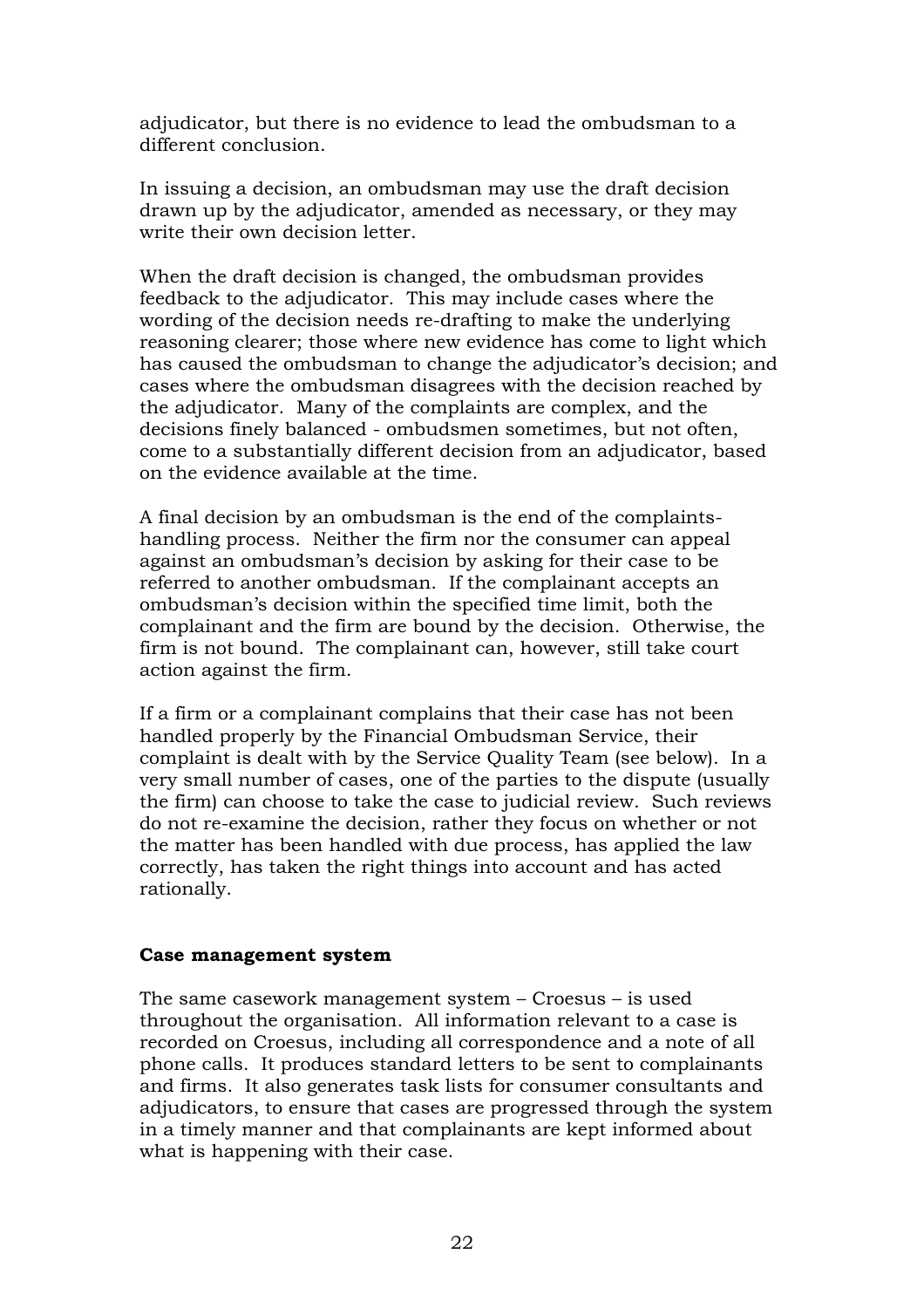In addition, Croesus forms an integral part of the quality checking system (see Chapter 4). It identifies a random sample of cases from each adjudicator for the casework managers to review. When they review these cases, casework managers check that the information recorded on Croesus is complete and correct and that the allotted tasks have been carried out. The results of these regular reviews are entered onto the system as well.

#### **Time taken to deal with cases**

The Financial Ombudsman Services aims to resolve all cases within 12 months. Most are resolved within six months from the time they are referred to the service, after the firm has issued its final response letter. As we noted earlier, in 2003-04 47 per cent were resolved within three months, 79 per cent within six months and 91 per cent within nine months. The average time taken to resolve cases by mediation was four months, whereas the average time taken with cases that require investigation and final decision by an ombudsman was nine months.

It is not always possible to deal with cases quickly. Due to the continued increase in the number of complaints received, there are some backlogs within the Service. Delays may also occur for reasons beyond the control of the Service: complainants and firms may, for example, be slow to supply required information, or matters may be put on hold pending a regulatory decision by the FSA. In all cases the adjudicators are required to keep complainants informed about progress (and the Croesus case management system prompts them to do this). There may, however, be scope for managing complainants' expectations more effectively by providing estimates of the length of any anticipated delays.

Timeliness is also a key element on the quality checking process (see Chapter 4). Casework managers look for any avoidable delays when reviewing cases. All cases taking longer than 12 months are reported to the Board.

In order to ensure that cases are dealt with in a timely manner, and to manage the increasing volume of complaints, all complaints and casehandling staff (with the exception of ombudsmen) have targets to achieve. In particular, within the Customer Contact Division consumer consultants have a series of targets that relate to the amount of post they process every week; the time they spend on the telephone helpline; and the quality of their written and telephony work. Adjudicators have targets for the number of cases they close each week. The actual targets vary according to the type of work done and the experience of the adjudicator and are agreed between the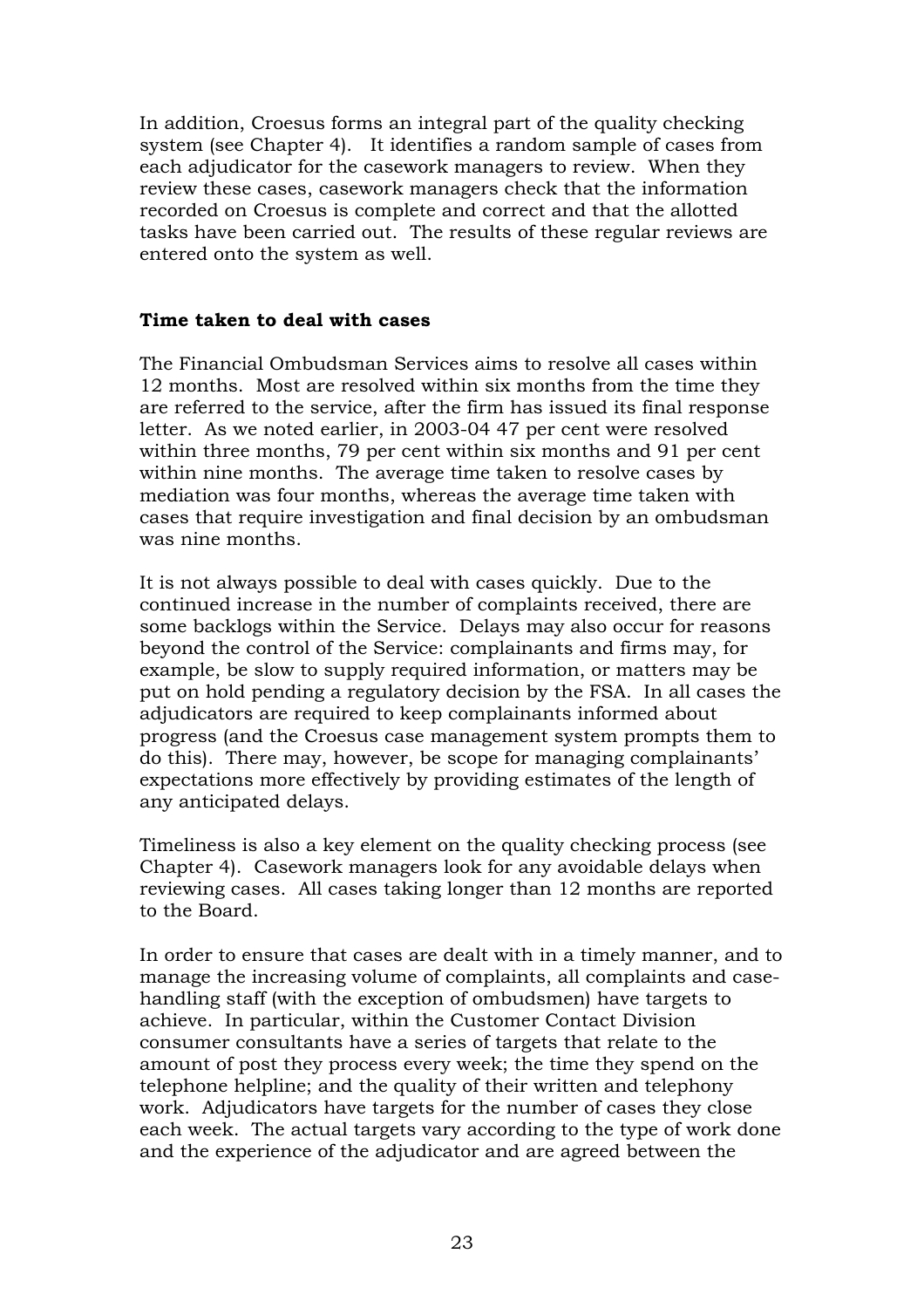adjudicators and their managers. The achievement of these targets forms the basis of the current incentive payment scheme.

The use of targets and incentives has been the subject of debate both within and outside the Financial Ombudsman Service. In particular, there are concerns that fostering a target-driven environment, linked to additional payments, may have an adverse impact on the quality of the service. We found no evidence of any systematic impact of this kind. The matter is, however, discussed in greater detail in Chapter 4.

#### **Service Quality Team**

The Service Quality Team handles any complaints that are made by the complainant or the firm once a case has been closed. The team receives around 70 to 100 complaints per month, or about one per cent of all the cases handled by the Service. These complaints concern issues such as the procedures followed by the case-handlers; the interpretation of policy guidance; or the fact that a firm has been slow in making a settlement.

All complaints made to the team are investigated. If they consider that redress is required, they can issue an apology or make a compensation payment. The case may also be transferred to another case-handler for review. If the complainant remains dissatisfied, they can contact the Independent Assessor.

Other work carried out by the team includes dealing with letters from MPs; resolving complaints from staff; handling enquiries from firms about case fees; and liaising with the Independent Assessor.

### **Overall assessment of the case-handling process**

Having investigated the case-handling process in detail, we conclude that it is both robust and fit for purpose. It complies with principles of due and fair process, and ensures that cases are considered on their merits.

We found no evidence that the collegiate approach between adjudicators and ombudsmen compromises independent judgment. Quite the reverse – by consulting an ombudsman about difficult cases, the skills of adjudicators are enhanced and they are able to resolve the majority of cases that come to them. If a case is passed to an ombudsman for decision, it may well be a different ombudsman to the one that the adjudicator originally consulted. Moreover, the process by which an ombudsman reaches their final decision is a rigorous one, with each case considered on its merits.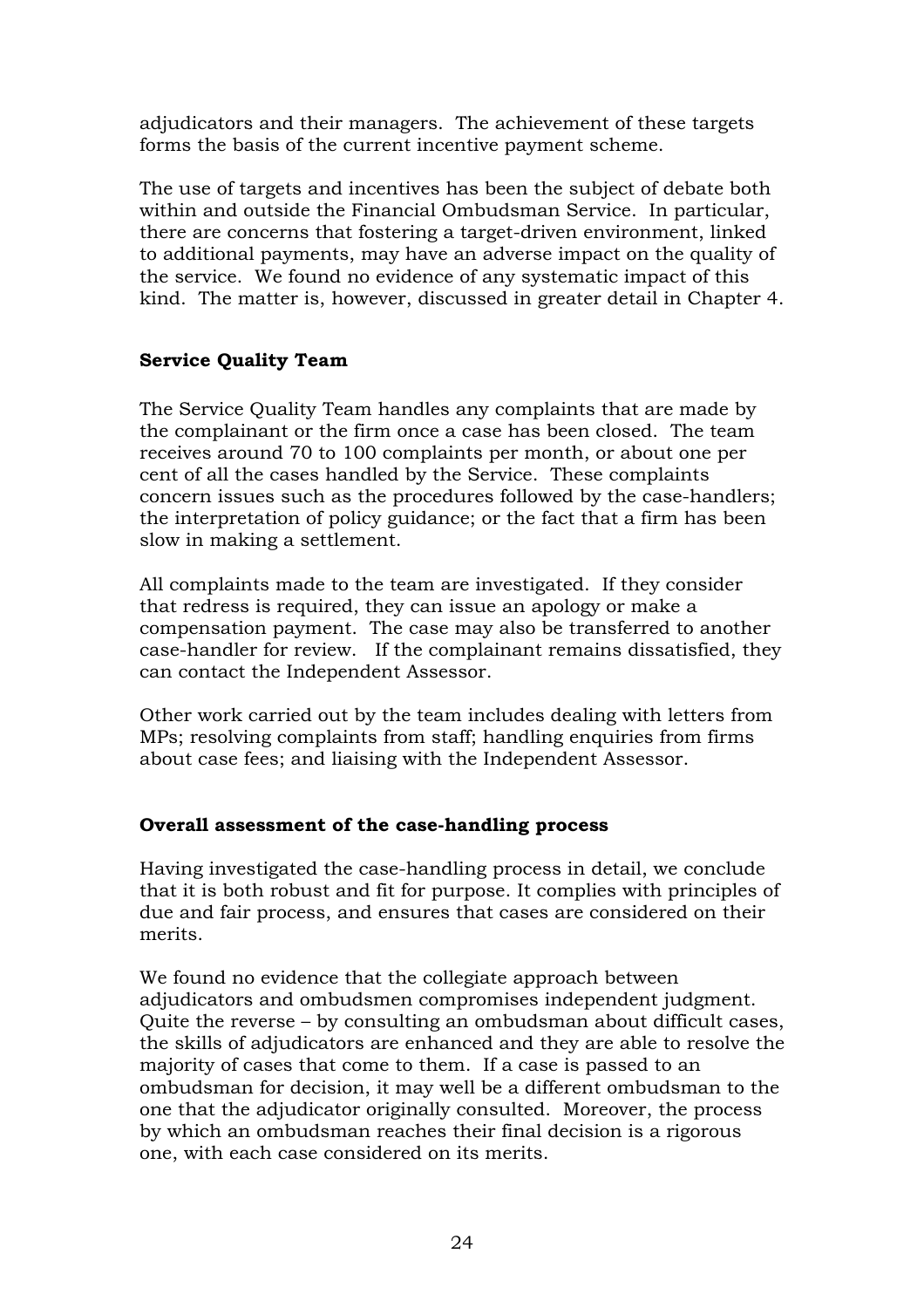The use of lead cases and the introduction of streamlined procedures in the Excel Business Unit for mortgage endowment cases both carry a potential risk to cases being considered on their individual merit. However, both management and individual members of staff are fully aware of this risk and have put procedures in place to avoid it. We found no evidence to suggest that these procedures are not working effectively.

While we were undertaking our assessment, a batch of cases that failed to meet the required standard of quality were identified through the Service's internal review procedures. The matter was dealt with quickly and efficiently and steps were taken to avoid the situation arising again.

The case-handling process is also efficient and offers value for money. It has proved flexible and capable of adaptation to changes in the numbers and nature of complaints received. Significantly, these adaptations have enabled the Financial Ombudsman Service to increase productivity by 50 per cent in three years.

Cases generally pass through four pairs of hands at most – a consumer consultant in the Customer Contact Division; a casework manager in one of the Business Units; an adjudicator; and (in a minority of cases) an ombudsman. Throughout this process the complainant and firm always have a named contact: first the consumer consultant and then an adjudicator.

Cases are, on the whole, dealt with in a timely manner. Some delays, as we have seen, are caused by factors outside the control of the Financial Ombudsman Service, most notably waiting for the complainant or firm to supply information. Others occur because, despite large increases in the number of staff, there are still too few to deal with the volume of complaints without 'cutting corners' and compromising quality. As a result, backlogs build up. In our audit of cases we identified delays that were attributable to these backlogs in about a third of the cases that we reviewed. There does not seem to be any obvious scope for further streamlining of the case-handling process to solve this problem. Consequently, we believe the recruitment of additional staff should continue. The need for more ombudsmen is particularly acute.

The effort expended on cases seems proportionate and the current unit cost of £473 reasonable given the nature of the work of the organisation. The unit cost has fallen steadily from £753 in 2001 as a result of increases in productivity. The unit cost has fallen partly because of efficiency gains and partly because the fixed overheads are spread over more cases: it follows, therefore, that unit costs may rise if and when the number of cases falls. For the present, however, we see little scope for further reduction. The current case fee is £360, with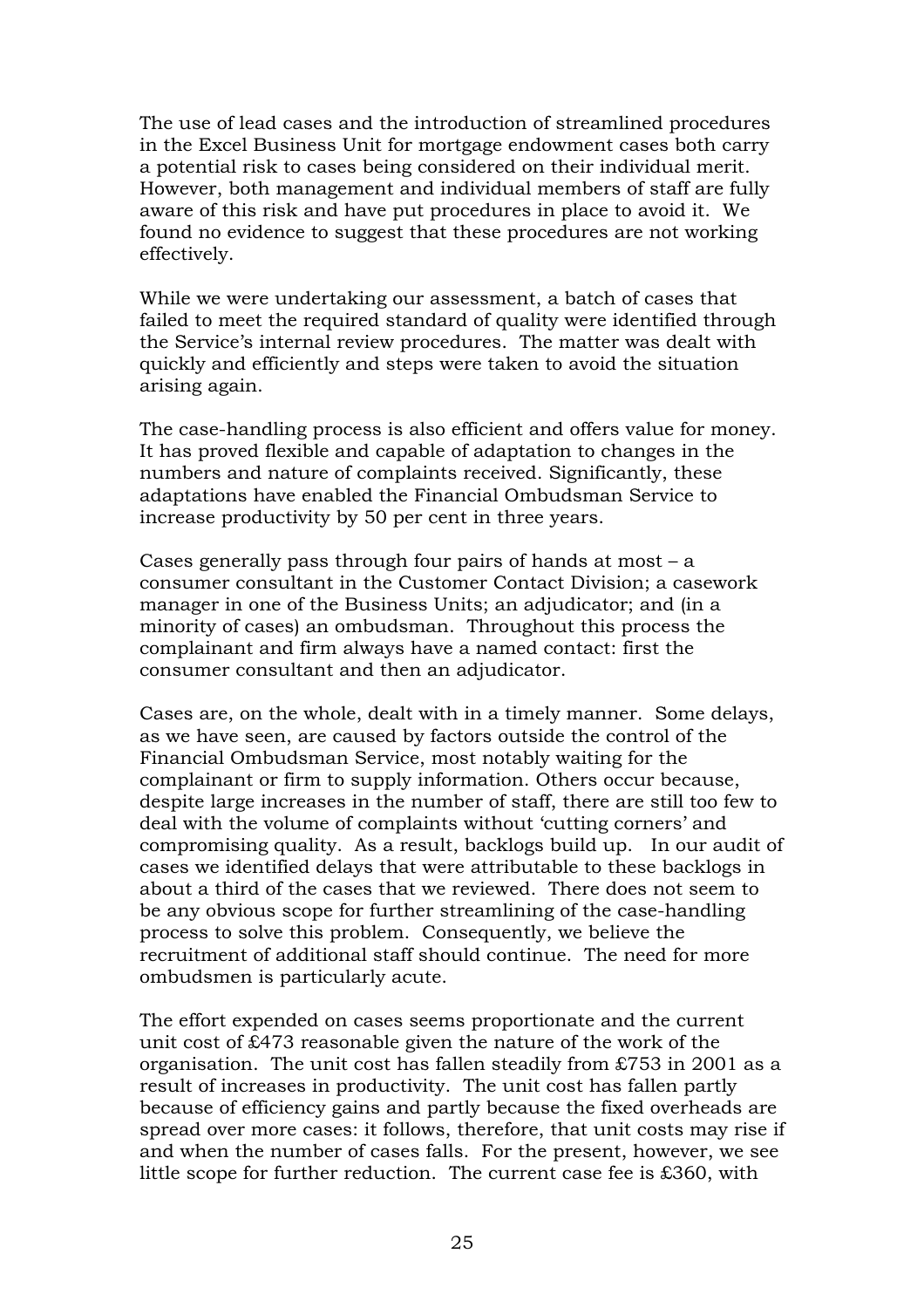no fee being charged for first two complaints in each year or for cases resolved at a very early stage – these are included in the annual levy. This is very reasonable for an independent dispute resolution service and it is hard to see how it can be reduced further without compromising the nature of the service offered.

There have been proposals from people outside the Financial Ombudsman Service for a tiered case-fee structure. These proposals include lower fees being charged for cases that involve only a small detriment to the complainant; cases where only limited investigation is required, or cases against small firms. Attractive though these ideas sound, it is hard to see how they would work in practice.

Linking the fee to the level of detriment is difficult. It is often not possible to ascertain the extent of detriment without full investigation. Complainants do not always indicate, or even know, the level of detriment involved in their complaint. This is only calculated in cases where the complaint is upheld. Even then, an actual figure is not always specified, as firms may be required to calculate the level of redress. Moreover, with investment products in particular, the actual detriment may not be evident until some time in the future. Finally, to be equitable, the size of the detriment should be related to the complainant's income and assets. Any such calculation would be difficult and open to challenge.

Linking charges to the actual amount of time spent on a case would mean detailed time recording and billing, which would add to the overall costs of the Service. An alternative approach would be to have a scale of charges linked to the stage at which the case was closed – assessment, investigation or ombudsman decision. This is not as easy as it sounds. The different stages are not legally defined nor, in practice, are they entirely distinct. It would be difficult to implement this approach without making the Service less flexible.

Any approach that linked charges to time spent on a case would impact unfairly on firms unless judgements were made about whether the extra work on a case had been generated by the firm or by the complainant – and this would be very difficult, leaving the Service open to challenge. Firms would also be justified in objecting to higher fees where a complainant has refused to accept a fair and reasonable outcome from an adjudicator and requested reconsideration by an ombudsman.

Charging lower fees to smaller firms is probably ruled out on the grounds that there cannot be any deliberate cross-subsidy between firms. There would need to be clear evidence to show that cases brought against smaller firms cost less to process. The case audit found no such evidence, indeed, the complaints against small firms often required the most effort to resolve.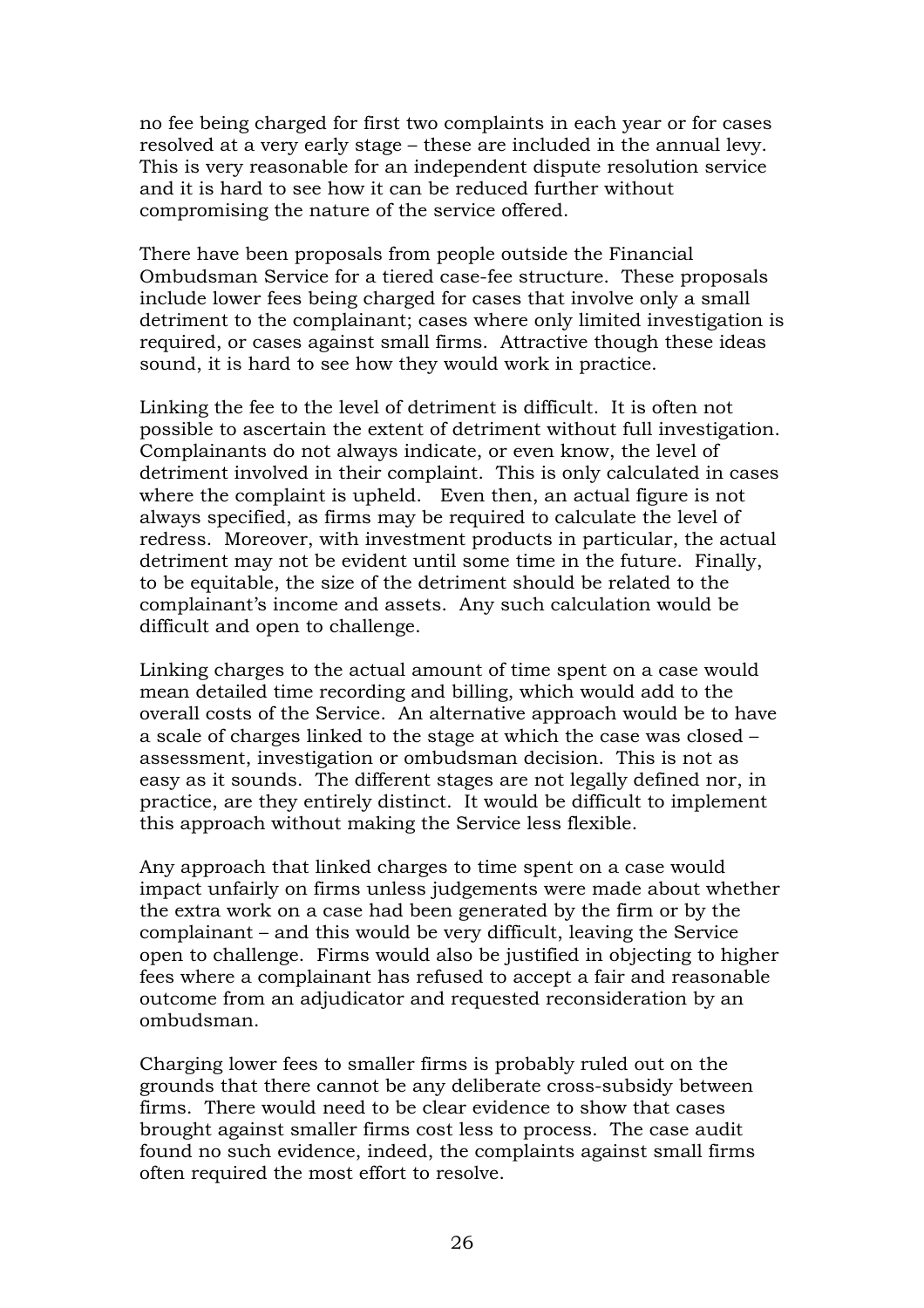## <span id="page-30-0"></span>**4 Assuring quality**

In an organisation like the Financial Ombudsman Service there is an inevitable tension between quality and quantity. Each case needs to be dealt with individually and on its own merits. This takes time and, when there is pressure to keep up with a growing influx of cases, there is a danger that the quality of the work will suffer. There was, therefore, a concern within the organisation that the recent massive growth in the number of complaints may have compromised quality and a key part of our task was to explore whether or not this was so.

We need to begin by asking what we mean by quality in the context of the Financial Ombudsman Service. Overall, we believe that it is the

extent to which the service provided adheres to the organisation's core values. We found that these core values were well understood by staff at all levels and that they were adhered to consistently.

In terms of individual cases, quality is determined by a number of factors. First, and perhaps most important, is the actual outcome of the complaint:

- -Was the outcome fair and reasonable?
- -Was it consistent with outcomes in like cases?

#### **The core values of the Financial Ombudsman Service**

- - Independent, balanced, competent
- - Trusted by consumers and companies as a responsible 'honest broker'
- - Operates with integrity and efficiency
- - Learns through stakeholder engagement
- -Responsive to stakeholders
- -Transparent
- -Inclusive
- -Was the decision and the reasons underlying it clearly explained?

Much also depends upon the way the case was investigated:

- -Was all the relevant information gathered and used?
- -Was the correct level of investigation carried out?
- -Was the complaint correctly and fully identified?
- -Were any additional points made by the parties dealt with?
- -Were all the issues raised by all the parties addressed?

Handling cases involves considerable interaction with complainants and firms. The effectiveness of communication, therefore, is an important determinant of quality:

■ Were the most appropriate methods of communication used?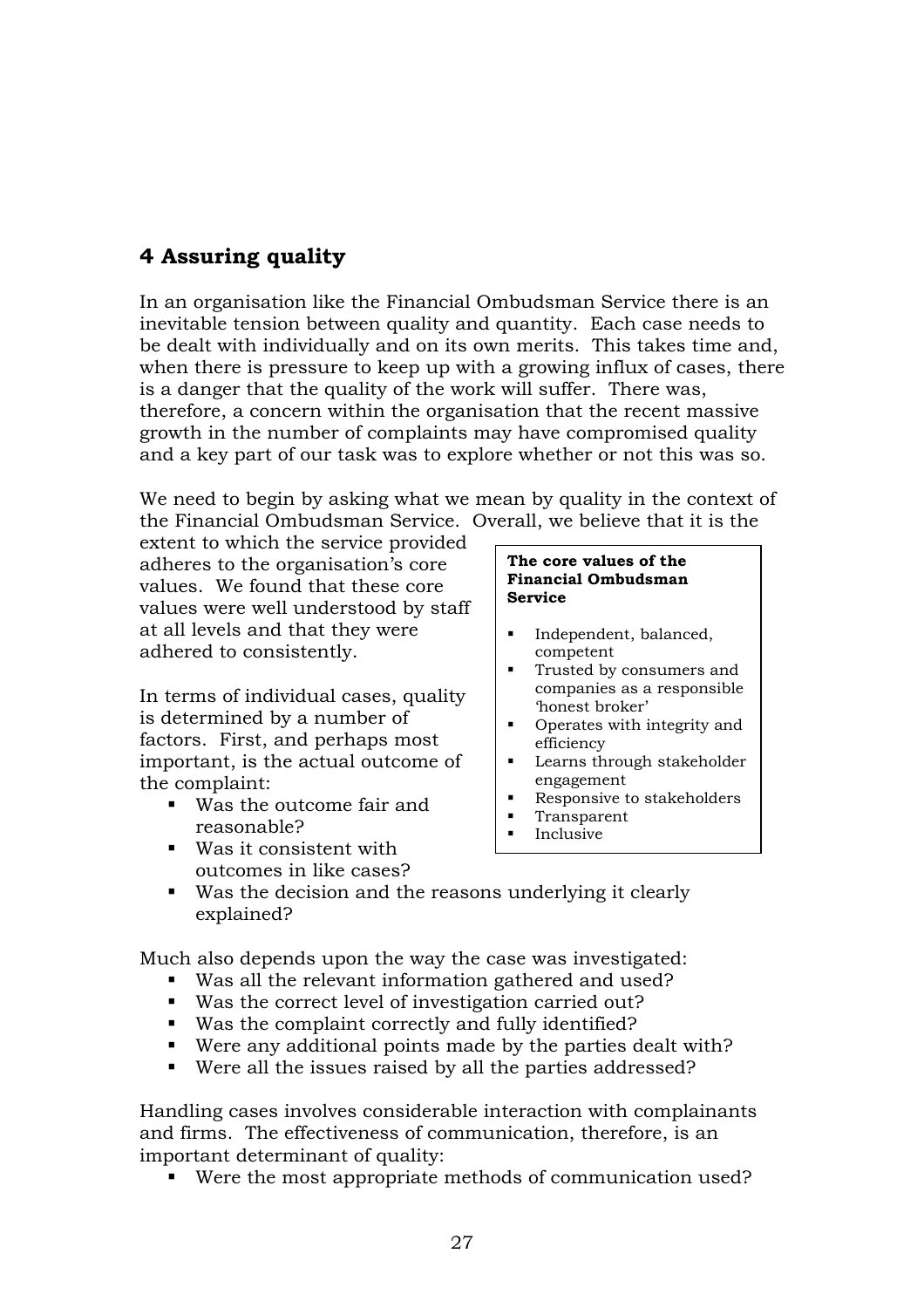- -Were written communications accurate, complete, clear, concise and free of jargon?
- -Was the communication with the complainant pitched at the correct level?
- -Were all the facts in the communications accurate?

Timeliness is also important:

- -Were there any avoidable delays during the handling of the case?
- -Were all parties aware of how the case was progressing and the timescales within which they could expect to be contacted?

Together, these factors form the framework within which the Financial Ombudsman Service attempts to assure quality. They also formed the criteria that we used when assessing the quality of the Service.

#### **Overall levels of quality and satisfaction**

Our assessment was based on interviews and focus groups with over 100 staff; on a study of the systems and processes used in the organisation, and on an audit of a sample of closed cases. We concluded that the systems in use are robust, flexible and capable of delivering high-quality outcomes; the staff are of a high calibre and are committed to the organisation's core values and to delivering a high-quality service; overall the quality of case-handling is high, although there are some variations in the work of individuals; delays occur at the stages where cases are allocated to adjudicators and ombudsmen, and finally, that there is scope to improve the arrangements for checking and assuring quality.

There are at present no organisation-wide measures of the quality of case-handling in the Financial Ombudsman Service. Management information tends to concentrate on flows of work rather than on levels of quality. (This deficiency is, however, currently being addressed – see below). It is therefore not possible to provide a precise measure of the level of quality, nor is it possible to say whether the level has changed in recent years.

We did, however, find a strong emphasis on quality at all levels within the organisation. There was a clear consensus about the characteristics of a good quality service and, just as important, about what determines poor quality.

There is also considerable evidence from the regular customer, firm and staff satisfaction surveys that the Financial Ombudsman Service carries out, which we have included in our assessment.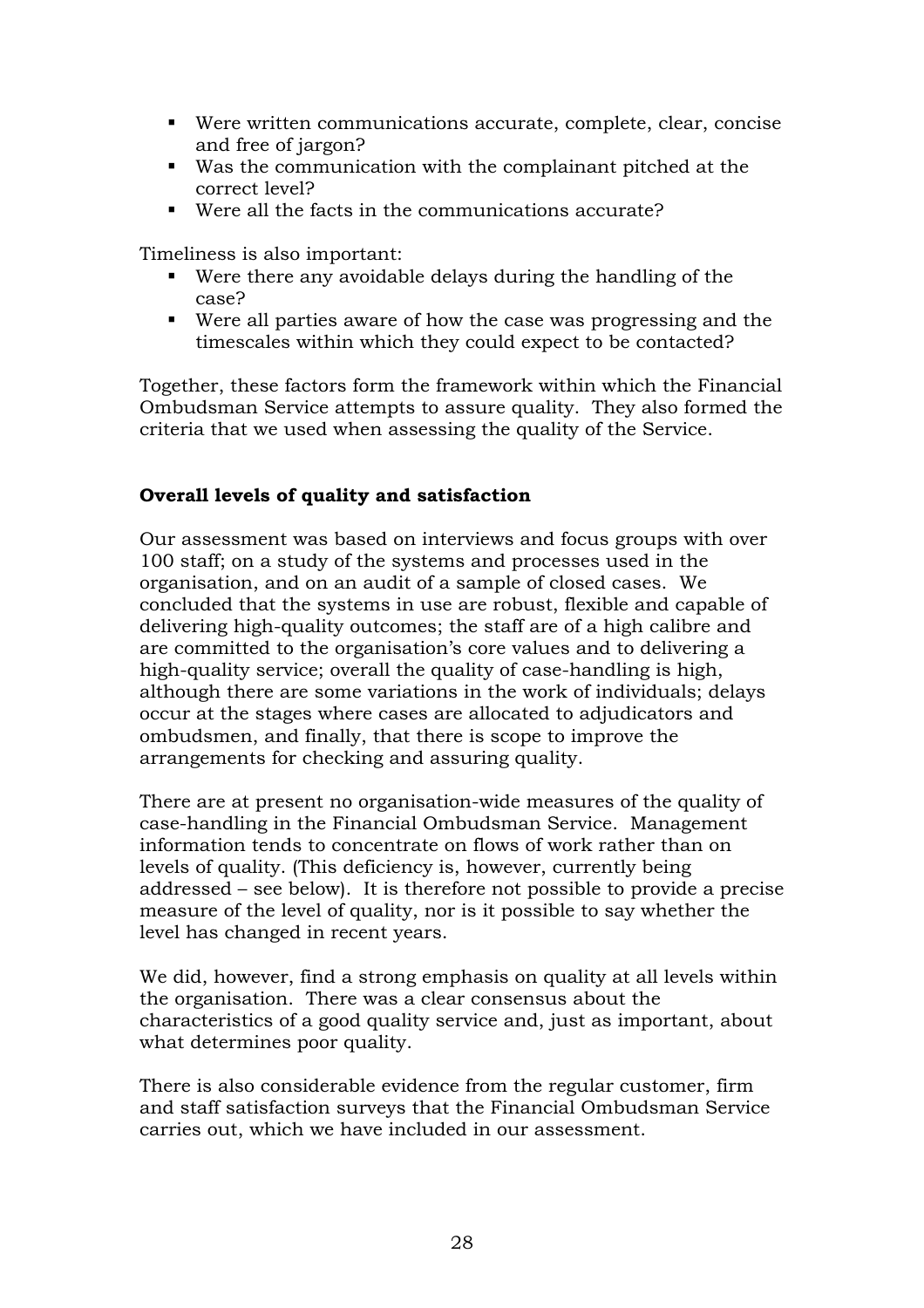### **The impact of targets and incentives**

As we noted in Chapter 3, consumer consultants and adjudicators have targets for the amount of work they are expected to achieve. There is an incentive payment scheme that is linked to these targets. There is a concern that this system of targets and incentives might have an adverse impact on the quality of work undertaken within the Service.

While there is undoubtedly a tension between quantity and quality, we found no evidence to suggest that quality was suffering as a result of staff pursuing their targets.

One possible problem is that, as consumer consultants and adjudicators approach the end of an accounting period, they might speed up their work, cutting corners in order to meet their targets. We were told, however, that the targets were constructed so that they required a high level of achievement throughout the accounting period. As a result, little was gained by last minute surges in activity. To confirm this, the monthly customer satisfaction surveys (see below) have been monitored to see if there is any change towards the end of the accounting period – no such change has been observed.

The managers of consumer consultants and adjudicators are very aware of the deleterious effect that the targets and incentives might have on quality. Their view is that this is not, in fact, a significant problem. Indeed, they commented that many of the staff who regularly exceeded their quantitative targets were the ones who also produced the highest quality work.

#### **The impact of external factors**

The audit of cases that we undertook showed that quality of the service provided by the Financial Ombudsman Service can be affected by factors outside their control.

Some cases are held up because the complainant or, more often, the firm is slow to respond to requests for information. Other cases can be delayed because one of the parties insists on introducing extraneous arguments that are not pertinent to the matter under consideration. Both situations can greatly extend the length of time taken to resolve complaints.

Complaints involving the alleged mis-selling of investment products or endowment mortgages often hinge on the complainants' attitude towards the risk associated with the products. Providers of financial services are required to make an assessment of their client's attitude to risk and to sell products that are commensurate with that attitude.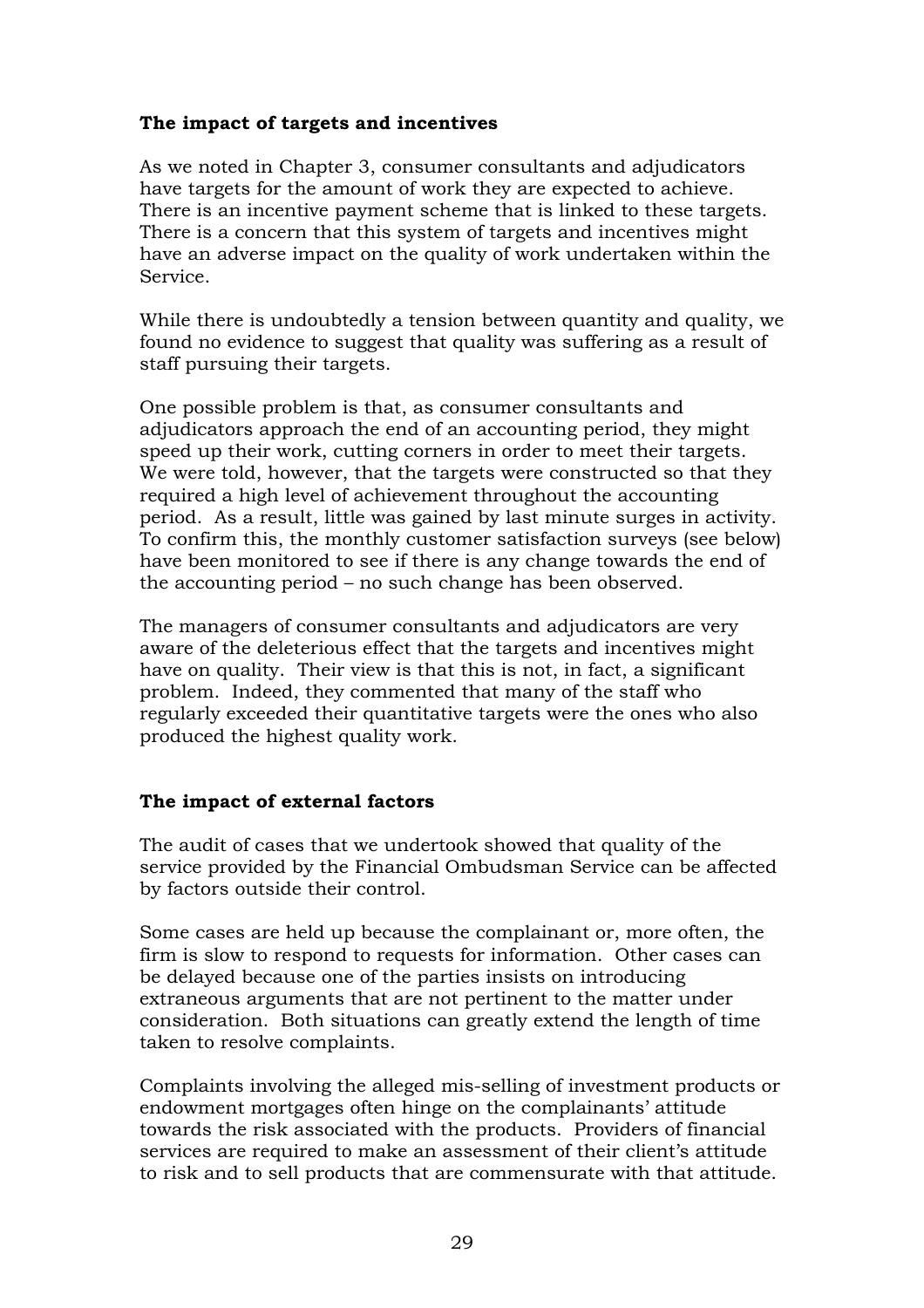Such assessments are inevitably subjective. Further, some firms assess attitude to risk on a simple three-point scale – low, medium and high – while others use a greater degree of precision and base their assessments on a five, seven or ten-point scale.

Even though clients may have signed documents to confirm that they agree with the assessment of their attitude to risk, it is apparent that many may not have fully understood the importance of what they were signing. In some of the cases we audited, for example, complainants had been assessed by firms as having a 'balanced' or 'medium' attitude to risk but the substance of their complaint was that they were not prepared to accept any risk that their capital might be eroded in value. These included people living on low, fixed incomes with small amounts of capital. In such circumstances, adjudicators and ombudsmen have to make very fine judgements about what is 'fair and reasonable' with a potential risk of inconsistency.

### **Assuring quality**

Quality assurance involves the systems and procedures that support high quality working and that reduce the likelihood of error. It also involves mechanisms for checking outputs to ensure that the level of quality is monitored effectively.

The Financial Ombudsman Service has put in place various procedures, practices and systems that support the work of the consumer consultants, adjudicators and ombudsmen. These include a supportive set

Quality is essential to the success of business. To make a difference, good quality practice must be embraced by senior management and instilled within an organisation's culture. Quality is not just about implementing a system or working towards a set standard. It is an attitude, a way of working, which not only improves businesses but the way people work and live. **Institute for Quality Assurance** 

of working practices, training and knowledge management.

There is a corresponding set of procedures for checking the work involved in dealing with cases and for monitoring the levels of satisfaction among customers, firms and the staff. Currently, however, there is no effective system for collating data about quality across the organisation.

#### *Working practices*

The Financial Ombudsman Service has evolved a comprehensive set of standardised procedures to support the handling of cases. A key component is the Croesus case management system (see Chapter 3). The system provides a highly effective mechanism for managing the work of the consumer consultants, the adjudicators and the ombudsmen. It sets out the stages that must be followed when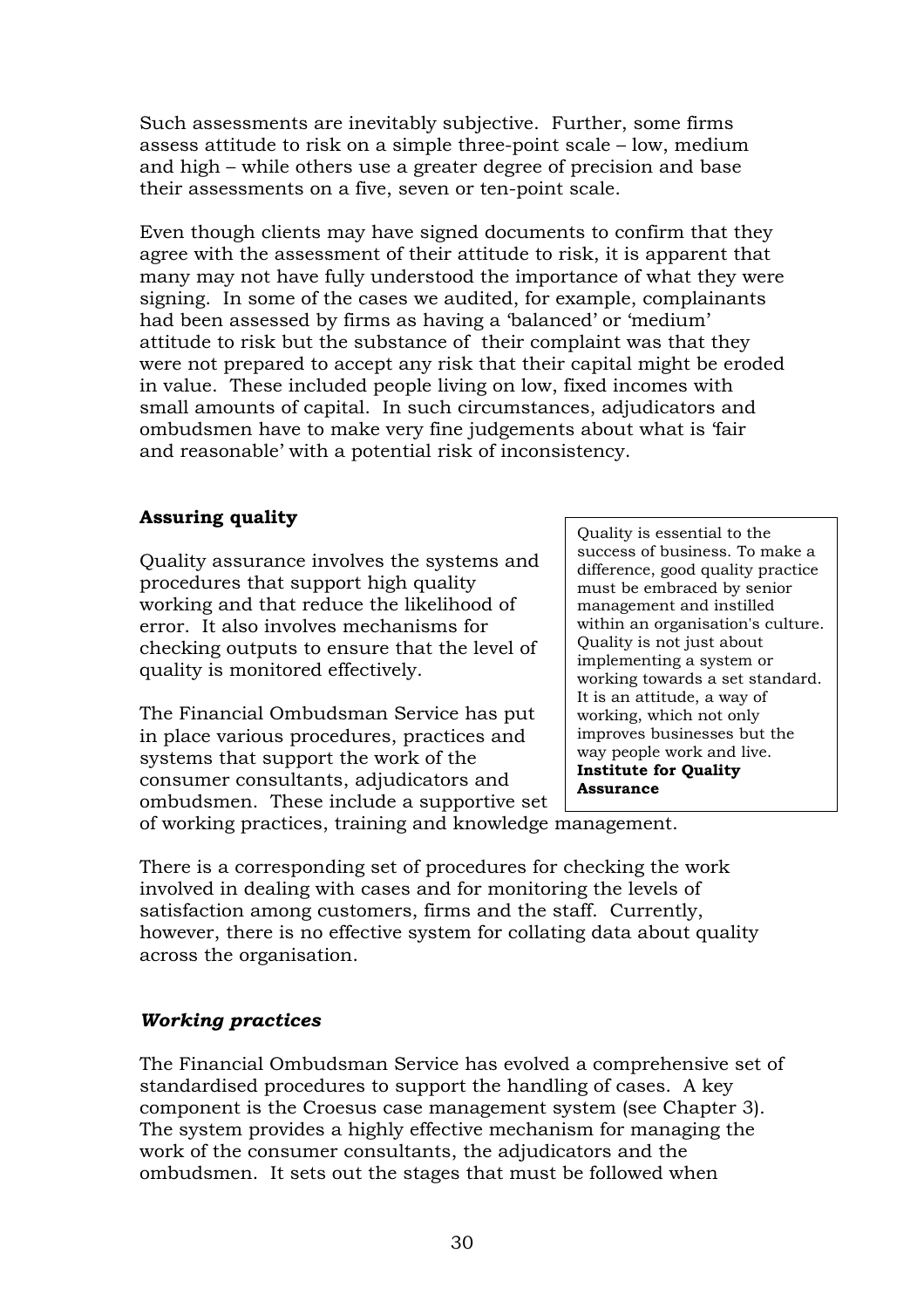handling individual cases and prompts staff to issue reminders and other communications to keep the work on track. The system also enables managers to monitor the work of members of their staff.

While Croesus provides the basic mechanism for managing work, it is complemented by an open and supportive management style within which the work takes place. There is an overall collegiate approach in which staff are actively encouraged to consult their managers and the ombudsmen when dealing with cases. Staff at all levels also benefit from a high level of peer support, helping each other out and sharing expertise.

The consumer consultants in the Customer Contact Division and the adjudicators in the Business Units should also receive regular feedback from their managers at monthly one-to-one meetings, although it appeared that some managers are more assiduous than others when it comes to holding these meetings.

### *Training*

Clearly, training is a key component in any quality assurance scheme. The recent rapid growth in the number of its staff has presented the Financial Ombudsman Service with a substantial training requirement. Although this put the provision of training under considerable strain for a period, the last six months have seen both consolidation and improvement.

The induction training appears to be quite effective. It is certainly good at inculcating an understanding of the Service's core values and for developing a strong identification with the ethos of the organisation. Some recently-appointed staff did, however, feel that they had been required to start casework too soon after taking up their new job, albeit under close supervision and with the help of a mentor,

A system of mentoring has been designed to support newly-appointed staff during their first few months in the organisation. Consumer consultants and adjudicators are assigned mentors by their managers, while new ombudsmen are mentored by an experienced ombudsman. The mentors provide day-to-day support, particularly in matters of procedure and approach. This seems to be greatly appreciated by the new staff although, clearly, it does tend to place a burden on their more experienced colleagues. And much depends on the quality of the mentor.

Continuing training is organised by the Human Resources Department and by the training coordinator in the Customer Contact Division. The provision used to be somewhat *ad hoc* but it has begun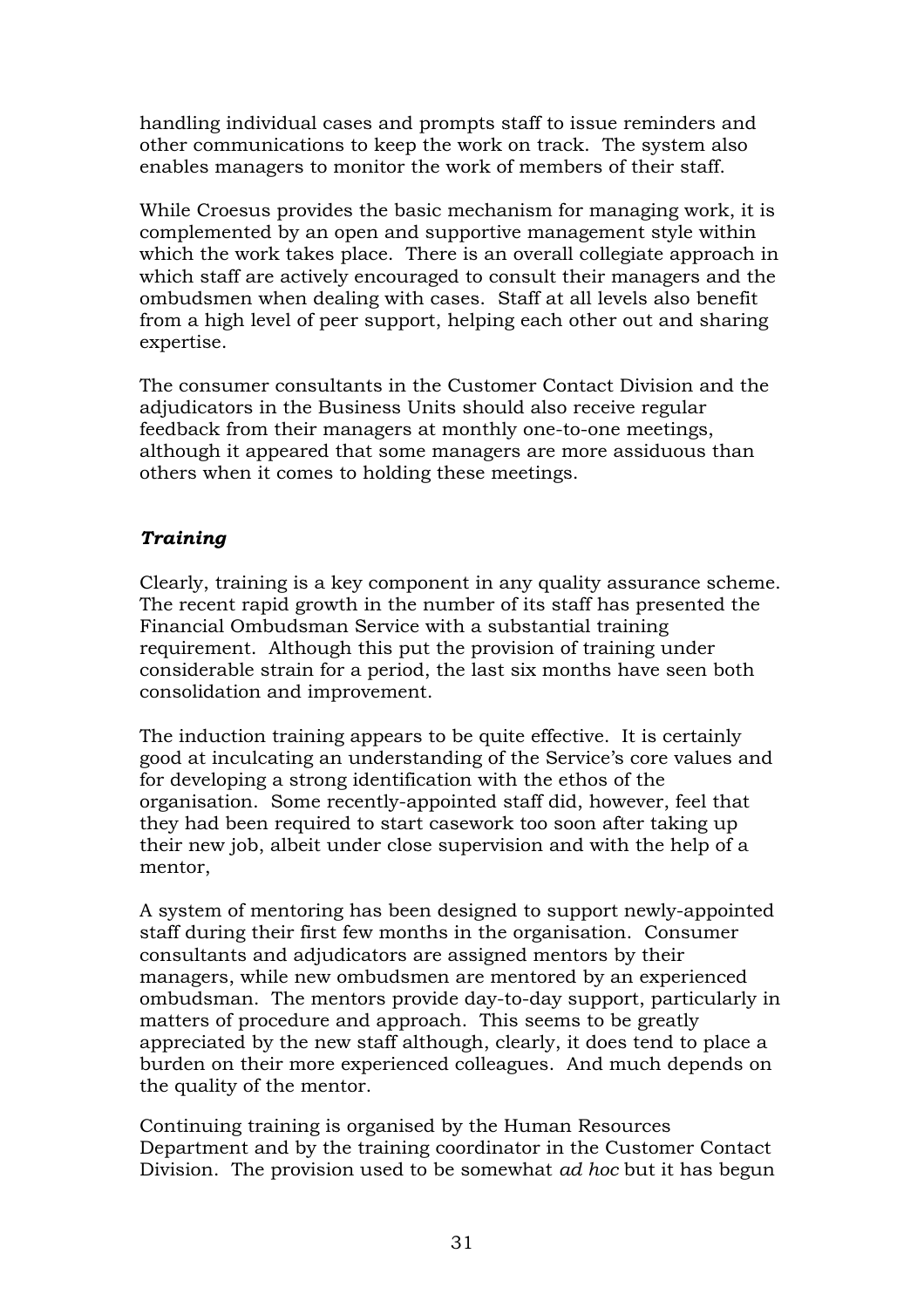to move towards a modular system of training to cover the skills required by consultants and adjudicators. All adjudicators have now been through the first of the modules – on decision-making procedures – and it has been well-received.

Within the Customer Contact Division, consumer consultants are encouraged to develop their understanding of the full range of products covered by the Service. Initially they are trained in one of the three main product areas: banking, investment or insurance. They are then encouraged to undertake cross-training in one or both of the other areas. Most consultants complete this cross-training within a year of starting with the Financial Ombudsman Service.

This form of cross-training has made less impact among the adjudicators in the Business Units. This is almost certainly because the depth of product knowledge required is much greater and adjudicators seem to perceive there to be more value in extending their expertise in a specific product area.

There is a continuing need for consultants and adjudicators to develop their knowledge of products and to be kept up-to-date with changes and developments as they occur.

#### *Knowledge management*

The Financial Ombudsman Service has, in the last year or so, invested quite heavily in the development of a knowledge management system. The aim is to provide staff at all levels with the information that they need to work effectively.

A major component is the Knowledge Information Toolkit. This consists of a series of guidance notes that are accessible through the intranet. The notes are written, in the main, by ombudsmen and are checked by an editorial panel led by one of the principal ombudsmen. They aim to provide adjudicators and others with all the information they need to deal with cases in different product areas. The guidance notes are very detailed and are set out in a standard format. They effectively encapsulate the knowledge and experience of the ombudsmen, making it accessible to all. The Toolkit has been very well received and its value to the organisation will increase as the range of topics covered grows.

The Knowledge Management Team also organise briefings at which external speakers make presentations to open meetings of the staff; manage the library and information service; and provide an e-mail alerting service, delivered through the intranet.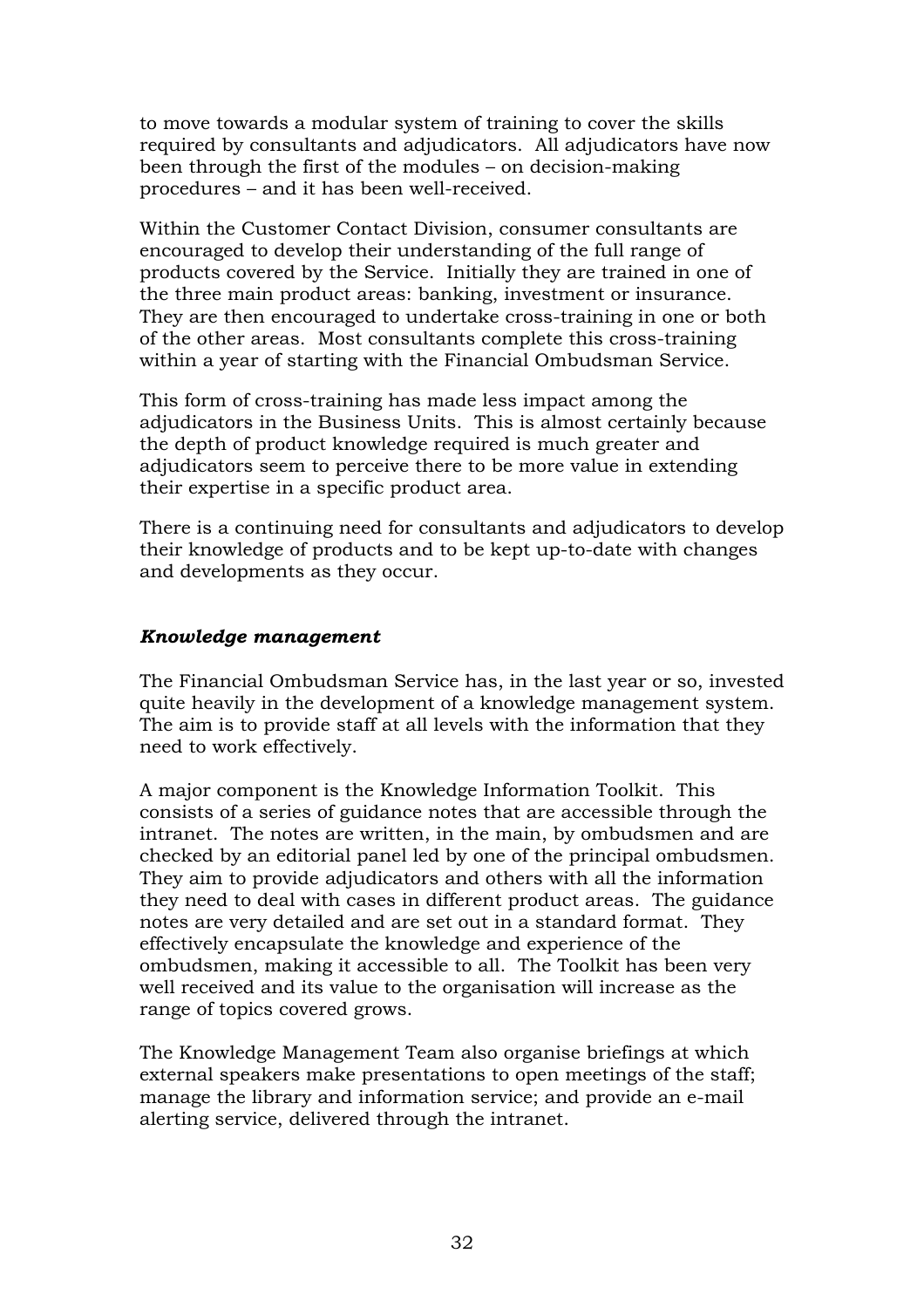### **Checking the quality of work**

All these mechanisms support staff in their work and provide them with the resources they need to deliver high quality. These are supplemented by a range of systems for checking the actual quality of the work as it progresses through the organisation. The basic principle is that work is checked by managers on a sample basis and the results are fed back to consumer consultants and adjudicators through regular meetings. The actual system has been subject to significant review in recent months and new arrangements are currently being implemented.

### *Checking within the Customer Contact Division*

Within the Customer Contact Division, managers make regular monthly checks on a sample of work carried out by each consultant. They check three case conversions, three non-standard letters and recordings of four telephone calls. The consultants must achieve a pre-determined standard of quality across these items of work in order to achieve their targets for that month. The results of the checking process are fed back through monthly one-to-one meetings between consultants and their managers.

A quality assurance consultant has recently been appointed to the Division and she has begun to undertake more of the checking, thus ensuring a greater degree of consistency across the teams.

### *Checking within the Business Units*

The work of the adjudicators in the Business Units is checked by their casework managers. The work of new staff is checked extensively for

the first few months until the new adjudicator is sufficiently able and confident to work without close direction.

The work of all the other adjudicators is checked on a sample basis. Each month the case work managers (or their assistants) are required to check up to four cases that have been handled by each of the adjudicators in their team. They review the cases, making sure that the procedures have been followed correctly and that the

#### **Criteria for checking casework**

- - Have the correct processes and procedures been used since case conversion?
- Was an appropriate investigation carried out?
- Was the outcome reasonable?
- Were all communications accurate and appropriate?
- Were there any delays in the case-handling process?
- Were all parties kept up-dated during the investigation?

outcome is appropriate. They then feed back the results of this checking to each individual adjudicator either informally or through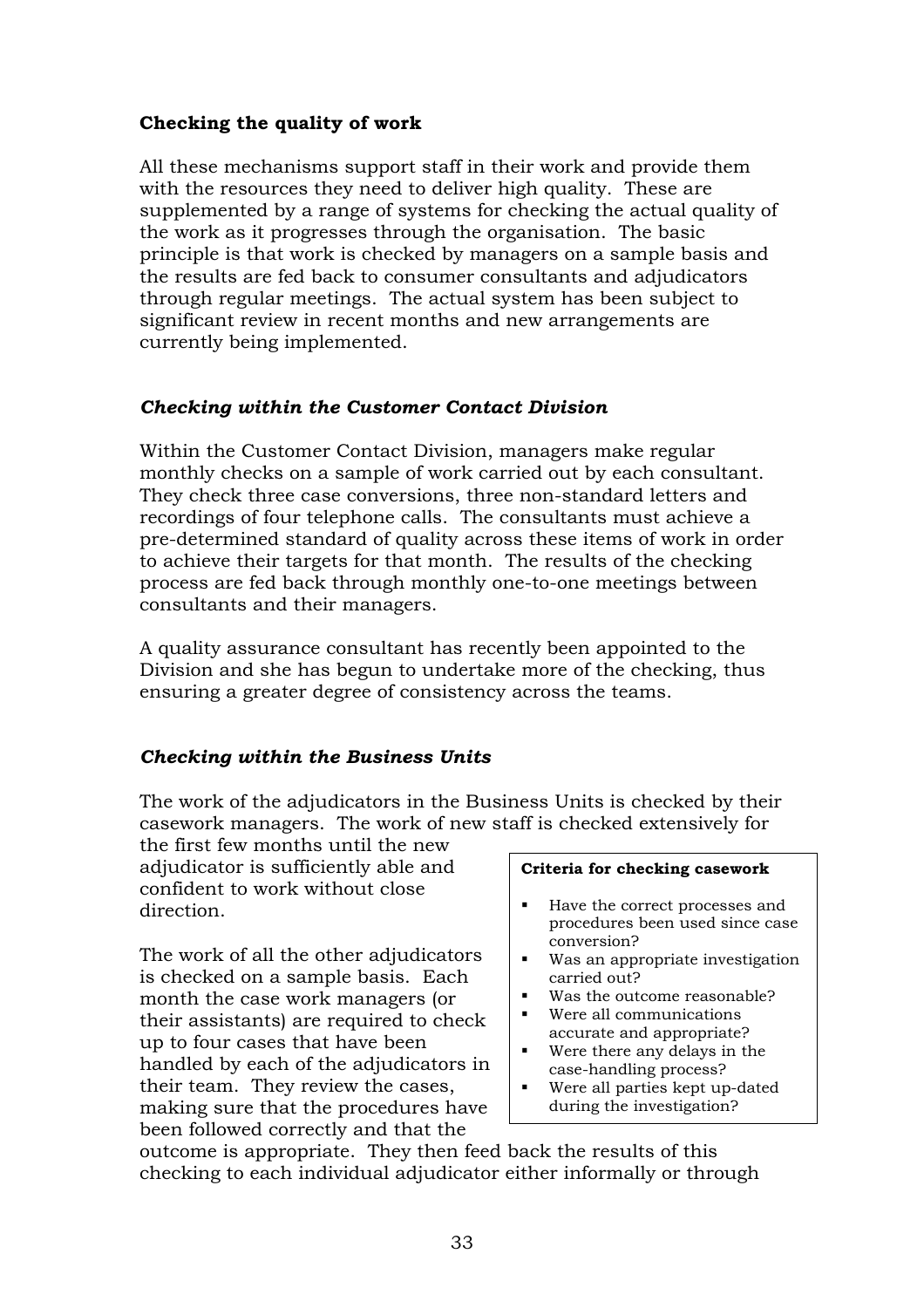regular one-to-one meetings. Some do this more assiduously than others.

The Financial Ombudsman Service has been reviewing its quality assurance system and has recently introduced some new arrangements for checking casework. The main feature of the new system is that adjudicators are now required to assess the sample of their own work that is also checked by their casework managers. It is believed that this process of self-assessment provides a sounder basis for discussion between adjudicator and manager. The casework manager is also required to give each case that they check an overall service quality rating in one of four categories: not acceptable, acceptable, good or exceptional.

The new checking regime is supported by clearer guidelines and definitions of assessment criteria in order to ensure greater consistency of checking and to enable service managers to monitor the work. It is too soon to say what the impact of the new arrangements will be. Our audit of completed cases, however, suggests that further refinement may be required if the quality checks are to be used to generate management information as well as feedback to adjudicators.

Most casework managers also check all the cases that are referred to an ombudsman for final decision before they actually go to the ombudsmen. This is to make sure that everything is in order and that the paper file and Croesus record are complete. The ombudsmen themselves are not involved in the formal quality checking process (although this is currently under review). They do, however, generally provide detailed feedback to the adjudicators on the cases that are passed to them for final decision.

A deficiency in the quality checking procedure, as it has operated until now, is that there is no mechanism for collating the results to provide an overall view of quality. Information is fed down through the system from casework manager to adjudicator but no attempt is made to compare levels of quality between teams, products or Business Units. Nor has it been possible to monitor levels of quality across the whole organisation. This is now being addressed. In future, the results of the quality checking system will be captured and reported as an element within the Service's management information reporting system. This will add an important dimension to the quality assurance system.

#### *Satisfaction surveys*

Regular satisfaction surveys provide another view of the quality of the service offered by the Financial Ombudsman Service. A customer, or complainant, satisfaction survey is carried out monthly. This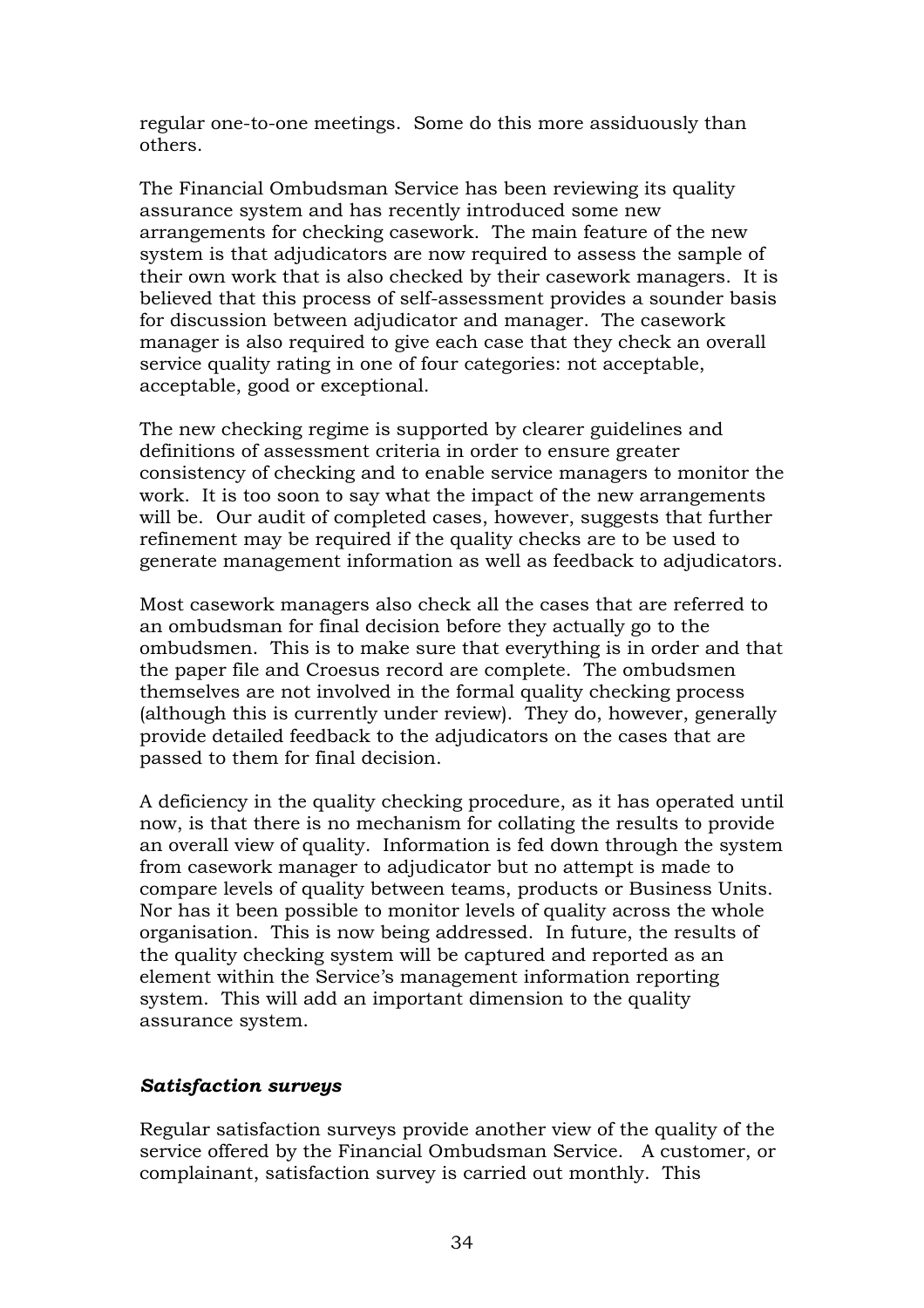monitors the socio-demographic characteristics of the Service's users and measures their views on issues such as the timeliness with which their complaint was handled, the extent to which they were kept informed of progress, the politeness of staff and the clarity of process and outcome.

Overall levels of satisfaction are high and have improved, rising from 76 per cent in 2002-03 to 80 per cent in 2003-04. Nearly nine out of ten complainants felt that they had been kept well-informed, threequarters felt that their complaint had been dealt with in a timely manner and that the outcome had been clear. Almost all (95 per cent) thought that the staff had been polite, but only 60 per cent thought the decision had been reasonable – perhaps a reflection of the fact that more complaints are rejected than are upheld.

The people who contact the Customer Contact Division are surveyed in a slightly less formal way, using a reply-paid postcard. Given the often brief nature of their contact with the organisation, it was felt to be inappropriate to subject them to a full satisfaction survey questionnaire.

The results of the surveys are reported regularly to the Board and the Executive Team and are posted on staff notice boards throughout the building. Detailed results are sent to the appropriate service managers who are expected to discuss them with their teams. The results are also published in the Service's annual report.

There is also an annual survey to measure the level of satisfaction among the firms that have been the subject of complaints, the results of which are published in the annual report. This shows that threequarters of firms thought that the Service upheld a reasonable proportion of complaints against firms, 70 per cent thought that the decisions were generally fair and 90 per cent thought that the Financial Ombudsman Service provided a better alternative than going to court.

Finally, there is an annual staff satisfaction survey. This provides a valuable insight into the attitudes and concerns of the staff. About three-quarters, for example, feel that the Financial Ombudsman Service provides an appropriate level of service to both complainants and to firms; 85 per cent feel that their line manager is supportive, and over 90 per cent are happy to tell people that they work for the Financial Ombudsman Service. While not measuring quality directly, the survey results suggest that staff are generally positive about the work they do and the environment within which they work, both of which are generally regarded as characteristics of a workforce that produces high quality outputs.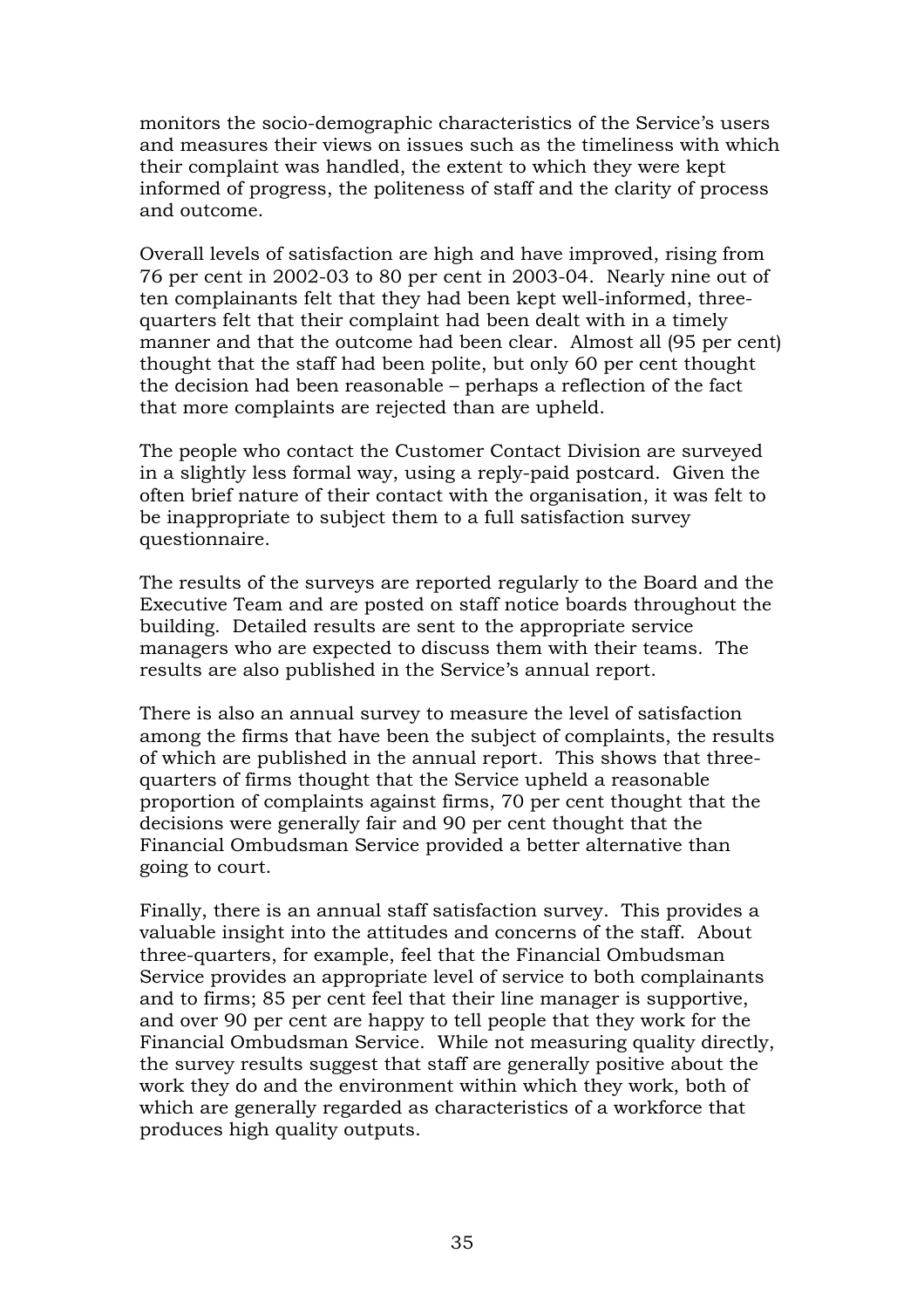#### **Improving quality**

We found no evidence to suggest that the Financial Ombudsman Service produces work of poor quality. The audit of cases, however, did identify a continuing problem with timeliness. Just over a third of the cases we reviewed had suffered delays of three months or more that were not caused by either the complainant or the firm. Most of these delays occurred when the cases were awaiting allocation to an adjudicator or to an ombudsman. Once allocated, there were very few delays. This suggests that the underlying problem is one of inadequate staff resources.

There were instances when quality standards slipped but they were isolated and were by no means indicative of generally low standards. In a small number of the cases that we audited, adjudicators had failed to keep complainants adequately informed about the progress of their complaint. In a similar number, adjudicators had failed to communicate the reasons for their decisions clearly enough.

This overall picture of quality tends to be confirmed by the results of the customer and firm satisfaction surveys. It is notable that quality standards do not appear to have slipped despite the very substantial increases in workload that have been experienced in the last four years.

This is almost certainly due to the fact that, at all levels of staff, there appears to be a commitment to the Service's core values and a shared understanding of what constitutes good and poor quality. Members of staff take pride in their work and strive to deliver a high-quality service.

There is, therefore, a shared responsibility for quality – which is a considerable strength. But, at the same time, nobody 'owns' quality within the organisation. No-one has specific responsibility for managing and developing the quality assurance system, for monitoring overall levels of quality or for taking action if standards start to fall. In one respect, of course, overall responsibility for quality ultimately rests with the Chief Ombudsman. We feel, however, that much would be gained from assigning specific responsibility for quality management to one of the executive members of staff.

In addition to this, we have identified four areas where further improvements could be made: by developing the provision of training; by extending the coverage of the Knowledge Information Toolkit; by strengthening the procedures for checking the quality of casework; and by developing a system for collating and reporting information on the levels of quality attained by consumer consultants, adjudicators and ombudsmen.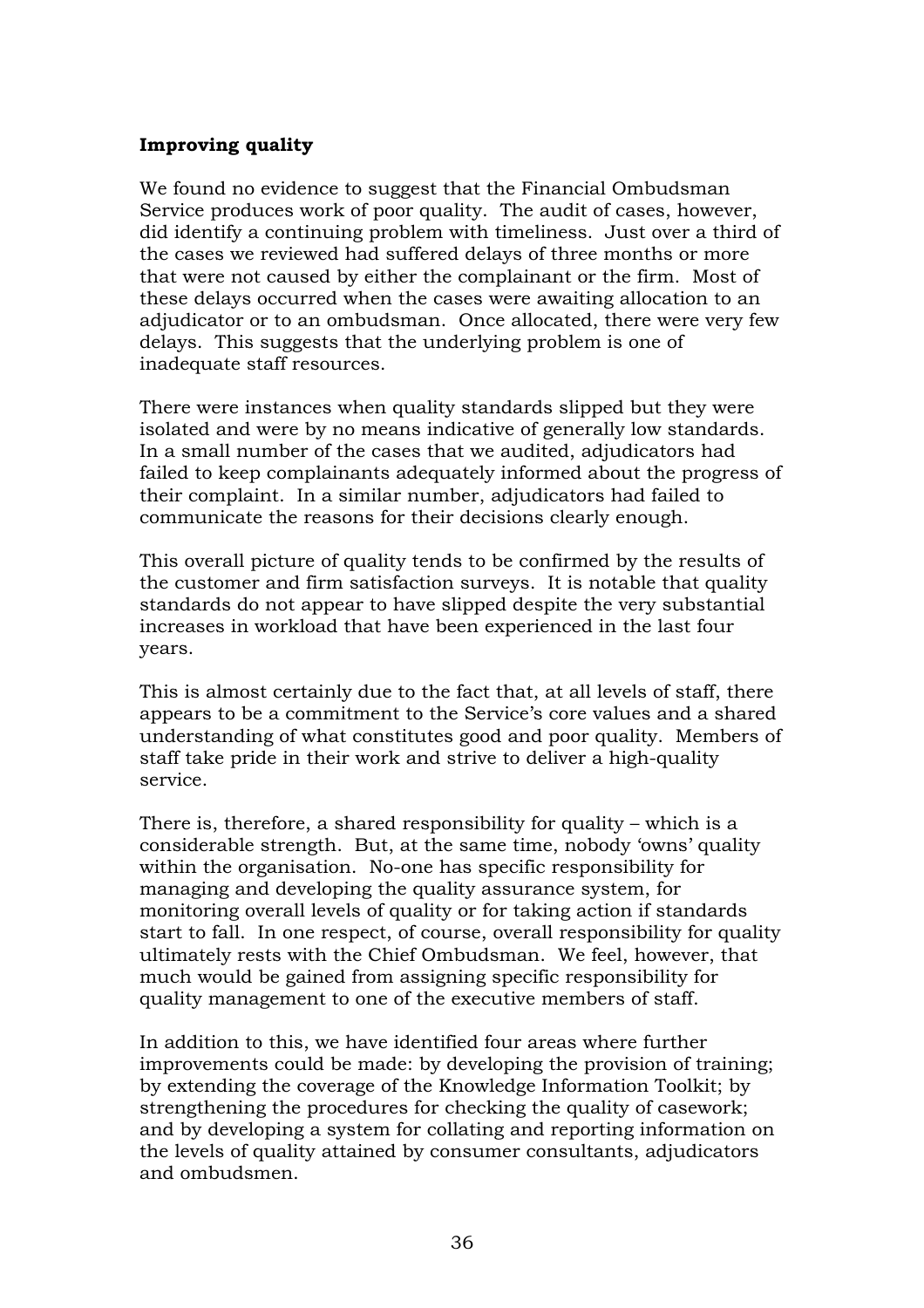### *Training*

It is often easy to see the provision of more and better training as a solution to many of the problems that organisations face. We feel, however, that in a skill-based organisation like the Financial Ombudsman Service, it is very important to enhance the skills and knowledge of staff through sustained training.

At present, it appears that training provision has developed in a somewhat *ad hoc* manner, usually in response to pressing needs, many of which were the consequence of rapid growth. We are aware that significant improvements have been made in the last year and that certain developments that have taken place, notably the introduction of the modular training, offer great potential for the future.

The training should concentrate on skills and understanding. New and existing staff should have access to a suite of training programmes that they can use to develop their skills in areas like writing, decision-making, negotiation and time management. They should also be able to deepen their understanding of specific product areas while having the opportunity to broaden their knowledge-base to cover a wider range of areas.

### *The Knowledge Information Toolkit*

The Knowledge Information Toolkit is highly regarded and has clearly made a real impact in a short time. Even so, the range of topics that it covers needs to be extended. This will require a continuing investment of the time of ombudsmen and some casework managers, which will not be easily achieved in the face of the high volumes of casework. But it will be, we believe, an investment well worth making. The managers of the Toolkit, and the contributors to the guidance notes will also need to keep the content up-to-date. The Toolkit seems certain to play a growing role in ensuring the quality and consistency of casework and resources should be committed accordingly.

#### *Casework checking*

The systems for checking casework are currently undergoing significant change, with the introduction of self-assessment and a more refined system for recording the outcomes. The impact of these changes should be monitored carefully and reviewed in due course.

The system for quality checking might usefully be extended to include the ombudsmen. They already check the cases that come to them for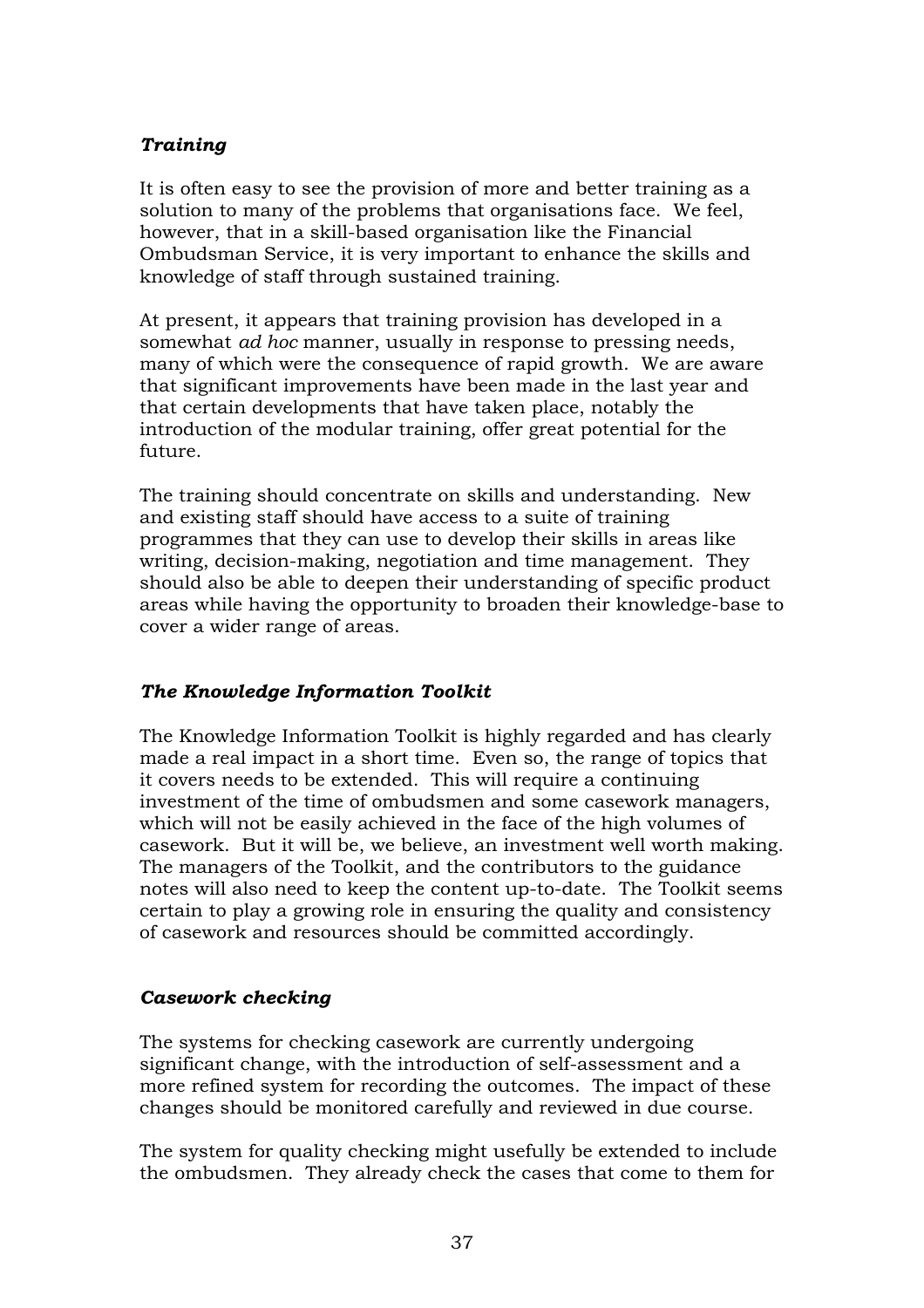final decision. They might also check a sample of the cases that have been reviewed by the casework managers, or at least contribute to the casework checking undertaken by the casework managers. In addition, there may be merit in establishing a system for checking, or peer reviewing, the cases handled by the ombudsmen themselves.

The general arrangements could be further improved by taking steps to ensure that checking is carried out to a consistent standard across the casework teams and Business Units. It is also essential to ensure that the results of the checking process are always communicated to the consumer consultants, adjudicators and ombudsmen who have dealt with the cases under review.

#### *Management information*

Systems are currently being developed to collate results of the casework checking in order to produce an overall picture of the quality of work carried out by the Financial Ombudsman Service. The current provision of management information is impressive and it should be possible to integrate this additional information on quality. This will provide important information about changes over time.

#### **Conclusion**

Our overall conclusion is that the level of quality in the Financial Ombudsman Service is high. There may be occasional lapses, but these are probably inevitable in an organisation of this size and should not be seen as indicative of a general deterioration in levels of quality. Indeed, if customer satisfaction surveys are a guide, it would seem that the level of quality has risen over the last year.

While we were undertaking our assessment, the Service identified through its own procedures a batch of cases that failed to come up to their normal standards of quality. The matter was dealt with expeditiously and steps were taken to avoid its recurrence.

Steps are being taken to improve the mechanisms for assuring quality, specifically through improvements to the provision of training; the Knowledge Information Toolkit; quality checking; and developing management information about quality. These are to be welcomed. Further development would, we feel, be enhanced if one person was given overall responsibility for managing quality across the organisation.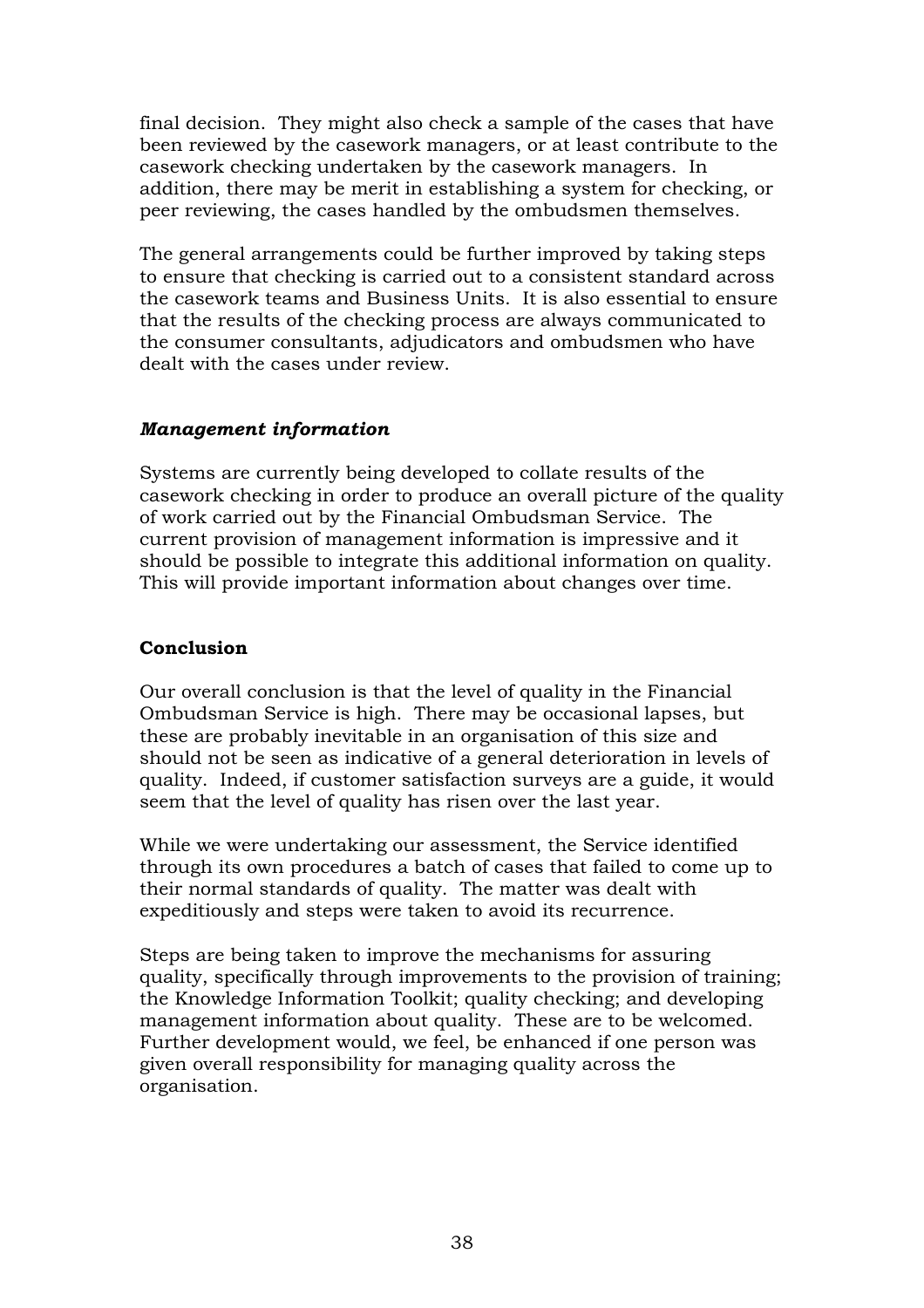## <span id="page-42-0"></span>**5 Conclusions and recommendations**

We were asked by the Board of the Financial Ombudsman Service to evaluate the work of the Service, looking principally at its outputs in terms of its interactions with customers and firms. We were asked to look at four themes: quality, consistency, process and value.

To do this we interviewed senior staff; conducted interviews and focus groups with operational staff; observed and analysed the complainthandling process; and undertook an audit of closed cases. In all, we have talked to over 100 of the 725 staff.

#### **Conclusions**

Our overall view is that the Financial Ombudsman Service is a thoughtful, well-managed organisation that is doing a good job under difficult circumstances.

The Service has been able to attract very high calibre recruits, with the result that the staff throughout the organisation are both committed and professional. They subscribe to the Service's core values and are determined to deliver a high quality service. They take great pride in their work and in the Financial Ombudsman Service itself. They support each other, sharing their expertise. They are the Service's greatest asset.

### *Quality*

The quality of case-handling is generally high. There is some inevitable variation in the work of individuals but there are no structural or pervasive factors that could cause general lapses in quality. In the instance of the batch of poor quality cases that were identified by the Service during the course of our assessment, the matter was dealt with expeditiously and steps were taken to avoid its recurrence. In particular, we found no evidence to suggest that the system of targets and incentives leads to any deterioration in the quality of people's work.

The arrangements for quality assurance are good. They are kept under review and are currently being improved. There is an effective framework of systems and services that have been designed to support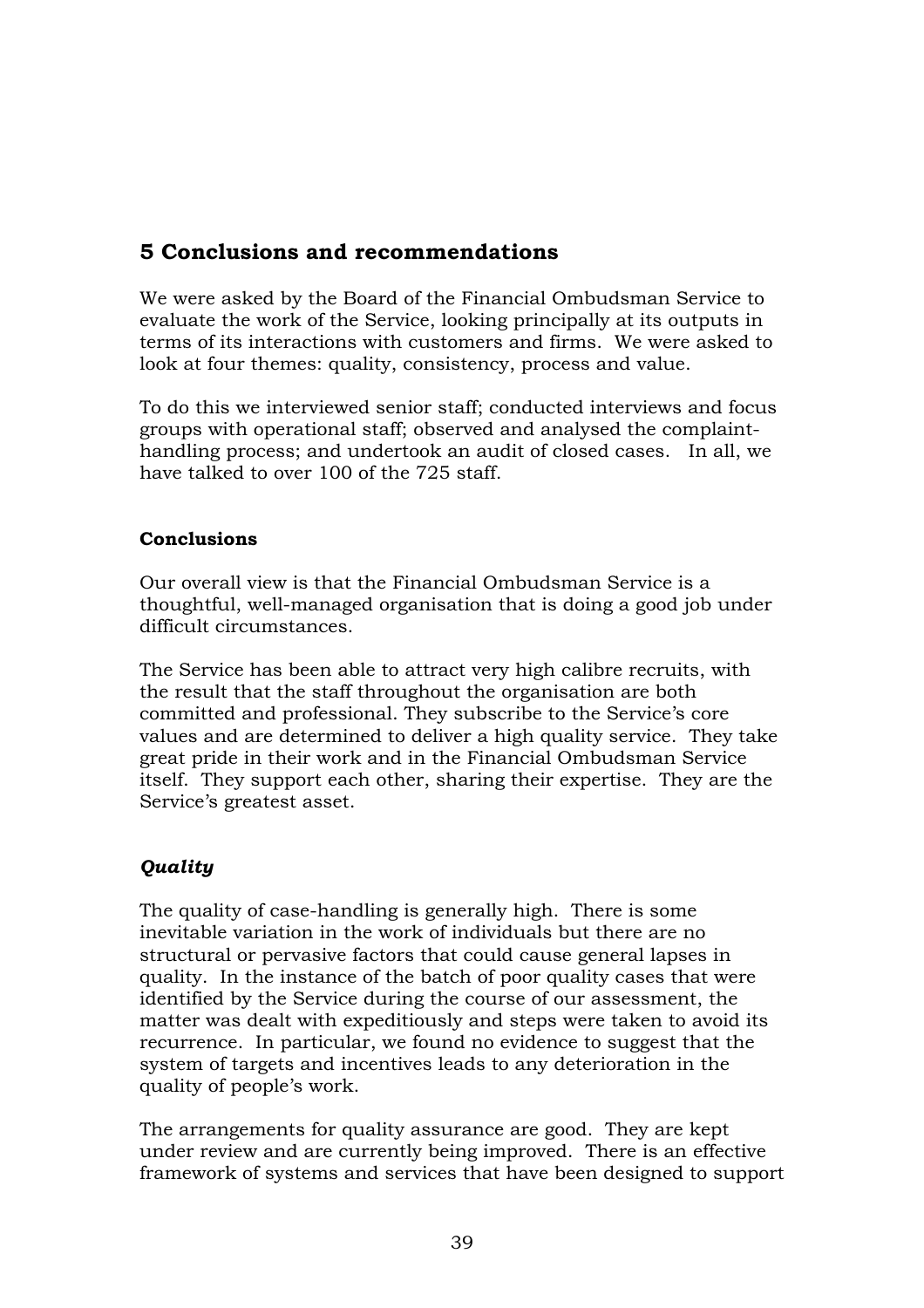the work of the consumer consultants, the adjudicators and the ombudsmen. These include the Croesus case management system; the provision of training, particularly the modular training in case handling; the knowledge management system, and the Knowledge Information Toolkit, in particular. These operate within a management system that is open and supportive.

There are systems to check continuously the work of the consumer consultants and the adjudicators and for feeding the results back to the staff concerned. These have been strengthened in recent months and now seem to be fit for purpose. A deficiency that has existed until now has been the lack of a mechanism for capturing the results of this casework checking across the organisation as a whole. This is being rectified and data on quality will soon form part of the regular provision of management information.

A further check on quality is provided by regular customer, firm and staff satisfaction surveys.

#### *Consistency*

Consistency of approach and outcome is important. Complainants and firms need to be assured that like complaints will be dealt with in like ways, producing like outcomes. The Financial Ombudsman Service is, however, required to deal with each case on its individual merits and to arrive at outcomes that are fair and reasonable, taking all circumstances into account. This makes it difficult to achieve consistency.

We found no evidence to suggest that lack of consistency was a significant problem within the organisation. Put another way, like cases are dealt with in like fashion.

There may be some inconsistency of approach between individual consultants and adjudicators. Indeed, it would be surprising if there were not, given the rapid growth in staff numbers. However, the overall system for handling cases (discussed in Chapter 3) and the systems to assure quality (discussed in Chapter 4) serve to minimise the degree of inconsistency between staff. As the aggregate level of experience increases, the already low level of inconsistency in approach to casework should reduce still further.

We found no evidence to suggest that there was significant inconsistency in the outcomes of cases. In some circumstances, particularly in cases where fine judgements were involved, the apparent inconsistencies could be explained by reference to the different circumstances of the complainant. Where there were inconsistencies, they were often in the way that the outcomes were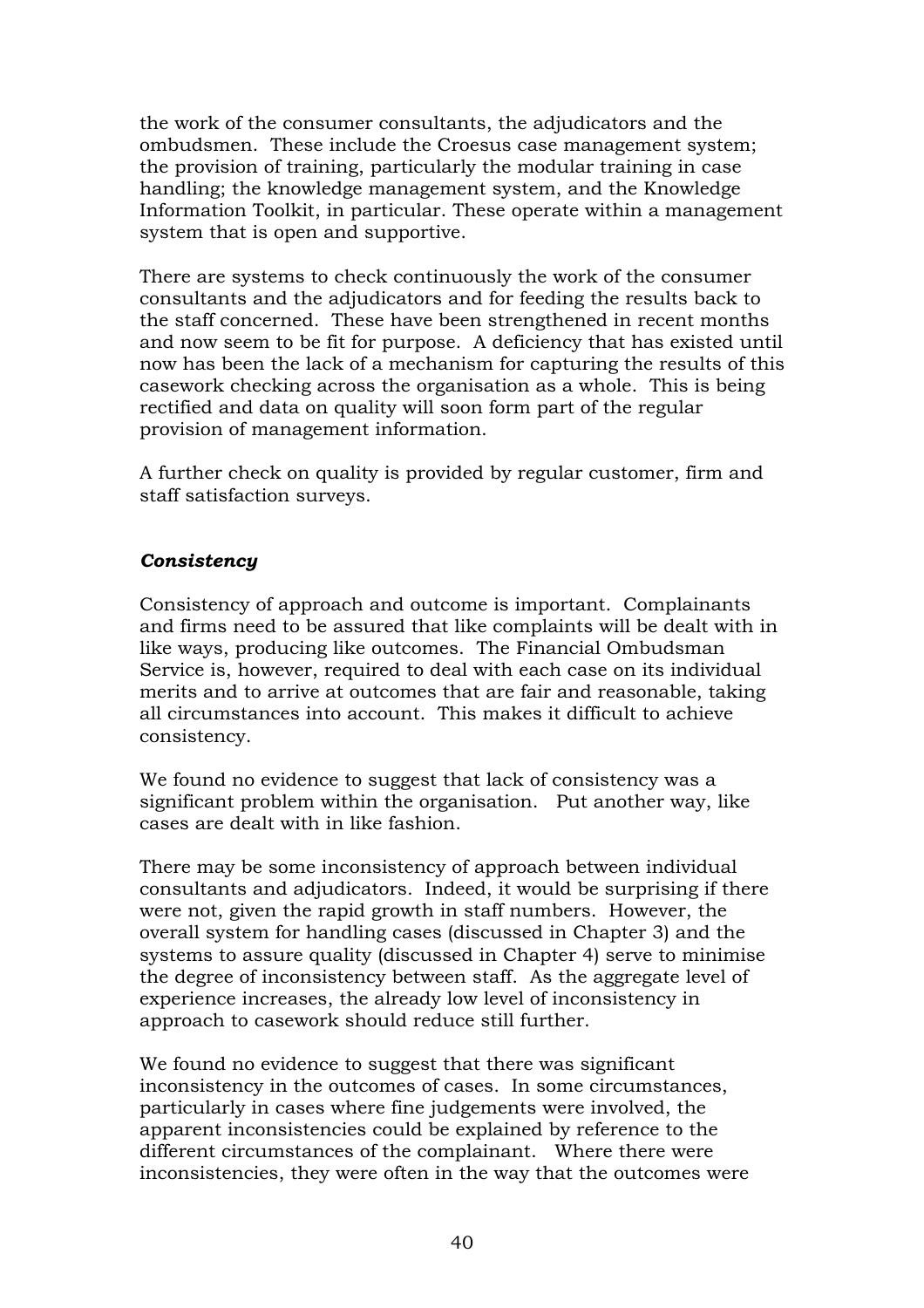communicated. Again, this is an unavoidable consequence of having individual consultants, adjudicators and ombudsmen exercising their independent judgement.

Consistency will continue to be an issue and will need to be monitored carefully. The new arrangements for collating the results of the casework checking across the organisation will provide the basis for this.

### *Process*

The overall case-handling process is robust and fit for purpose. It complies with the principles of due and fair process. In particular, it serves to deal with cases in a timely fashion while providing opportunities for dissatisfied complainants and firms to ask for more detailed consideration, up to the point where the case is decided by an ombudsman. The process has proved to be flexible and responsive to very large shifts in the pattern of complaints. It has also been possible to adapt the basic process to accommodate the very different requirements of complaints about products such as mortgage endowments and split capital investment trusts.

A measure of the robust nature of the process is the fact that it has enabled the Financial Ombudsman Service to increase productivity by 50 per cent in the space of three years. We could find no obvious ways in which processes could be streamlined further.

One notable strength of the process is the fact that both complainant and firm have named contacts throughout the process. They are told who is dealing with the initial enquiry and the only change is when the case is transferred to an adjudicator in one of the Business Units. In all cases they are given the contact's name, direct line telephone number and e-mail address.

### *Value*

The case-handling process is efficient and offers good value for money. The unit cost is low and has fallen significantly in the last three years. It is difficult to see how the unit cost could be reduced further without jeopardising quality. We believe it compares very favourably with the cost of other dispute-resolution methods.

The case-handling fee charged to firms, and the principle of not charging for the first two cases in any one year, seem very reasonable.

We found no support for the suggestion that lower fees should be charged for cases that involve only a small detriment to the